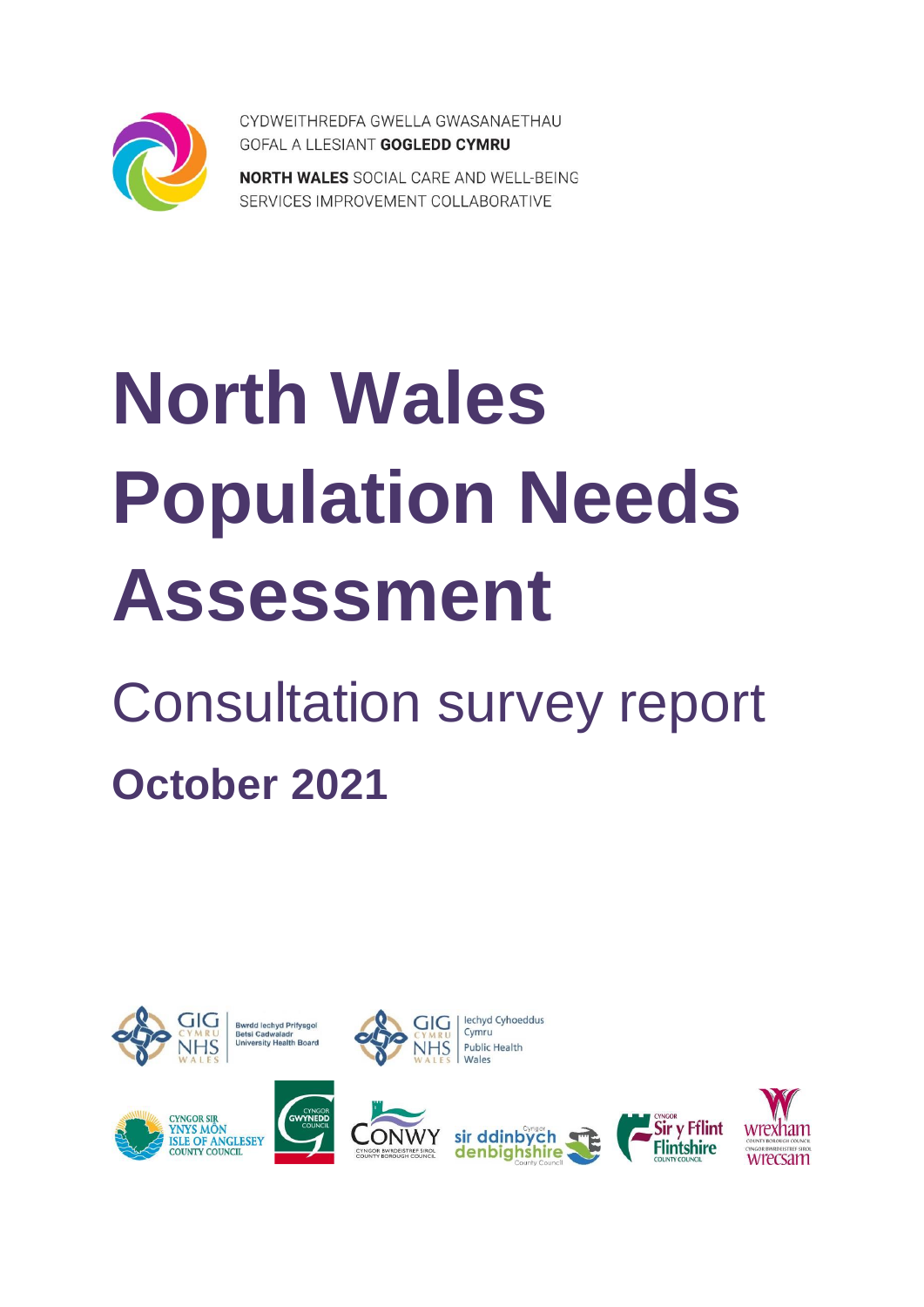### **Contact us**

North Wales Social Care and Well-being Improvement Collaborative

County Hall, Wynnstay Road, Ruthin, LL15 1YN

Email: [northwalescollaborative@denbighshire.gov.uk](mailto:northwalescollaborative@denbighshire.gov.uk)

Phone: 01824 712432

Website: www.northwalescollaborative.wales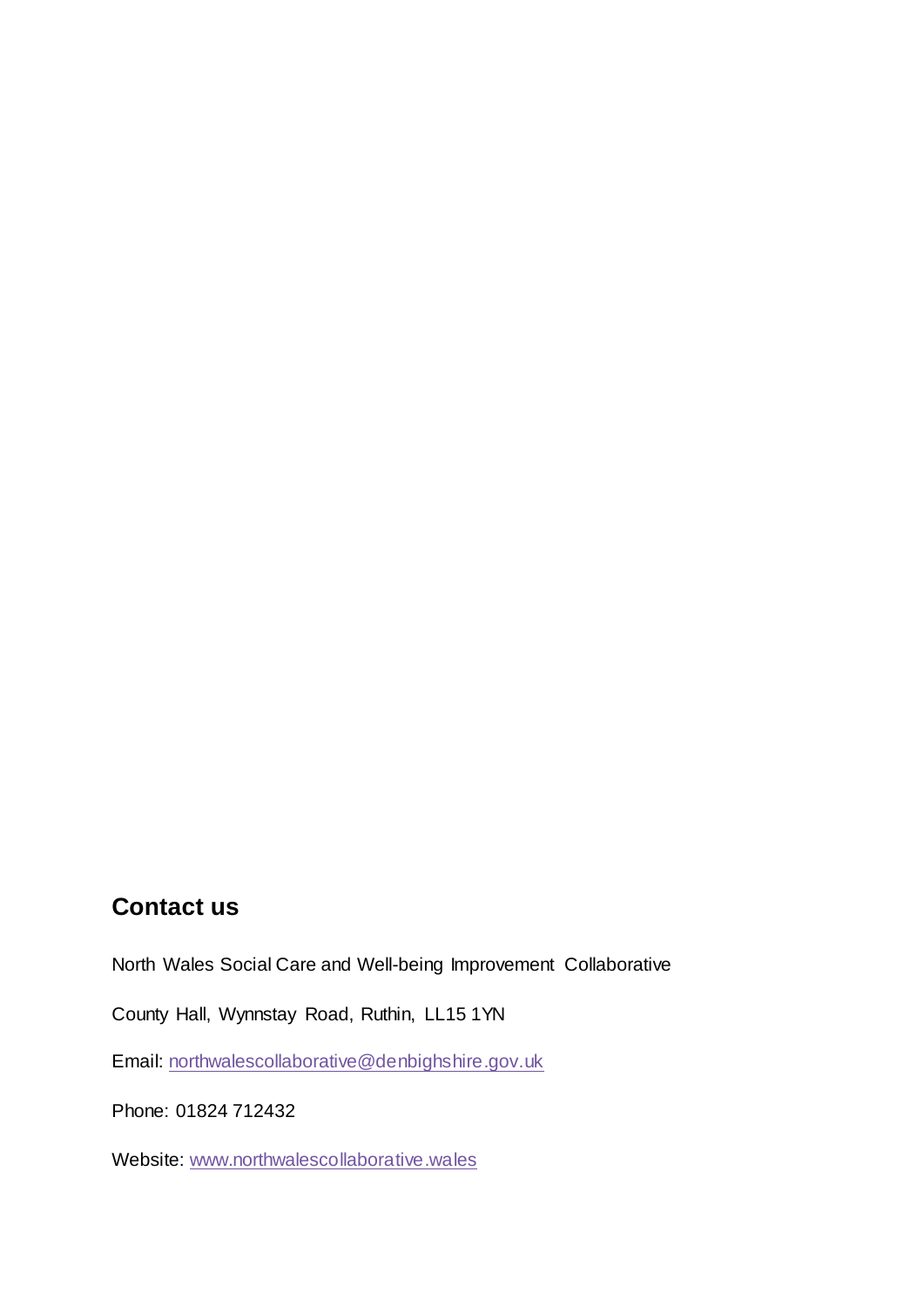# **Contents**

| Summary                                               | $\overline{4}$ |
|-------------------------------------------------------|----------------|
| What works well                                       | $\overline{4}$ |
| What needs to be improved                             | $\overline{4}$ |
| What changed during the COVID-19 pandemic?            | $\overline{4}$ |
| Experience of Welsh-language services                 | 5              |
| Introduction                                          | 6              |
| Background                                            | 6              |
| Public sector equality duty                           | $\overline{7}$ |
| Consultation principles                               | 8              |
| Consultation and engagement                           | 9              |
| <b>Consultation process</b>                           | 9              |
| <b>Consultation methods</b>                           | 11             |
| Promotion plan                                        | 11             |
| Consultation and engagement review                    | 13             |
| Organisations represented in the online survey        | 15             |
| Consultation findings                                 | 17             |
| 1. Social care for people of all ages                 | 17             |
| 2. Social care for children and young people          | 28             |
| 3. Social care for older people                       | 35             |
| 4. Services for carers                                | 43             |
| 5. What changed during the COVID-19 pandemic?         | 45             |
| 6. Experience of using or providing services in Welsh | 56             |
| 7. NHS services                                       | 61             |
| Appendix 1: Equality monitoring data                  | 65             |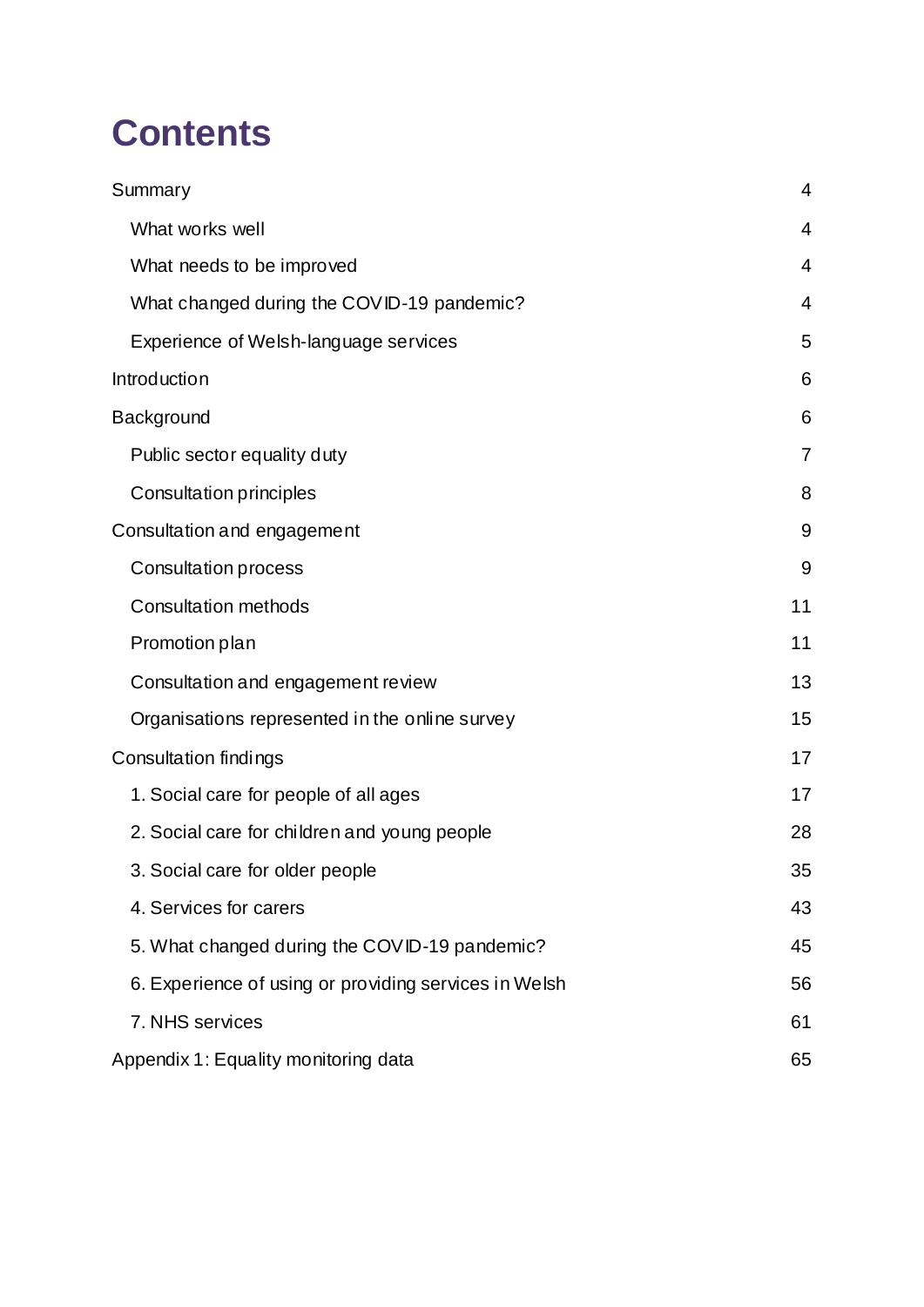# <span id="page-3-0"></span>**Summary**

The consultation for the Population Needs Assessment involved people who use care and support services and carers as well as staff who work for the health board, local councils and third sector or voluntary organisations. We used a wide range of information from partner organisations about the needs of people they support. In addition, we carried out a survey which around 350 people took part in during August and September 2021. This report summarises the findings from that survey.

# <span id="page-3-1"></span>**What works well**

There are examples of care and support services working well across North Wales, particularly third sector services. There are also examples of strong partnership working, better access to support and people having more voice, choice and control over how their needs are met.

# <span id="page-3-2"></span>**What needs to be improved**

Examples of where services could be improved, include relationships and communications within and between organisations. Many thought social care services need a complete overhaul along with more staff and better funding. The people who are directly affected by current policy, such as providers and people who use services, need to be involved in finding solutions to this crisis. More early intervention services can help people before they reach a crisis.

Service providers would like longer term funding to enable them to plan and improve staff retention and development as well as clarity around funding streams.

# <span id="page-3-3"></span>**What changed during the COVID-19 pandemic?**

The pandemic exacerbated problems with waiting lists, lack of staff and services. It left many people who use services and carers without support and with their lives severely restricted leading to loneliness, isolation and deteriorating health. The pressures have taken a toll on the mental and physical health of staff.

Not all the impacts were negative. A small number of respondents commented that they had not experienced any change in services. Lockdowns helped some become more self-reliant, spend quality time with family and some pupils, especially those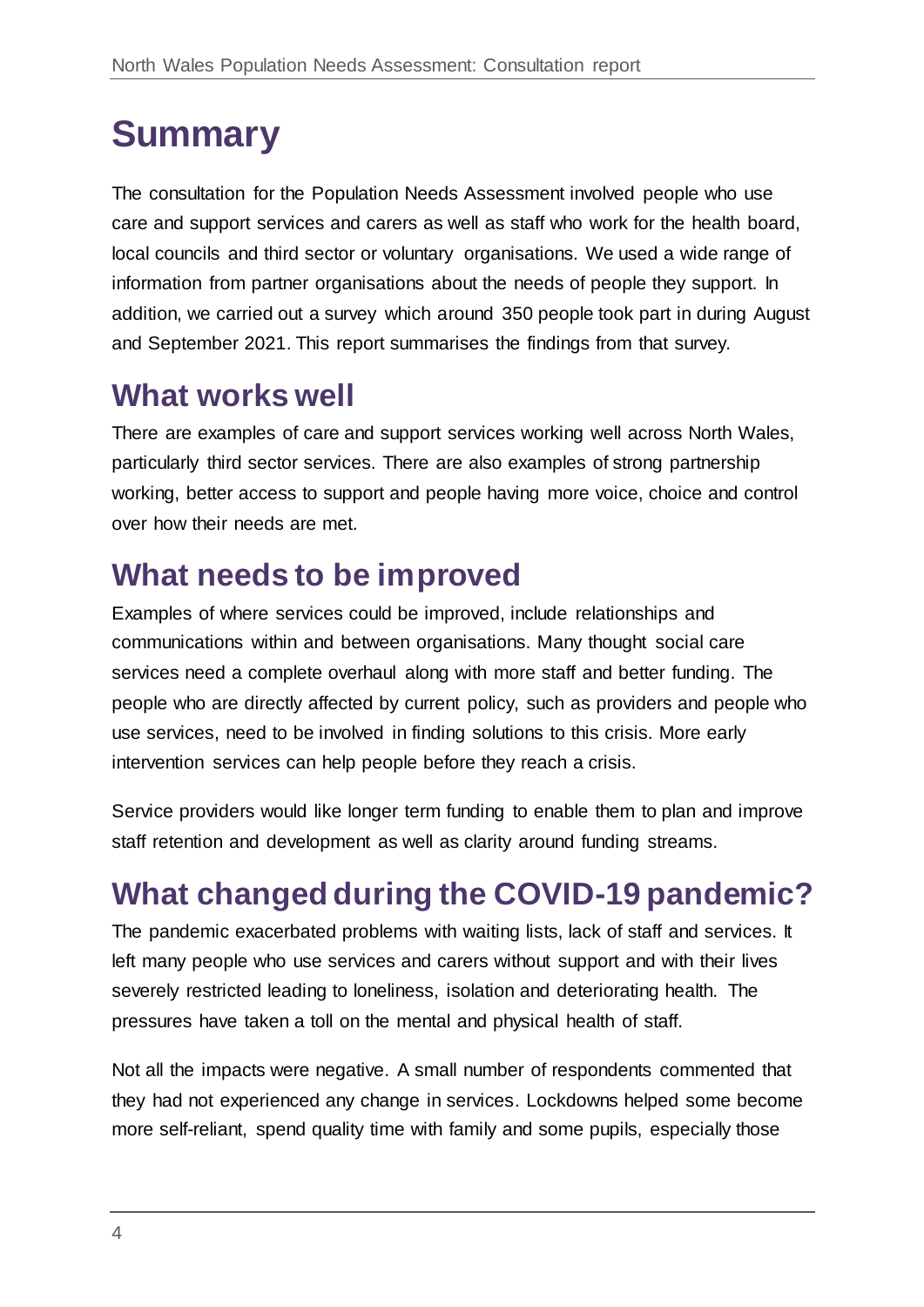with social anxieties or bullying issues at school, have benefited from not going to school.

The pandemic accelerated developments to create online methods of programme delivery and has made people more open to using IT options. This has had a positive impact for many people but the digital approach does not suit everyone and may make it difficult, especially for older people, to access and engage with services.

Respondents thought that in the long term it will be important to:

- Fix the problems that existed before Covid
- Support people to re-engage with services
- Support a return to face-to-face services
- Prepare for new and increased demands for services
- Increase mental health support especially for young people
- Continue providing services online
- Support existing staff and boost recruitment

# <span id="page-4-0"></span>**Experience of Welsh-language services**

Overall, respondents concluded that provision of the Active Offer is "patchy". Some reported doing this very effectively. Others reported that they can only make the offer at the point at which users of a service are assessed, rather than when they first make contact. Some were concerned that in practice, the offer is still tokenistic. Many care homes and domiciliary care providers find it difficult to follow through with the provision of a Welsh speaker: They conclude that more needs to be done to attract Welsh speakers to the profession and to support staff to improve their Welsh. This needs to include opportunities for both complete beginners and those who need to gain confidence.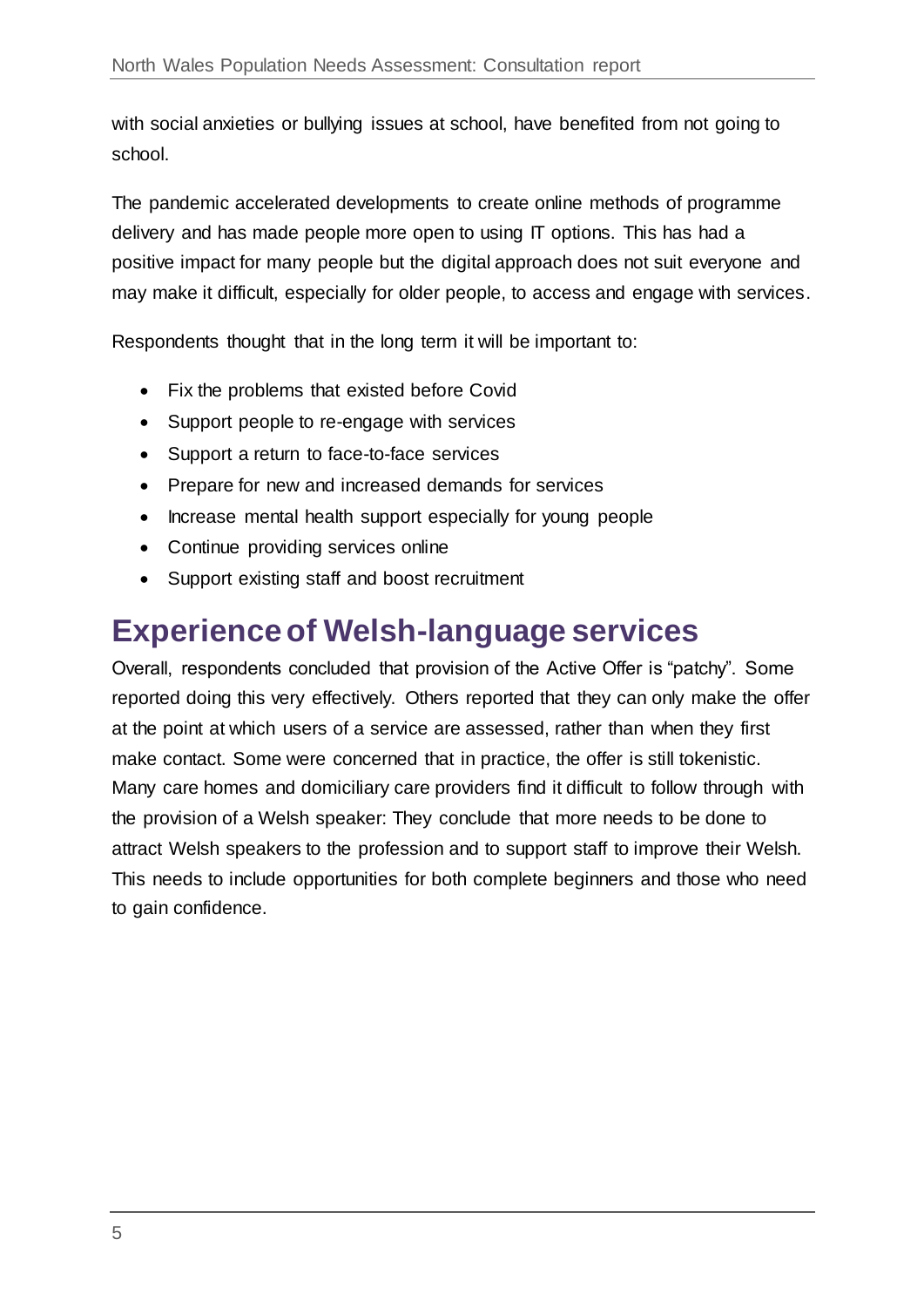# <span id="page-5-0"></span>**Introduction**

This report sets out how we carried out consultation and engagement with people who provide or use care and support services to inform the North Wales Population Needs Assessment.

This report will help inform the Equality Impact Assessments that will be carried out on decisions that use evidence from the Population Needs Assessment. It also provides evidence of how we are meeting the requirements of the public sector equality duty.

# <span id="page-5-1"></span>**Background**

The Social Services and Wellbeing Act (Wales) 2014 requires each region to produce an assessment of the care and support needs of the population in their area, including the support needs of carers by April 2021 The six North Wales local authorities and Betsi Cadwaladr University Health Board (BCUHB) supported by Public Health Wales have produced a population needs assessment for the North Wales region. This is the second assessment we have produced. The first one was published on 1 April 2017.

The report will be used to inform the area plan which has to be prepared jointly between the health board and local councils overseen by the Regional Partnership Board. The area plan must be published by April 2022.

It has been agreed with Welsh Government that there is no requirement to carry out an Equality Impact Assessment on the Population Needs Assessment. This is because the needs assessment is part of the evidence gathering process that informs decision making alongside the Equality Impact Assessment process. The needs assessment will include information about the needs of people with protected characteristics, informed by consultation and engagement, which will help inform new policies, strategies and service changes and understand their potential impact.

Actions and plans developed using the evidence in the Population Needs Assessment will need an Equality Impact Assessment to assess their potential impact.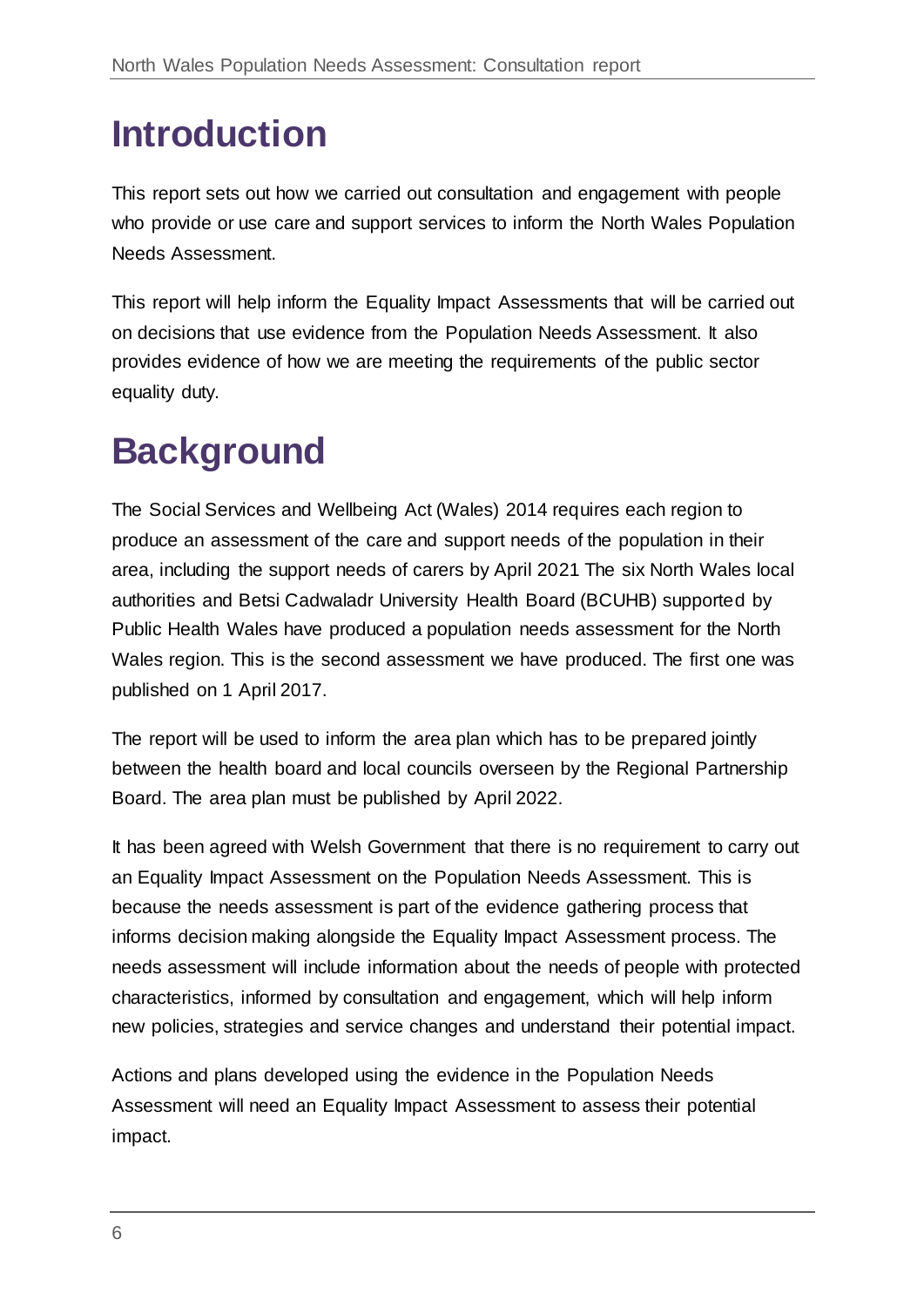# <span id="page-6-0"></span>**Public sector equality duty**

The Equality Act 2010 introduced a new public sector duty which requires all public bodies to tackle discrimination, advance equality of opportunity and promote good relations. This means public bodies must have due regard to the need to:

- Eliminate discrimination, harassment, victimisation and any other conduct that is prohibited under the Act.
- Advance equality of opportunity between people who share a protected characteristic and those who do not.
- Foster good relations between people who share a protected characteristic and those who do not.

Having due regard for advancing equality means:

- Removing or minimising discrimination, harassment or victimisation experienced by people due to their protected characteristic.
- Taking steps to meet the needs of people from protected groups where these are different from the needs of other people.
- Taking steps to build communities where people feel confident that they belong and are comfortable mixing and interacting with others.

Councils in Wales also have specific legal duties set out in the Equality Act 2010 (Wales) regulations 2011 including assessing the impact of relevant policies and plans – the Equality Impact Assessment.

In order to establish a sound basis for the strategy we have:

- reviewed performance measurement and population indicator data
- consulted as widely as possible across the North Wales region including with the general public, colleagues and people with protected characteristics;
- reviewed relevant research and consultation literature including legislation, strategies, commissioning plans, needs assessments and consultation reports

More information is available in the background information paper.

This report sets out the consultation carried out for the strategy:

• who we have consulted with;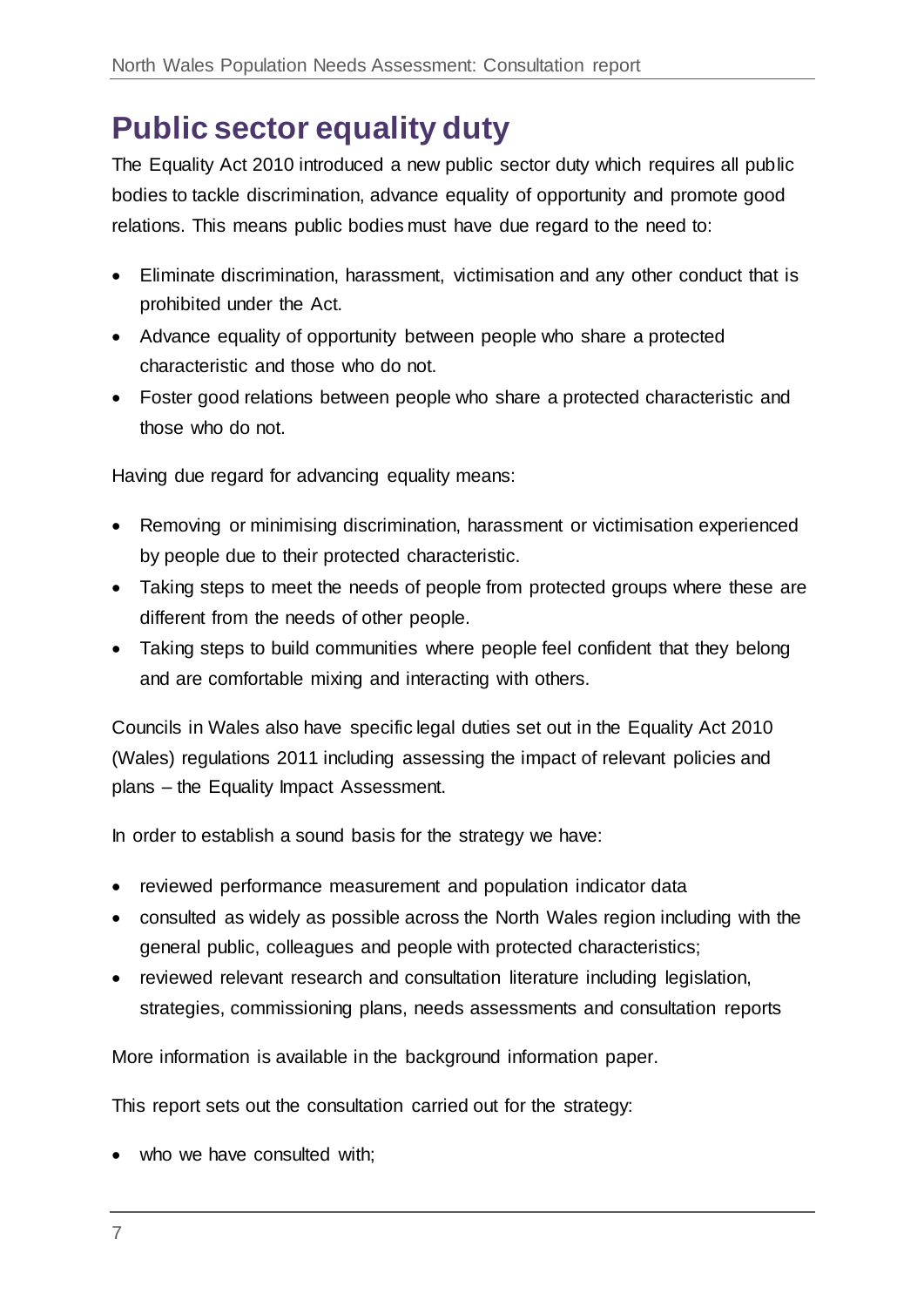- how we have consulted; and
- the consultation feedback.

# <span id="page-7-0"></span>**Consultation principles**

A key part of the process is consulting with people who may be affected by the strategy and in particular people with protected characteristics. The protected characteristics are:

- Age
- Disability
- **•** Gender reassignment
- Marriage and civil partnership
- Pregnancy and maternity
- Race
- Religion and belief
- Sex
- Sexual orientation
- Welsh language

Case law has provided a set of consultation principles which describe the legal expectation on public bodies in the development of strategies, plans and services. These are known as the Gunning Principles:

- 1. Consultation must take place when the proposal is still at a formative stage.
- 2. Sufficient reasons must be put forward for the proposal to allow for intelligent consideration and response.
- 3. Adequate time must be given for consideration and response.
- 4. The product of the consultation must be conscientiously taken into account.

Local councils in North Wales have a regional citizen engagement policy. This is based on the national principles for public engagement in Wales and principles of co-production which informed our consultation plan.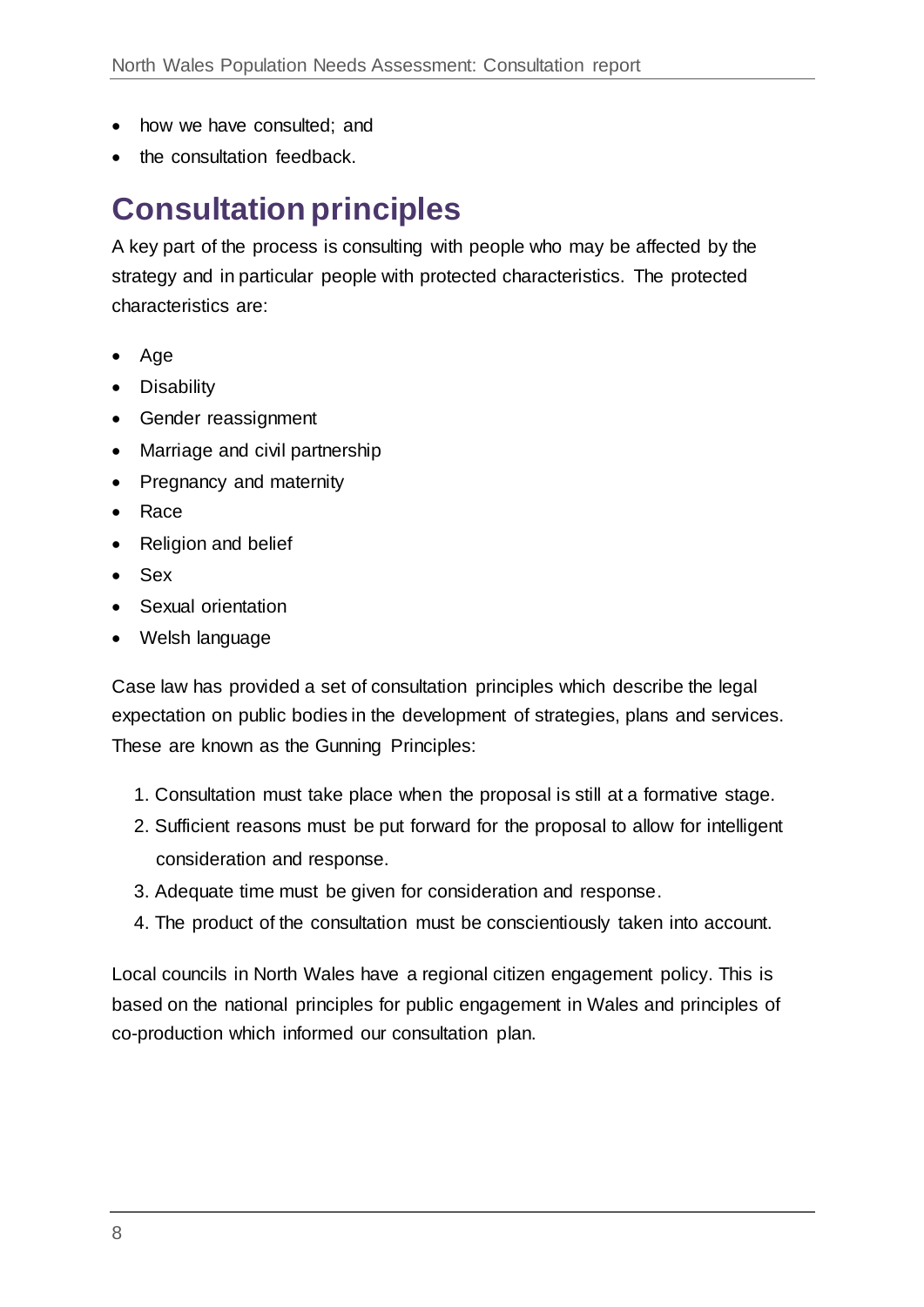# <span id="page-8-0"></span>**Consultation and engagement**

# <span id="page-8-1"></span>**Consultation process**

The aim of the consultation was to identify the care and support needs of people in North Wales and the support needs of carers. The Welsh Government guidance requires that the report include the following population groups:

- Children with complex needs
- Older people, including dementia
- Health, physical disabilities and sensory impairment
- Learning disabilities
- Autism
- Mental health
- Carers
- Violence against women, domestic abuse and sexual violence

We worked with partners, including those working on the Public Services Board Well-being Assessments, to collate and summarise findings from consultations that had been undertaken in the last few years. We have published these summaries as part of a new [North Wales engagement directory](https://www.northwalescollaborative.wales/engagements/) to help encourage wider use of findings from local and regional engagement activity. In addition, we carried out a survey to identify any other issues affecting people who use care and support services that we may have missed. This report focusses on the findings from the survey. The survey findings along with findings from previous consultations and engagement activities carried out by local leads informed the final population needs assessment.

### **Consultation questions**

Due to the wide range of population groups and services that we planned to cover with this survey, the engagement group agreed a small number of open-ended questions so that participants had the opportunity to share what matters to them. This approach had worked well in previous regional consultations, providing a rich source of meaningful data. The consultation questions used were: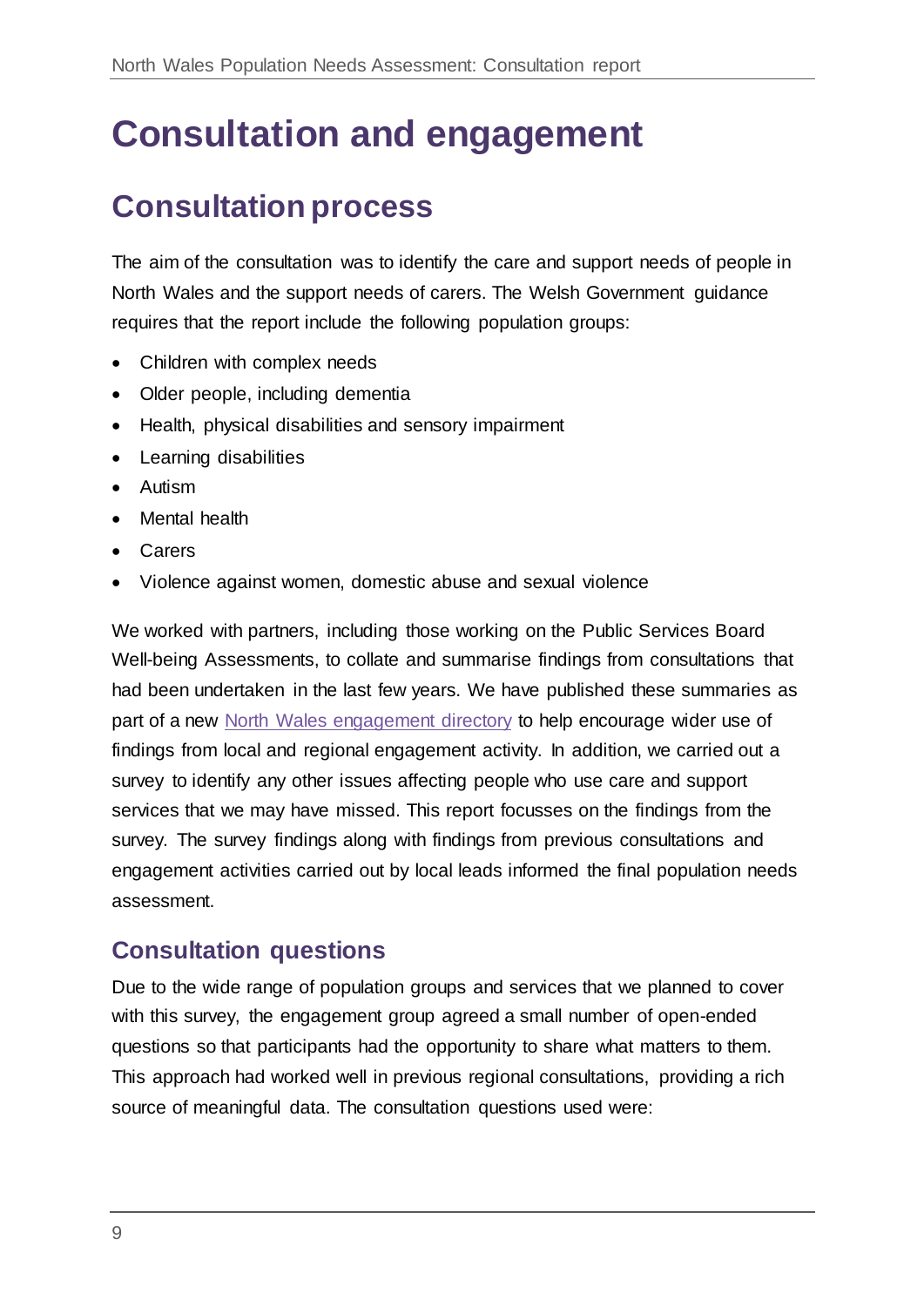#### **About care and support services**

Care and support includes help with day-to-day living because of physical or mental illness or disability for people of all ages. It includes children and young people with experience of foster care or adoption as well as unpaid carers who provide support to family or friends.

- 1. What do you think works well at the moment?
- 2. What do you think could be improved?
- 3. How has support changed due to Covid-19 and what do you think the long-term impact of this will be?

#### **Welsh language**

All care and support services should provide an "Active Offer". This means providing a service in Welsh without someone having to ask for it. The Welsh language should be as visible as the English language. For more information, please visit Social Care Wales: Using Welsh at work webpages. We would like to hear your experiences of using and/or providing services in Welsh, including:

- the "Active Offer"
- opportunities for people to use Welsh and,
- on treating the Welsh language no less favourably than English
- 4. Please tell us about what is working well at the moment and what needs to be improved

### **Project timetable**

The timetable for the development of the needs assessment was as follows.

| <b>Month completed</b> | <b>Actions</b>                                                                                                           |
|------------------------|--------------------------------------------------------------------------------------------------------------------------|
| June 2021              | Project planning and recruitment                                                                                         |
| October 2021           | Data collection and analysis                                                                                             |
| October 2021           | Engagement and co-production with people who use services,<br>carers, providers, front-line staff and other stakeholders |
| December 2021          | Write draft chapters and share for feedback                                                                              |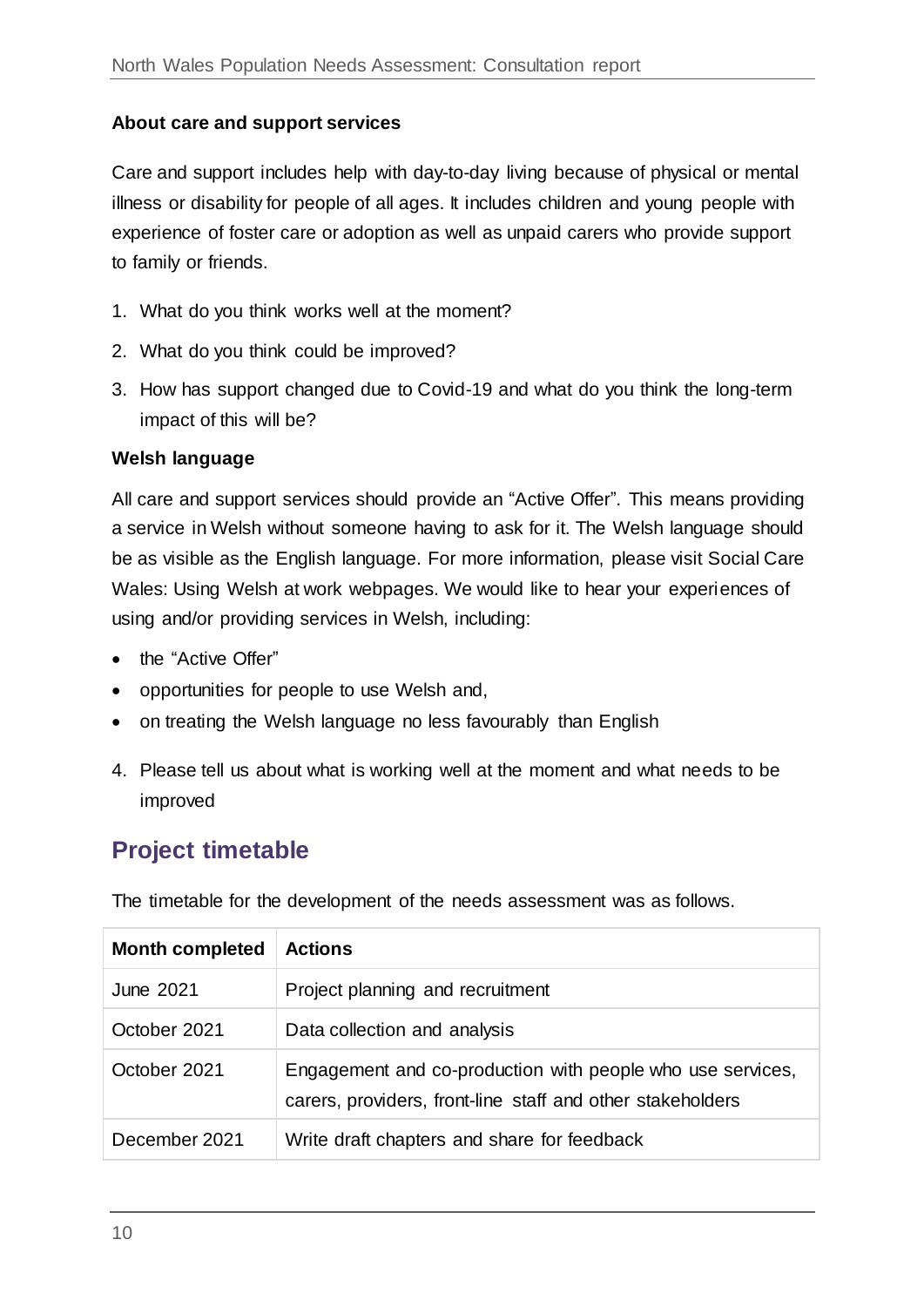| <b>Month completed</b> | <b>Actions</b>                                                                        |
|------------------------|---------------------------------------------------------------------------------------|
| March 2022             | Approval by the Regional Partnership Board, six local<br>authorities and health board |
| <b>April 2022</b>      | <b>Publish</b>                                                                        |

# <span id="page-10-0"></span>**Consultation methods**

The consultation methods we used were:

- Online questionnaire circulated widely to staff, partner organisations, people who use services and carers. Alternative versions included an EasyRead version, British Sign Language (BSL) version, young people's version and print version.
- We also advertised the opportunity to take part through a conversation over the phone or an online chat.
- Partner organisations held consultation events.
- We asked partners to send us the reports from any related consultation events or surveys that they had already carried out in North Wales for other projects.

# <span id="page-10-1"></span>**Promotion plan**

The survey was open between 2 August 2021 and 1 October 2021, with an extension to 11 October 2021 for the young people's survey.

Details of the consultation were made available on [our website.](http://www.northwalescollaborative.wales/) We promoted the link through steering group members (representing the six local authorities, health and other partners), to people on regional collaboration teams mailing lists including members of the provider portal. A press release was sent out by the Regional Collaboration Team together with the local authorities and health board. Various social media posts were shared on the Regional Collaboration Team Twitter feed as well as LinkedIn pages. Follow-up phone calls were made to encourage people to take part.

Local leads shared the survey widely through a variety of channels. The Regional Collaboration Team shared weekly updates about the number of responses received from each area and population group so that local leads could follow-up with under-represented groups.

In addition, the link to the online survey was sent to the county voluntary councils below, asking them to circulate it to their networks: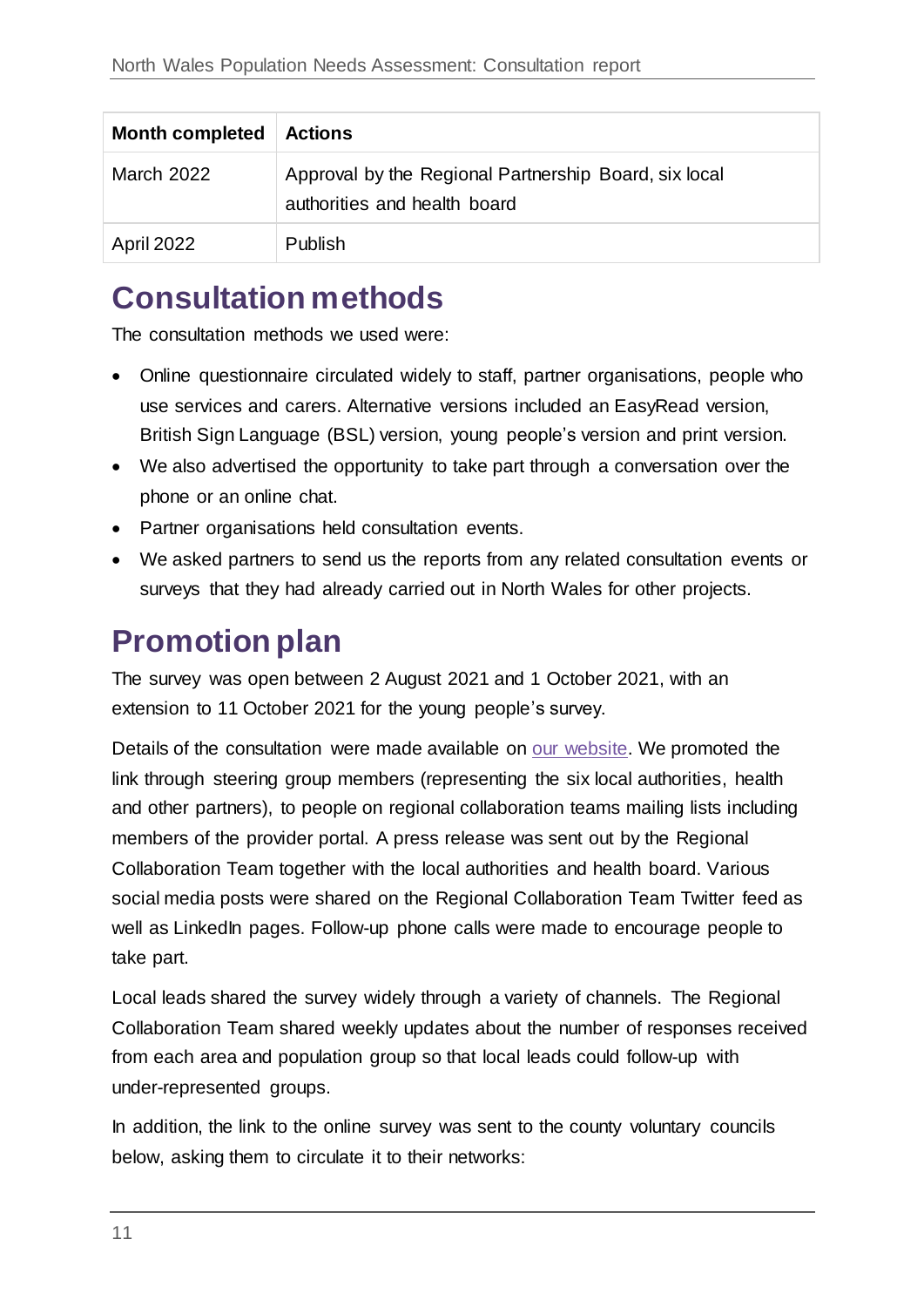- Mantell Gwynedd (Gwynedd)
- Medrwn Mon (Anglesey)
- CVSC (Conwy)
- DVSC (Denbighshire)
- FLVC (Flintshire)
- AVOW (Wrexham)

Information was sent to members of the:

- Regional Partnership Board
- North Wales Leadership Group,
- North Wales Adult Social Services Heads (NWASH),
- North Wales Heads of Children's Services (NWHoCS)
- North Wales Learning Disability Group

Details were shared with to the third sector representatives on the regional population assessment leads network.

There was an event for seldom heard and ethnic minority groups held on 5 October 2021 jointly with the Regional Cohesion Teams East and West and Coproduction Network Wales, which about 40 people attended. Seldom heard and ethnic minority groups were also supplied with the survey together with the PowerPoint workshop presentation for dissemination and response - either by group representatives or individual members directly.

The young people's survey was also shared with Pride Cymru Youth, EYST (Ethnic Minorities and Youth Support Team Wales, Heads of Education and other young people's groups.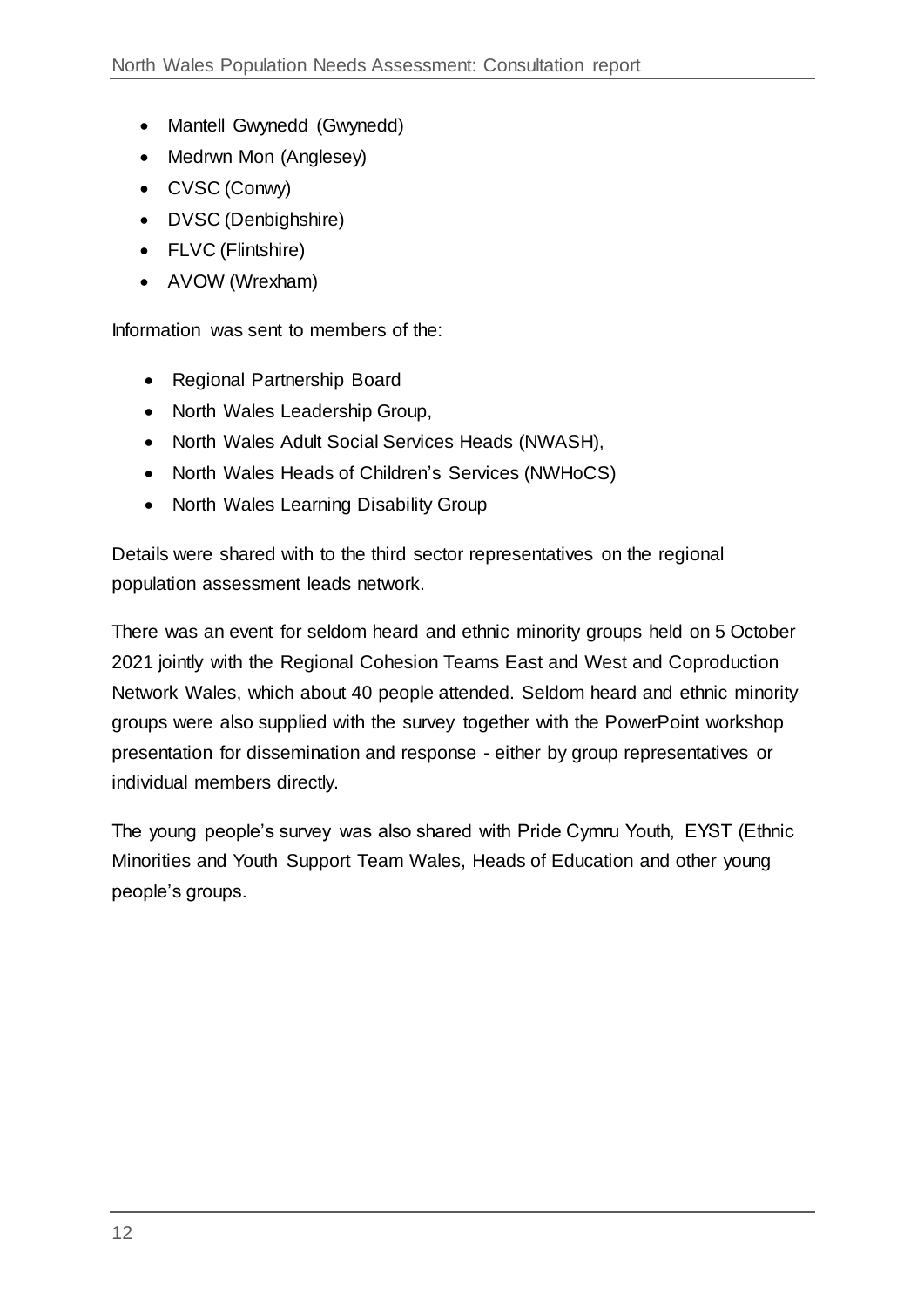# <span id="page-12-0"></span>**Consultation and engagement review**

There were 350 responses to the survey. Around 61% of responses were from people who work for an organisation involved in commissioning or providing care and support services. More people took part in previous engagement activities and those organised by local leads, but this report focusses on responses to the survey.

Table 1 show the areas that participants were interested in.

| Type of response                    | <b>Number</b> | Percentage |
|-------------------------------------|---------------|------------|
| Older people                        | 150           | 44%        |
| Children and young people           | 125           | 35%        |
| Mental health                       | 115           | 33%        |
| Learning disabilities               | 110           | 32%        |
| Physical and/or sensory impairments | 90            | 26%        |
| Carers                              | 90            | <b>25%</b> |
| Autistic people                     | 70            | 21%        |
| Total number of responses           | 350           | 100%       |

#### Table 1 Number of responses by area of interest

Some people may have ticked more than one box. Numbers have been rounded to the nearest 5 to prevent disclosure of personal information.

#### The consultation reached people from across North Wales as shown below.

#### Table 2 Number of responses by local council area

| Local council area        | <b>Number</b> | Percentage |
|---------------------------|---------------|------------|
| Anglesey                  | 80            | 23%        |
| Gwynedd                   | 50            | 14%        |
| Conwy                     | 60            | 17%        |
| Denbighshire              | 75            | 21%        |
| Flintshire                | 135           | 39%        |
| Wrexham                   | 100           | 28%        |
| Total number of responses | 350           | 100%       |

Some people may have ticked more than one box (for example if they lived and worked in different counties). Numbers have been rounded to the nearest 5 to prevent disclosure of personal information.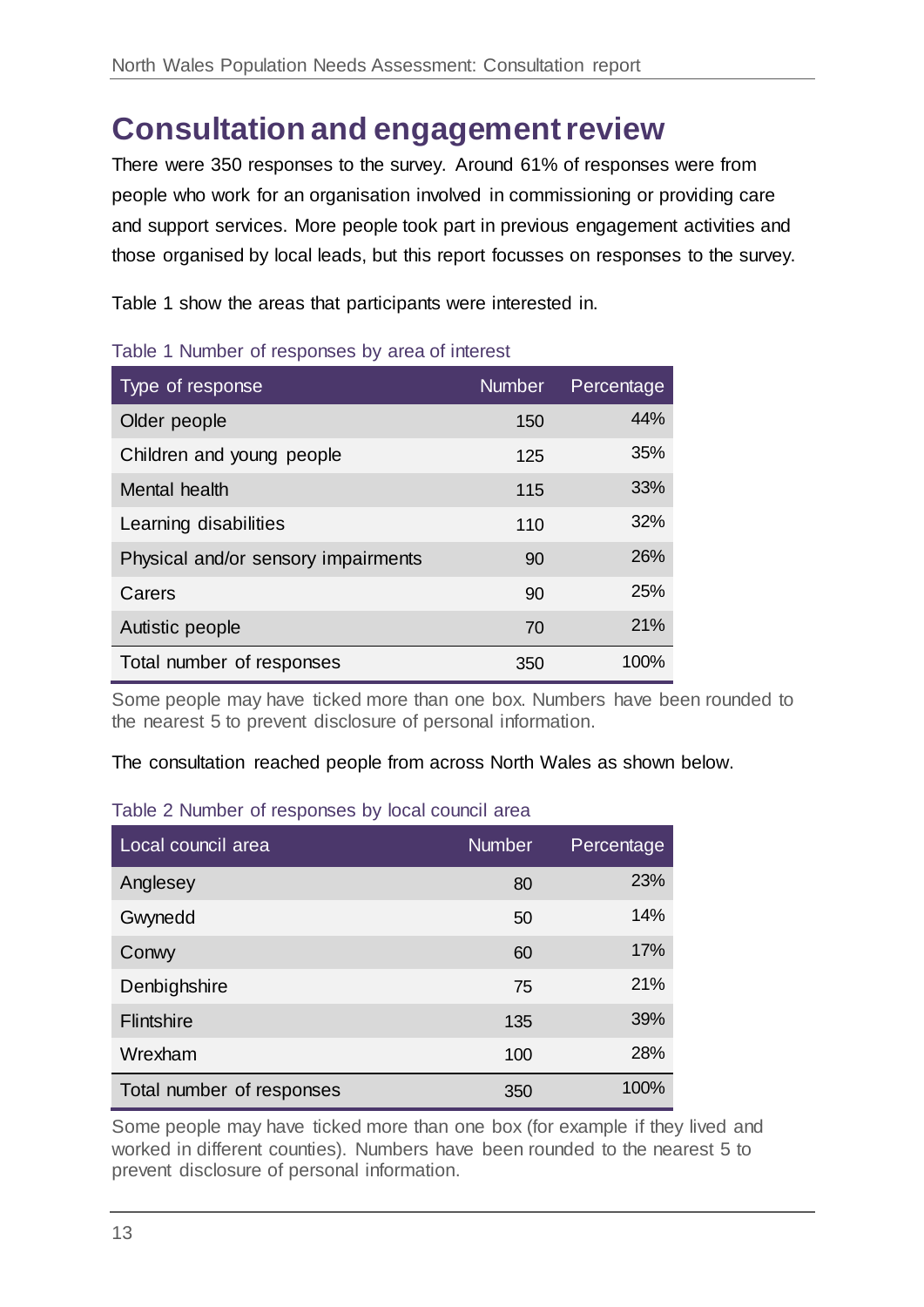We also reached people in all age groups apart from those under 16, disabled people including people with a learning disability or long standing illness/health condition, carers, Welsh and English speakers. There were fewer responses from people aged over 75. We had responses from women and men although there were not as many responses from men. We also had a small number of responses from people with different ethnic identity, national identity and sexuality to the majority. We only got a small number of responses from trans people although we will be including findings in the needs assessment from other research and consultation reports about the care and support needs of trans people.

We will make sure to use evidence from previous local and national consultations about the needs of children and young people in the needs assessment due to the low number of responses to the survey. We will also review how we engage with children and young people as a regional team because an online survey with does not seem to be an effective method for this type of consultation.

We are making these limitations clear so that anyone using the needs assessment as evidence can take any additional action needed to eliminate potential discrimination.

We used the equality data to monitor the responses while the consultation was open and encouraged groups representing under-represented groups to share the survey and take part. The consultation deadline was extended by two weeks to allow more time to reach under-represented groups. We also extended response for the young people's survey a further two weeks. The full list of data tables showing the number of responses from people with protected characteristics is included in [appendix 1.](#page-64-0)

As part of this process, we identified many similar consultations being undertaken by partner organisations and concerns around consultation fatigue. To help coordinate, we created a webpage that collated the different surveys and events that we were aware of and let participants know that we were working together to share findings. We also developed an online [North Wales engagement directory](https://www.northwalescollaborative.wales/engagements/) to make the findings from these surveys more easily accessible. However, the regional engagement group that oversaw this work recognise that there is more to be done to improve the coordination of consultation and engagement exercises. We need to reduce duplication and make best use of people's time and effort in providing feedback to our organisations.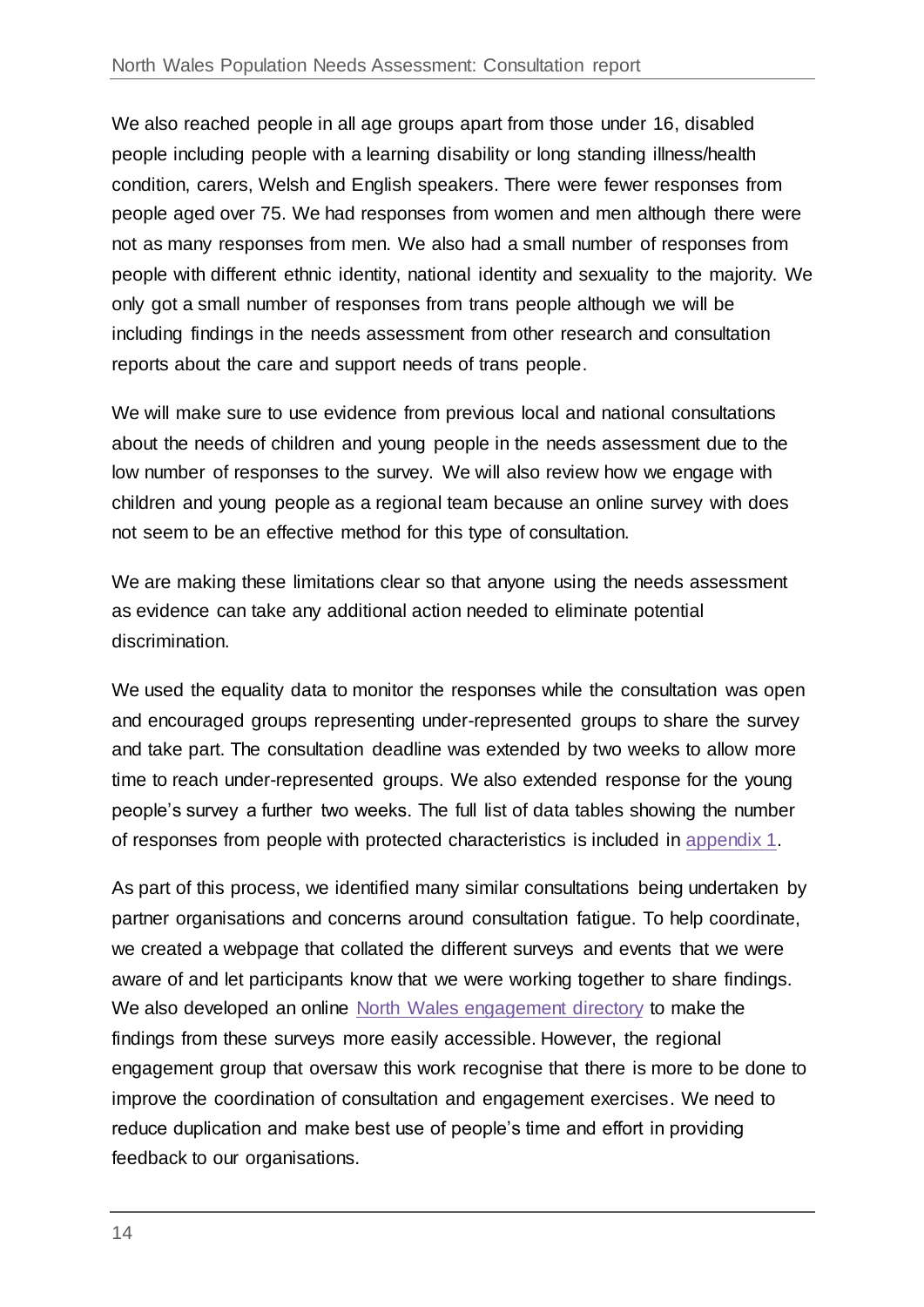# <span id="page-14-0"></span>**Organisations represented in the online survey**

Below is a list of organisations whose staff took part in the online consultation.

### **Local authorities and health**

- Betsi Cadwaladr University Health Board
- Isle of Anglesey County Council
- Gwynedd Council
- Conwy County Borough Council
- Denbighshire County Council
- Flintshire County Council
- Wrexham County Borough Council

### **Other groups and organisations**

- Action for Children
- Adferiad
- Adra Housing Association
- Age Connects North Wales Central
- Age Cymru Gwynedd a Mon
- Alexander's Pharmacies
- Allied Health Care
- Amber Care Ltd
- Anheddau Cyf
- AVOW
- Awel Homecare and Support
- Caia Park Community Council
- Canolfan Felin Fach Centre Limited
- Carers Outreach Service
- Carerstrust Crossroads
- Cartrefi Conwy
- Castell Ventures
- Centre of Sign-Sight-Sound
- Child development centre
- Citizen's Advice Bureau
- Colwyn Bay Men's Shed
- Conwy Connect
- Co-options
- Corwen Family Practice
- Designed to smile
- Digartref
- Doridale Ltd
- Double Click Design & Print CIC
- DSN
- Epilepsy Action Cymru
- Fairways Care Ltd
- Family Friends
- Flint connections office
- GISDA
- Gresford Community Council
- Grwp Cynefin
- Gwynedd and Anglesey Youth Justice Service
- Gwersyllt Community Council
- HF Trust
- Hollybank Home Care Ltd
- Home-Start Cymru
- Integrated family support service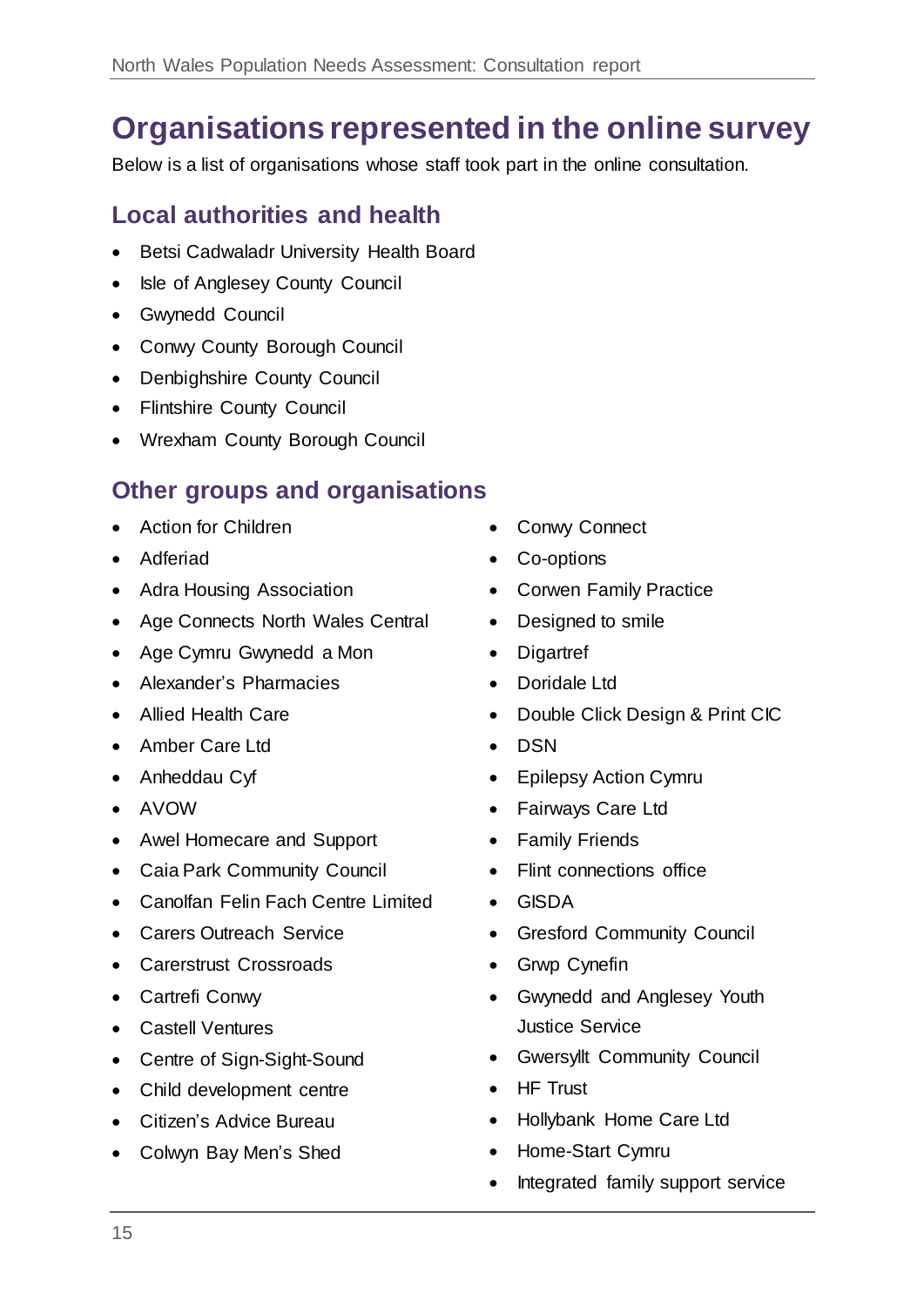- Medrwn Mon
- Mental Health Care Ltd (Avalon)
- Menter Fachwen
- MHC
- Newcross health and social care
- Next steps
- North East Wales Mind
- North Wales Advice and Advocacy
- North Wales Community Dental Service
- North Wales Together Learning Disability Transformation Programme
- NW Nappy Collaborative CIC (Given To Shine)
- Offa community council
- Plas Garnedd Care Itd
- Premier Care Ltd
- Q care ltd Prestatyn
- QEWC Ltd
- Resilience
- Rhyd y Cleifion Ltd
- Same but Different
- Sanctuary Trust
- Stepping Stones North Wales
- Stroke Association
- Summit Care Services
- TGP Cymru
- The Wallich
- Total Care North Wales Ltd
- Towyn Capel Care Homes
- TRAC (part of North Wales Project)
- Ty Ni Family Centre- Flying Start
- Tyddyn Mon
- Vesta Specialist Family Support
- Vision Support
- We Care Too Ltd
- Wepre Villa Homecare Ltd
- Whitehouse Residential Home
- Woodland Skills Centre
- Y Teulu Cyfan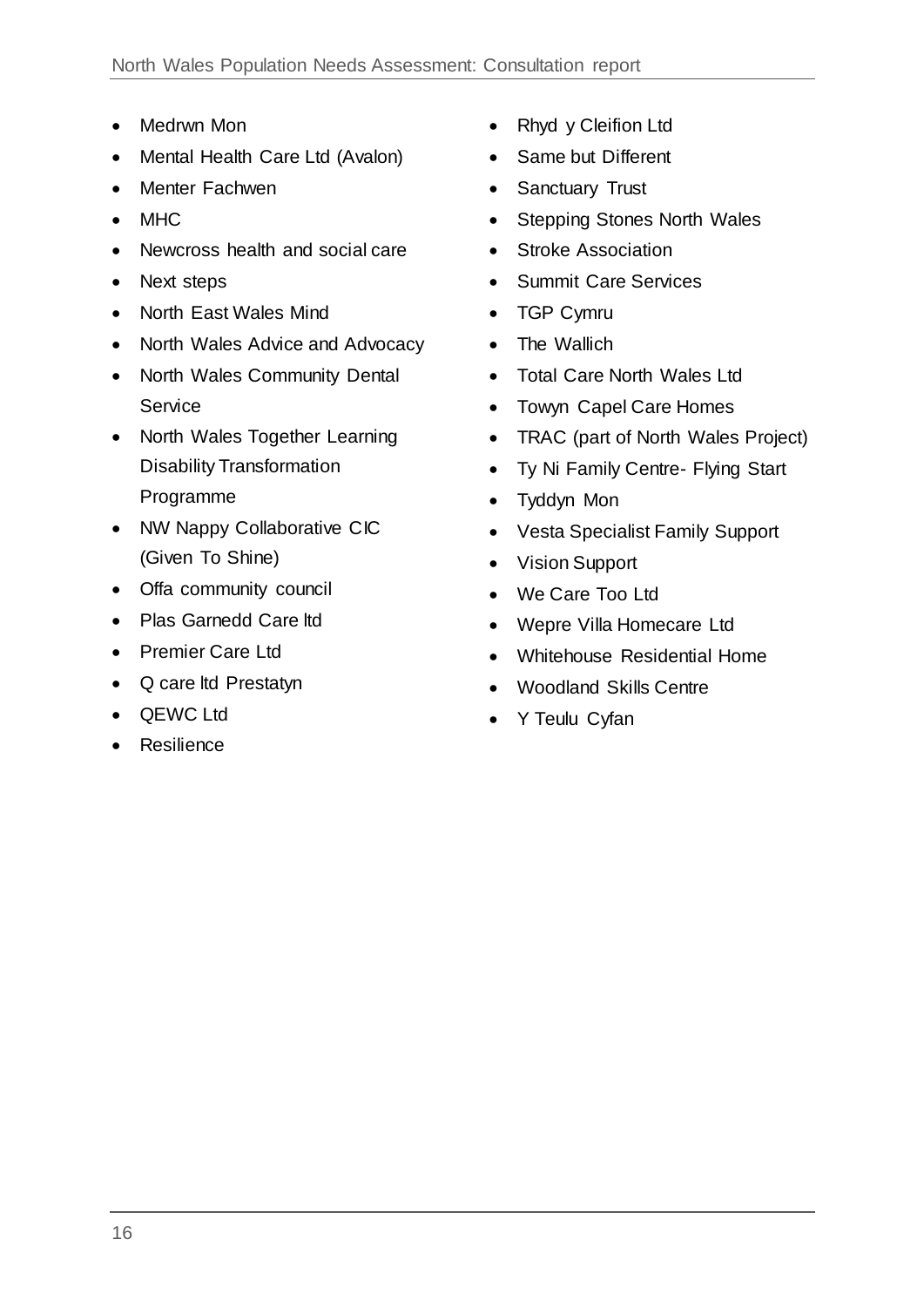# <span id="page-16-0"></span>**Consultation findings**

# <span id="page-16-1"></span>**1. Social care for people of all ages (a) In general**

# **What is working well:**

At a strategic level, information flow and co-operation across the Care Inspectorate Wales, Public Health Wales and Welsh Government and Local Authorities has been working well.

Third sector services are thought to be very effective, covering a wide range of support areas, fulfilling the role of many statutory services, and successfully engaging and connecting with those in need. Third sector and statutory sector organisations are developing strong partnerships, particularly in North Wales, and when both are supporting community development. The gradual move to longer term contracts is allowing third sector organisations to invest in staff development and capital projects.

The approach set out in the SSWB Act (Wales) 2014 is generally being followed. Signposting between services and improved networking has led to better access to support. For example, if someone is not eligible for a service, they are signposted to another relevant service to ensure they're not left without help.

The Well-being Network in Anglesey is one example of an effective network. They share a vision of developing services in accordance with the Well-being of Future Generations Act. The joint planning and provision between the Health Board, the Anglesey GP Cluster, Anglesey County Council and Medrwn Môn (and the wider Third Sector) is thought to be extremely successful. The Integrated Care Fund "has been a blessing" for the Network, enabling effective planning and ensuring quality services.

The Single Point of Access provides easy access for some services, and might prove effective for all assessments. The community Hub (Canolfan Ni) is thought to be excellent.

Some people using care services are having more voice, choice and control over how their needs are met, especially through use of direct payments. People are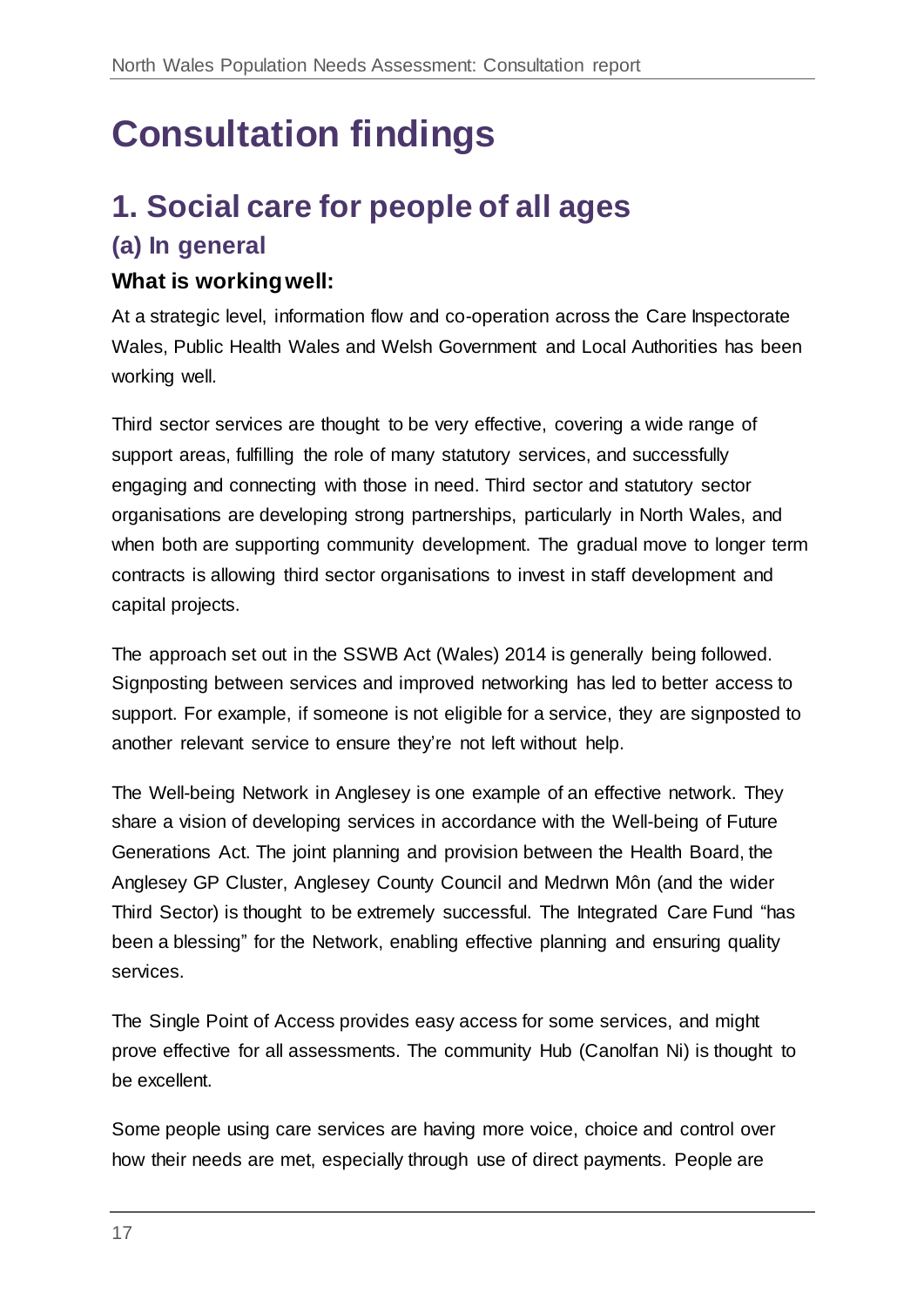supported to make choices that are right for them, their families, their priorities and aspirations. People are actively involved in identifying, implementing, monitoring and managing their support, rather than being passive recipients of a service. This creates true co production within the system and real incentives for arrangements to be successful and sustainable.

#### **What needs to be improved:**

Relationships between the voluntary and third sector and health and social care professionals need to be improved, since third sector services often seem to be "grossly undervalued" by many health and social care staff. Issues raised by third sector organisations appear not be taken seriously by some health and social care professionals, in particular when system failures are highlighted that cause significant concern for residents/patients. Third sector staff are not treated with respect, even though their levels of engagement and understanding of the issues are far more in depth.

Community Care Collaboratives were thought to be "too big and are giving a very poor service at present".

Communication within organisations and between organisations needs to be improved to support effective implementation of the SSWB (Wales) Act 2014:

"There appears to be a huge contradiction between the intentions of the Act and the reality of care for thousands of older people… there is a clear divide between people who need critical care in their own homes, and support to achieve personal well-being outcomes… Whilst empowering people to have greater control over their lives is an embedded principle, it is not appropriate when people are in crisis. If initial support helped people overcome their crisis, then there may be an opportunity to have another conversation about how their needs could be met in different ways going forward. This may free up capacity in the system."

Service providers would like longer term funding, to be able to plan for "*long term provision that can develop and evolve, whilst maintaining consistency in the workforce"*. Short term contracts can be detrimental to services, as the good workers leave for longer term jobs, and the process of interviewing, appointing and training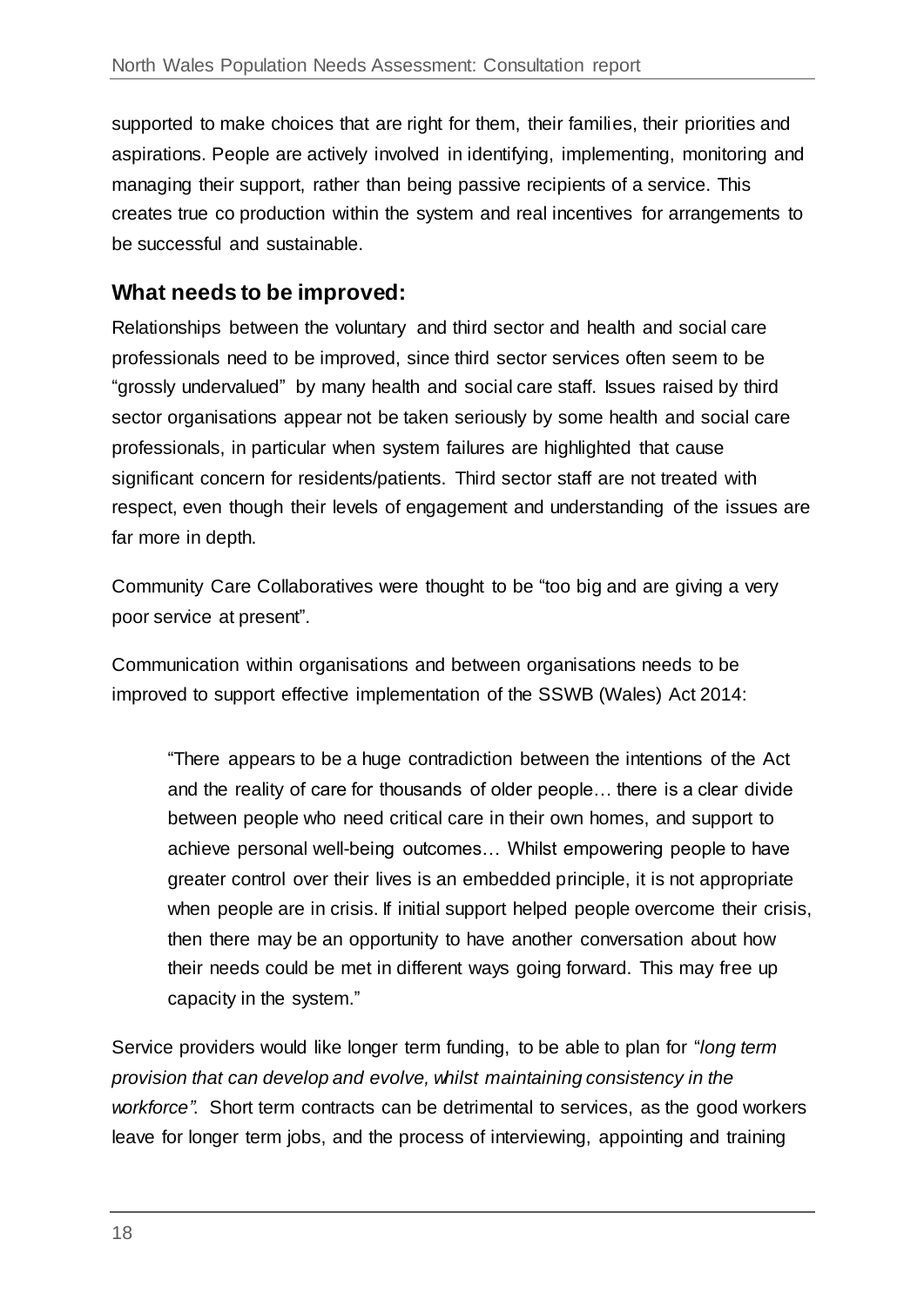has to be regularly repeated. This negatively impacts on consistency, skill development and relationship building.

Some would also like greater clarity around funding streams such as the Integrated Care Framework (ICF) and Continuing Healthcare (CHC) funding. People applying for CHC funding would like there to be less paperwork and for support with the application to be provided, for example, via their social worker.

In general, many thought social care services need more staff and the services themselves need a complete overhaul. Levels of support are poor, waiting lists are long and often services or transport to services are not available. The people who are directly affected by current policy, i.e. providers and service users, need to be involved in finding solutions to this crisis.

One major way forward would be to improve pay and conditions for staff so as to attract more people to the profession. Otherwise it will be impossible to meet the increasing needs of the community. As well as being "very underfunded", social care seems to be "undervalued by large chunks of society". Future policy needs to raise the profile of these services and improve their public image, to better reflect their importance and value to society:

"We need positive messaging that supports people's choices to move into social care. Positive information about the role of Personal Assistants, what they give, but also what they get back in return."

When recruiting care staff, one service user suggested that paid carers are "vetted more thoroughly" to avoid risks to vulnerable people. A service provider recommended greater specialisation in caring roles, for example by providing additional training for working with migrant workers. Any training, within a 12 or 24 month period from a previous provider, should be able to transfer to new provider/employer in the same way as DBS checks.

Service users would like improved access to social workers, to be able to speak to them when needed. Some thought social workers should be allowed more time to work with and listen to their clients, and should not be allowed to hold another active post. Also referrals to social workers need to be dealt with more quickly.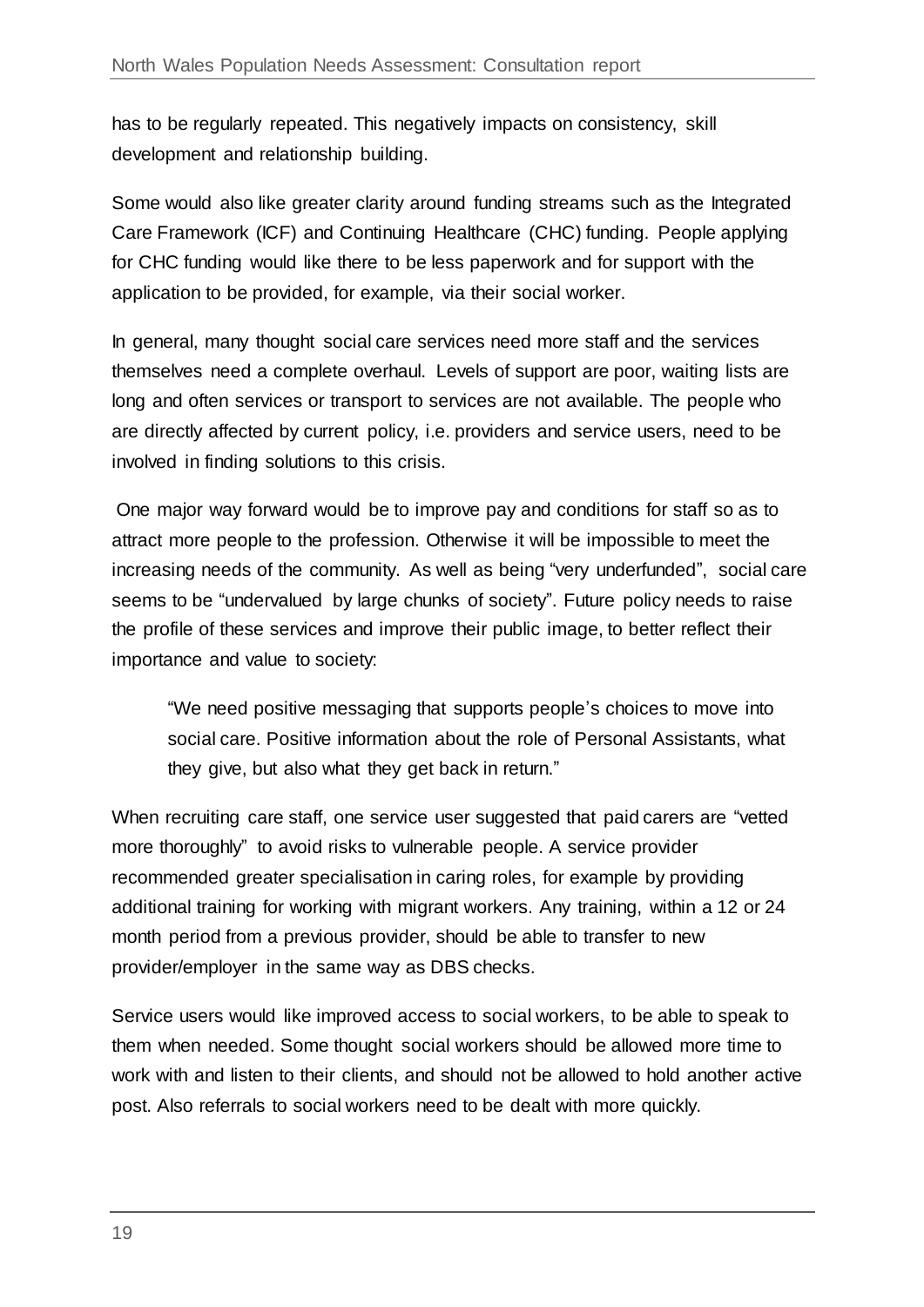Other service users felt that more people need to be given the option of direct payments for health and social care support, since few have a choice and level of control at present. They emphasised that choice of care package needs to meaningfully involve the service user, carer/funder and social worker to ensure "client-centred care". In addition, people pooling their resources get better outcomes together, help to build communities of support, reduce the need for statutory support and are cost efficient. However a change in culture and approach is needed to support such opportunities.

Some respondents suggested that more should be done to reduce any stigma and shame around asking for help, particularly for families experiencing in-work poverty:

"This is a service which enters individual's homes and families. So it needs to be viewed in a sensitive way, as it does take a lot of courage to request for this help in the beginning!"

Access to services could be improved by "Wider communication of how to contact social care for those who do not have computer skills".

# **(b) Mental health services**

#### **What is working well:**

Several respondents commented that "nothing" is working well in mental health services, concluding that "the system is quite broken".

A service user was concerned that services tend to focus on prevention or crisis, failing to provide support to people "at all the stages in between". Furthermore, during crises, people with mental health problems can find themselves caught up in the criminal justice system, resulting in people being "criminalised because of their illness". The system does not seem able to support people who have mental health problems as a result of past trauma. Many services need to become more trauma informed.

A few services were mentioned as providing positive support including:

- Team Dyfryn Clwyd
- the Mental Health Support services team of Flintshire County Council
- Mind's Active Monitoring, an early intervention service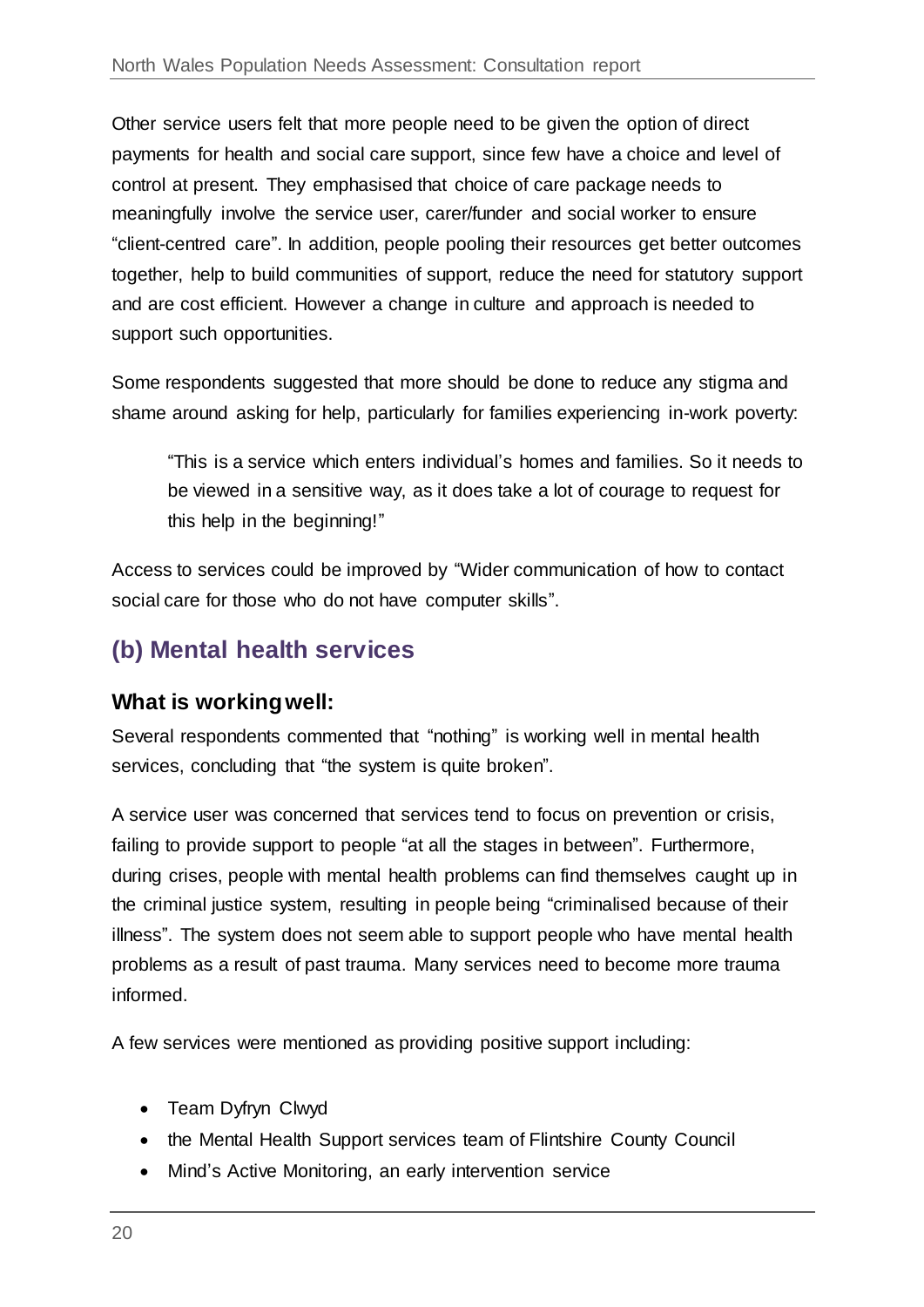- charity services like Samaritans, CRUSE, Relate
- ongoing group support from charities (KIM, Advance Brighter Futures, Mind, ASNEW)
- rehabilitation units to provide support for a return to living in the community

Similarly, some individual professionals were reported to provide excellent care, but generally, "it's a bit of a lottery" as to the quality of support provided.

One service provider highlighted that it is important for mental health care plans to be regularly reviewed to allow for any improvement or changes in an individual's needs.

#### **What needs to be improved:**

Given the serious concerns about mental health services, not surprisingly many commented that "everything" needs improving, including:

- more mental health service provision
- increased funding to ensure a decent wage for staff and sufficient service provision for each individual client
- improved access for BME communities
- more long-term funding to allow projects to be embedded and to retain staff
- more flexibility one-to-one sessions as well as group sessions
- higher staffing levels in all services to avoid gaps in care and provide back-up when staff are off-sick
- more local counselling services
- better substance misuse support
- better support for people with Autistic Spectrum Condition (ASC), especially higher functioning or with coexisting mental health issues
- greater access to interventions other than medication
- many more out of hours services where people can "held" when mental health services are closed
- improved referrals to mental health services, to streamline the process, reduce the number of inappropriate referrals and allow e.g. housing managers to refer tenants for specialist mental health support
- more mental health services in the local community
- smaller rehabilitation units for up to six people with 24 hr support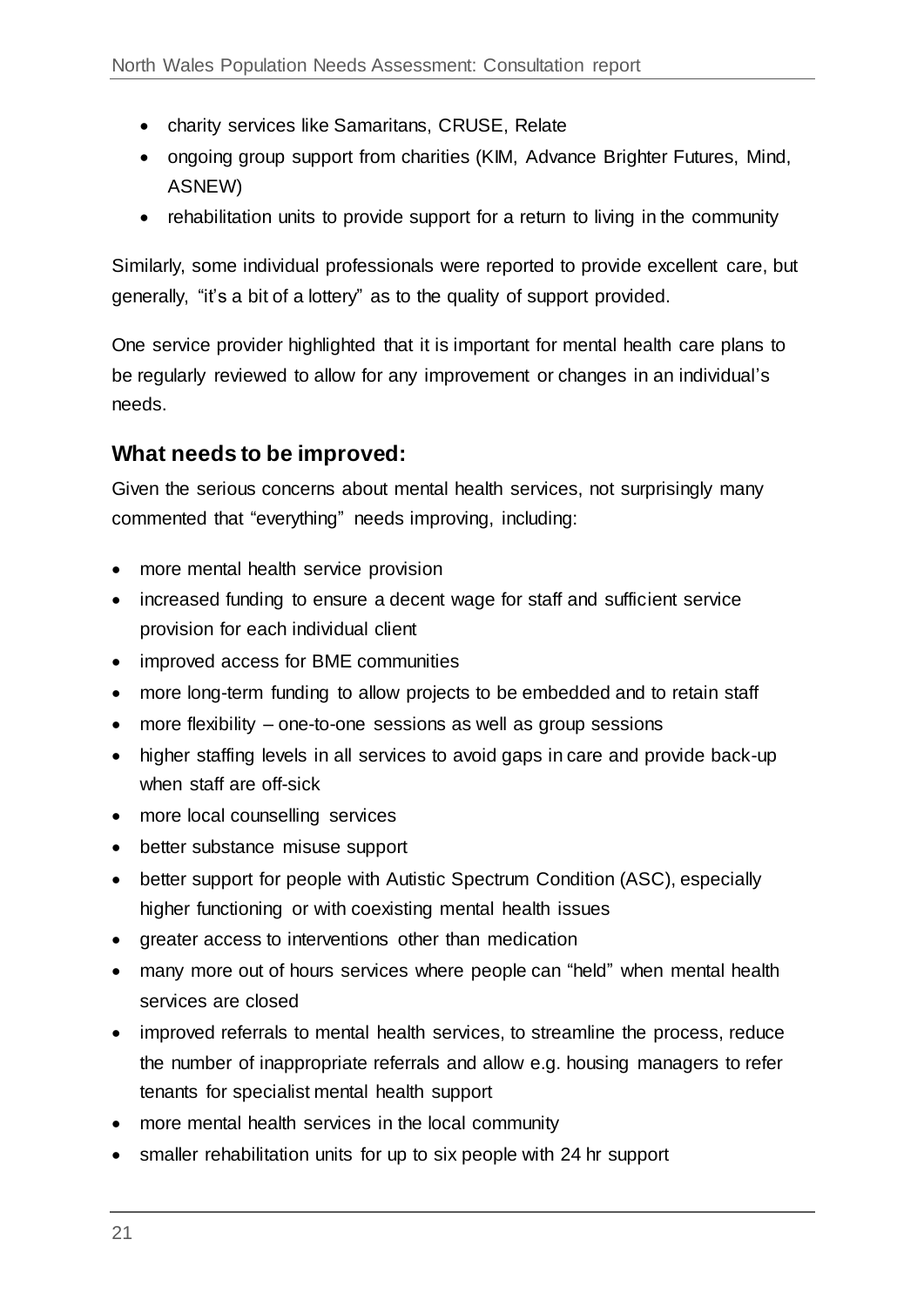- greater availability of permanent accommodation and supported housing for people who are homeless
- case reviews need to be completed in a timely manner, and caseloads managed more effectively

Service users emphasised the need for many more early intervention services so they can access mental health support when in need, and **before** they reach crisis point. Waiting times were already very long and have only got longer. Currently, people experience added stress with delays, and their symptoms often get worse than they need to:

"I would prefer not to reach crisis. It should be less about having to be in crisis to receive support and more about preventative approaches to keeping me well at home."

Similarly, gaps in service provision may cause people's mental health to deteriorate:

"I now am in a waiting list for a new support worker and feel deserted at a crucial time in my wellbeing."

Some thought greater priority should be given to investment in services for parents with mental health difficulties because of the risk of long term impacts on children and young people.

Two geographical areas reported to be in need of greater funding were mental health services provided by the Betsi Cadwaladr University Health Board (BCUHB), and the mental health support system in North East Wales, as one service provider commented:

"Often people come to us in crisis because they cannot get support, either with their mental health or with the practical issues that impact on their mental health (e.g. housing, debt, poverty, transport, family relationships etc). In order to make a step-change, much more money needs to be put into the system (parity of esteem with physical health) and the way funding is used needs to change so that there is more early intervention."

One solution is for closer working with third sector services, to provide the stabilisation that service users need before they can benefit from psychological support: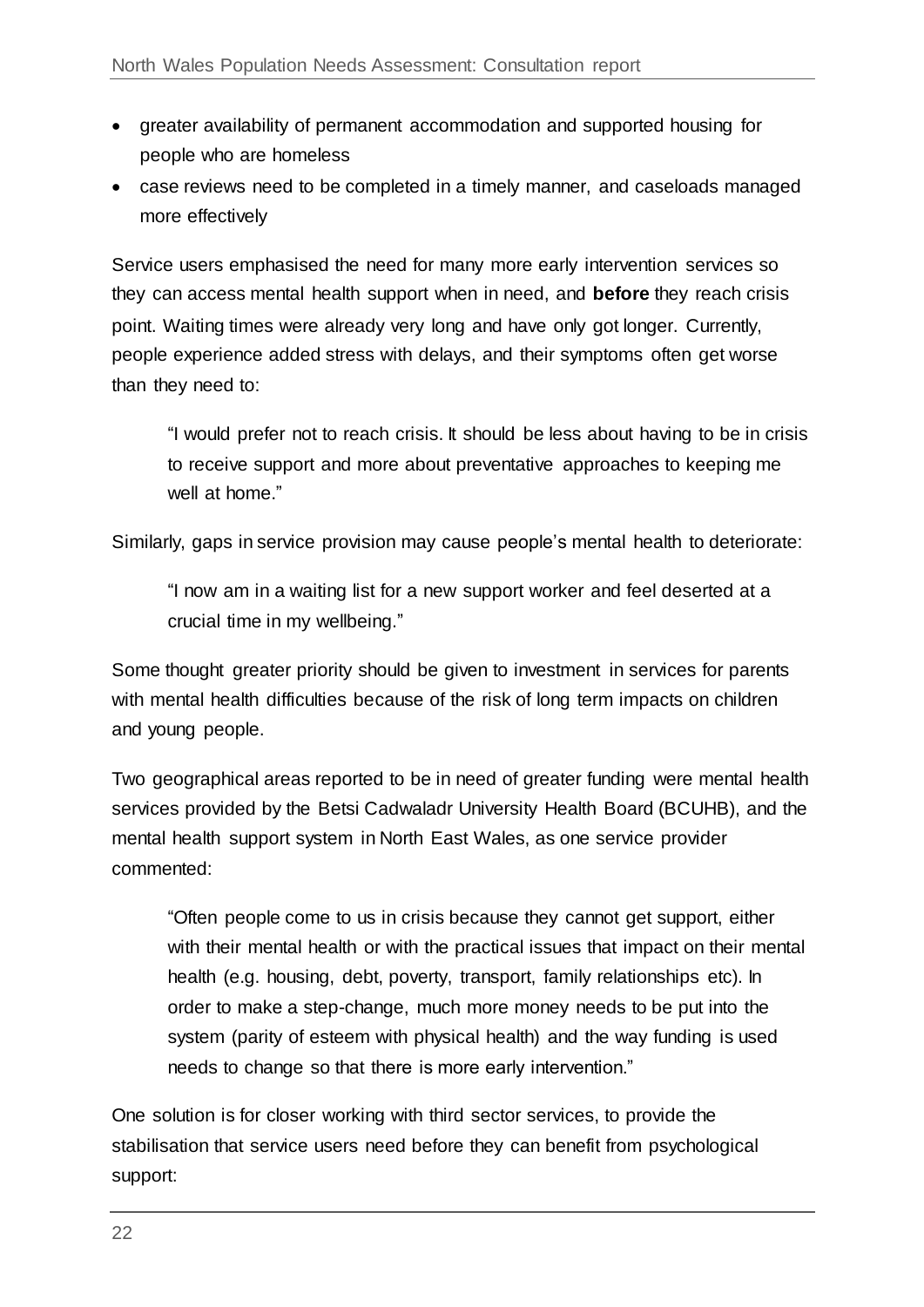"Peer support, activity and wellbeing groups, mindfulness and CBT based training courses could all support people during their wait and "get them ready" to get the most out of the professional services. It would also provide a valuable step-down after using the services, making leaving easier."

Such an approach would also help to prevent dependence on the team and enable service users to develop coping skills and strategies. This could help to reduce staff caseloads and budget pressures.

In terms of staff development, students could be more involved to bring new ideas and skills sets to services. Existing staff may benefit from specialist training and support to develop their practice, completing performance and development reviews annually to enable them to deliver a more robust and cost-effective service.

# **(c) Services for people with learning disabilities**

#### **What is working well:**

Services for people with learning disabilities are working well where they:

- take a flexible approach
- provide different opportunities for people to have a variety or choice of activities or work placements
- make good use of community facilities and/or groups
- include online and face-to-face activities
- support people to learn new skills to become independent

Service users appreciated the support they had received during the pandemic from "good and helpful staff". One service user praised their work experience at Abbey Upcycling, and others reported:

"I currently receive support from Livability. They've helped me a lot especially through lockdown. Quite a lot of fun was had – they'd ring, we'd play games, had a chat on the What"s App group. My support workers have all been wonderful."

"The Salvation Army (Wrexham) are providing my son with Till Training Skills, so that he might one day be able to volunteer in a shop. He has been turned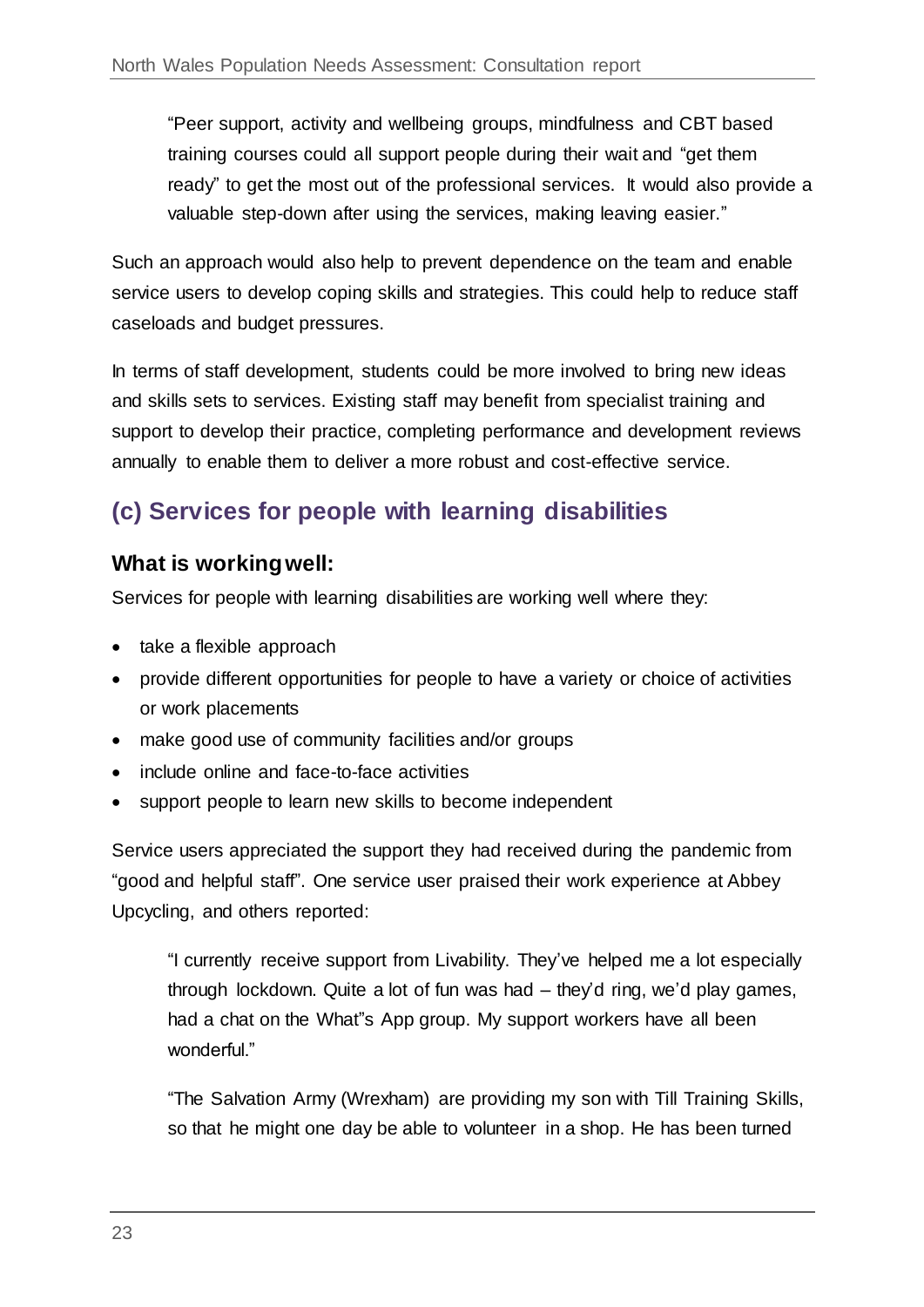down for this type of work as he lacks these skills. The training is excellent. He has work experience with The Red Cross - this is excellent."

Service providers commented on how well they are working with other agencies and were grateful for the recent support they received from social services, mentioning the Local Authority at Gwynedd and the BCUHB. BCUHB is acting as host employer for a project that helps people with learning difficulties gain employment, and has developed an "accessible" recruitment pathway for this purpose.

#### **What needs to be improved:**

In common with other care services, some respondents commented that much needs to be improved. Council services were described as "poor and too generalised", and needing "rebuilding from top to bottom". Again it was suggested that funding be increased, and staff wages improved to reflect their level of responsibility and to encourage them to stay in the job. Waiting times for assessments also need to be reduced.

Support workers could benefit from developing their digital skills to be able to support service users to become connected digitally. In addition, many more social workers and other professionals are needed with specialist skills to support people with complex needs, for example:

"We definitely need more Adult Care Social Workers to help people with a learning disability and autism, like my son. We also urgently need a specialist psychologist for people with a learning disability and autism. There is no-one qualified in Wrexham to do this work. As our son was suicidal, we paid for a specialist psychologist as we were desperate for someone to help him."

"People with learning difficulties said they would like, "More hours for direct payments please so I can go to other places and more often", and "a non- judgemental support centre, to access information, ask questions, socialise, and share/talk".

Carers commented that having regular reviews with service providers would be very valuable to be able to discuss whether any changes to support levels are required and to ensure that care is tailored to the individual. For example, one parent wanted to inform support workers that their child needed to be told to take a jumper off when hot, as this had not happened during hot weather.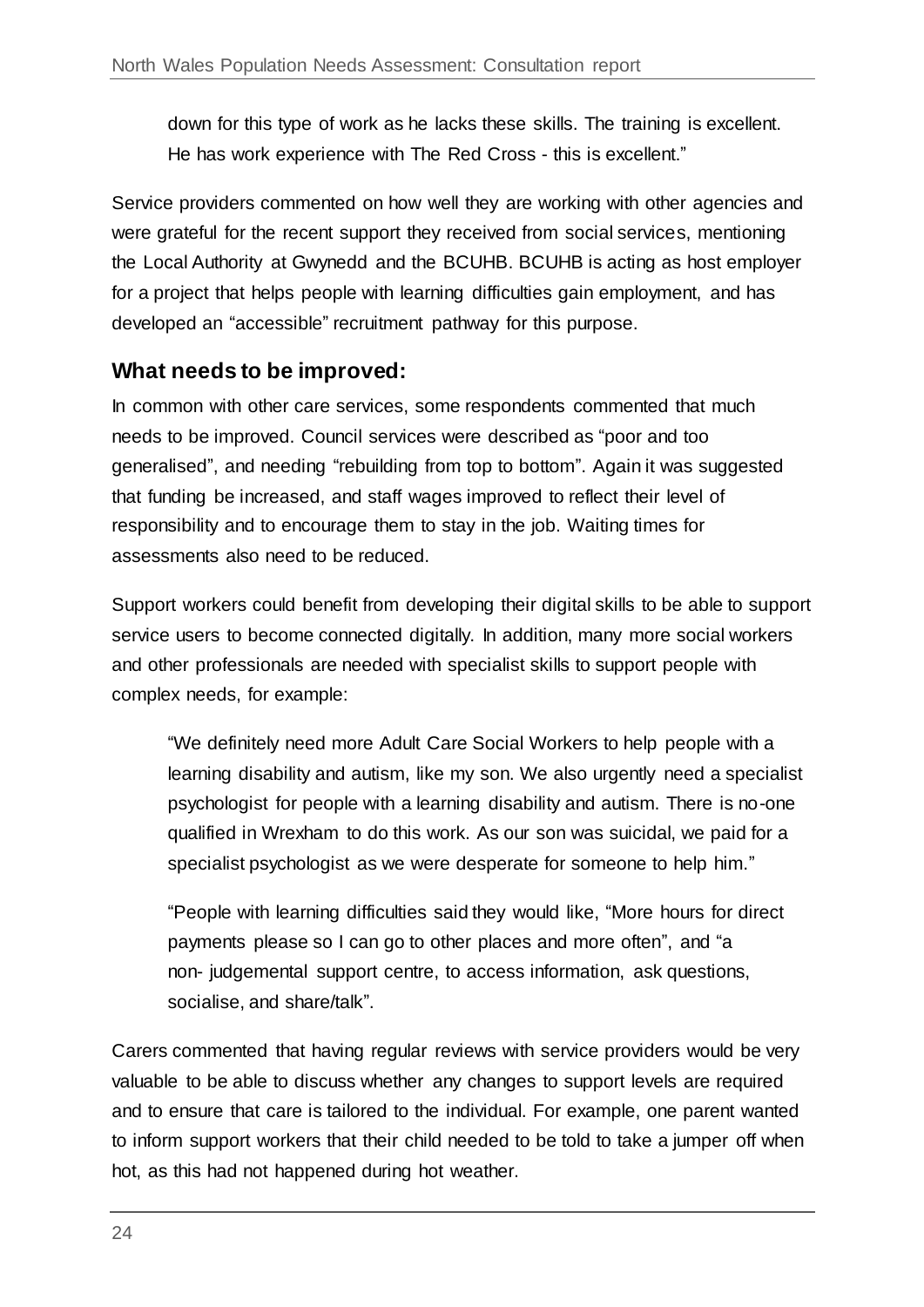Some were concerned that carers/ parents might not ask for the help they need if isolated and "feel a failure". It is important that social services don't always focus on "those who shout the loudest".

Adults with learning disabilities need more opportunities for work experience and training to develop their confidence and skills. While the availability of Access to Work services is patchy, existing services are lacking referrals and would like more to be done at the point at which people leave college, to help match individuals to the opportunities available. The culture of low expectations and poor perceptions amongst employers needs to be challenged and clear pathways into work for people with learning disabilities need to be created. The local authorities could play a key role, but currently employ very few people with learning disabilities.

More bespoke housing is needed to cater for individual needs, particularly adults with learning difficulties and others with complex disabilities. Step up/step down services are needed, where there is a placement breakdown and an individual needs more intense support for a period, rather than admission to hospital.

The involvement of people in the co-design of care and support services is still an area that needs improving, as well as person-centred approaches to increase the service user's voice and control over own their lives. This could be helped by mandatory training in the values and principles of co-production for all staff, co-delivered by service users.

At a system level, there needs to greater integration of health and social care services, as this has not progressed for learning disability services, since "different models are still in use across the region and joint funding is still an ongoing area of disagreement and dispute".

# **(d) Services for people with physical and/or sensory impairments**

#### **What is working well:**

One service user reported that they are "struggling to get the support they need."

Others thought that the Accessible Health Service and BCUHB's diversity work is working well, as well as the provision of aids, adaptations and the befriending service offered by the Live Well with Hearing Loss project.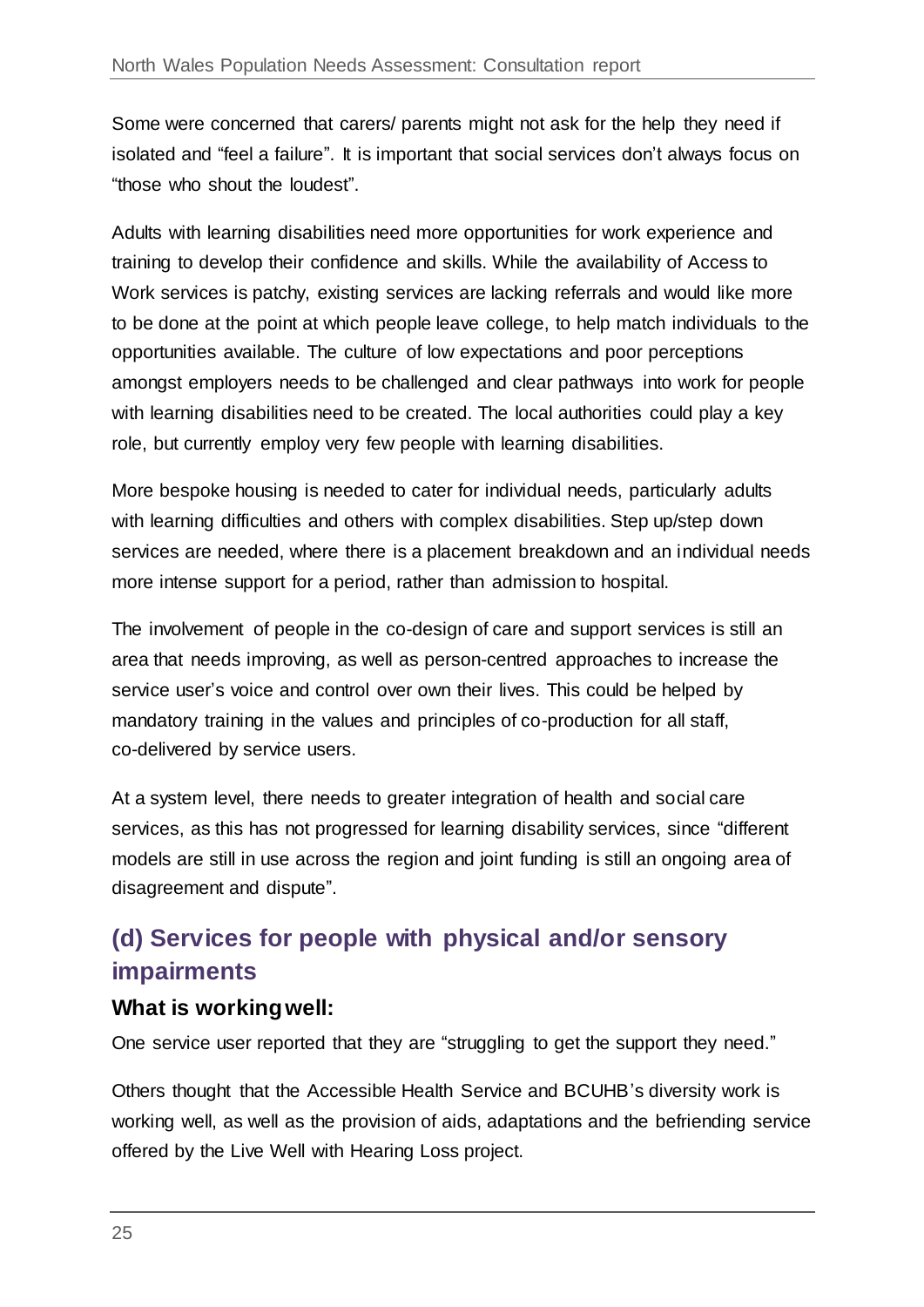A service provider commented that partnership work with local social service departments and third sector organisations is strong, which supports delivery of a wide range of quality services, networking and sharing good practice.

#### **What needs to be improved:**

Access to information and advice in alternative formats is a big challenge for service users with sensory and physical disabilities, in particular information from local authorities and the NHS. Printed material is not appropriate for many, while the increase in online only access to services and information is a major barrier for others.

For Deaf people in North Wales, the provision of information, advice and assistance (IAA) is described as a "postcode lottery", where some people can access support Monday to Friday 9am to 5pm, while others are limited to certain days of the week. More generally, Deaf people find it difficult to access many activities, as there is no communication provision.

People with disabilities, especially younger adults with disabilities have limited access to care and support that is person centred. People have to wait too long for assessments and support, and communication with social workers needs to be improved.

Those with disabilities that are invisible, fluctuating or rare, can find themselves excluded from services because they fail to meet certain criteria, such as "full-time wheelchair use". In fact, many wheelchair users have some mobility. Services are therefore creating a "disability hierarchy", rather than responding to individual needs.

Again lack of care staff is a concern, which means care is provided at a time that suits the care agency, rather than when the client needs it, and staff sickness and holidays are not always being covered.

# **(e) Services for people with autism**

#### **What is working well:**

Few respondents commented on what is working well, and a couple responded that services are too slow and not much support is available.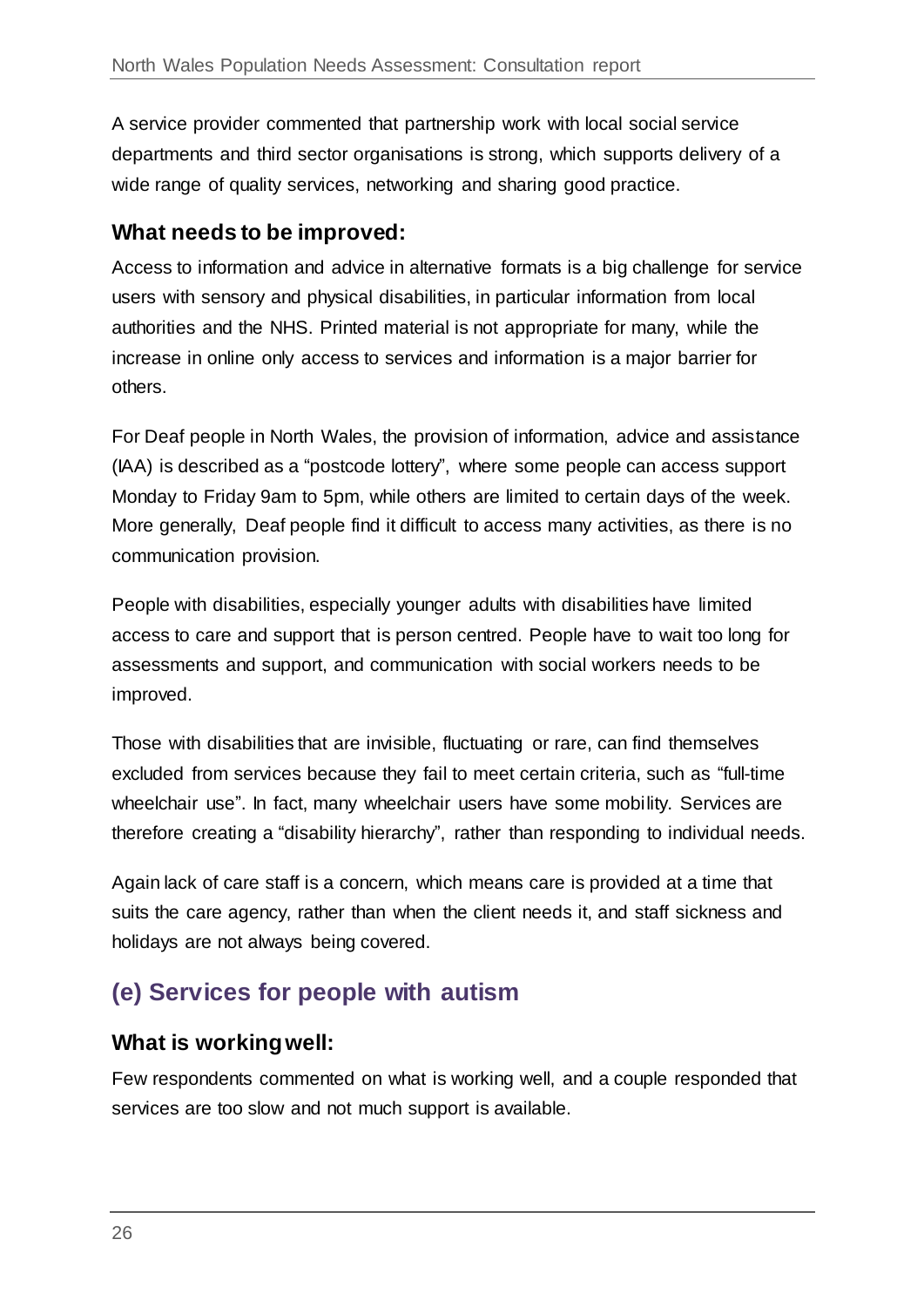The Integrated Autism Services (IAS) are thought to be very positive, as well as the use of direct payments.

#### **What needs to be improved:**

Some respondents thought "everything" needs improving. In particular they recommended that:

- services should be more person centred
- staff should receive specialist training
- waiting times for assessments should be reduced
- communication with services should be improved
- staff could be more open and honest throughout all services
- a Partnership Board Hub should be established for all providers to meet and share information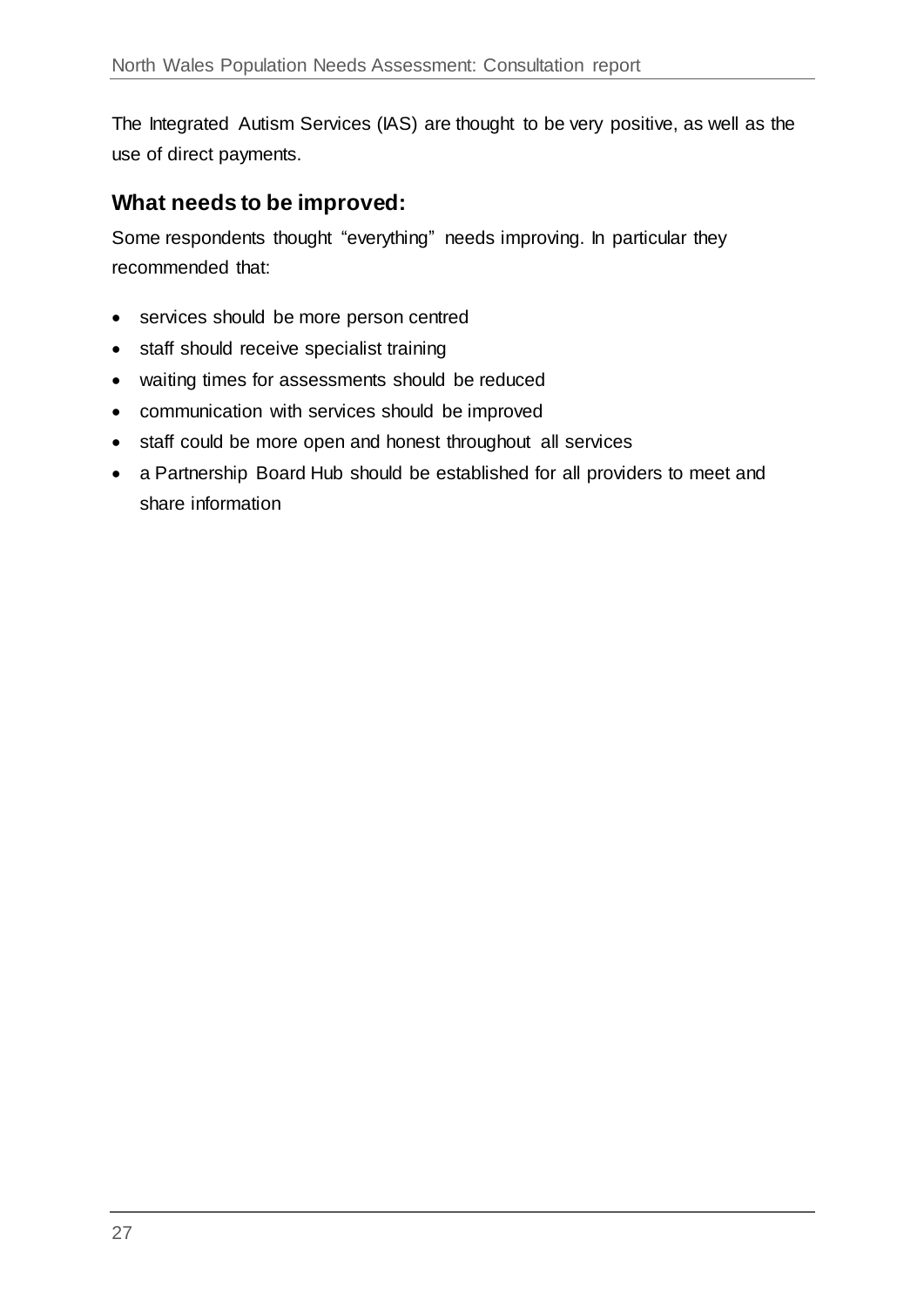# <span id="page-27-0"></span>**2. Social care for children and young people (a) In general**

#### **What is working well:**

Across the sector as a whole, respondents described the following as working well:

- positive and trusting relationships with Local Authority managers, social workers and health colleagues, to support collaborative working
- good communication between support providers
- flexibility in working practices, especially though the pandemic
- making a wide range of services available
- funding from the Welsh Government to support the early years
- the passion, resilience and commitment of staff in this sector
- links between care services and schools, School Youth Workers especially have improved the number of young people who get access services
- Post-16 Wellbeing Hubs have engaged with those who have been NEET for a while and helped them into training

Specific mention was made of the services provided by Teulu Mon, which are thought to be "friendly and efficient", the team around the tenancy at TGP Cymru, who "go above and beyond to help sort things", and the early years" sector in Flintshire.

The Wrexham Repatriation and Preventative project (WRAP) service was described as working well to increase placement stability for children and young people in foster care, in residential care or going through adoption. It helps carers to work in a more informed way with children who have experienced trauma, and helps the children to process their early traumatic experiences. More generally, the processes in place to approve and support foster carers are thought to be effective.

The general approaches to providing services for children and their families that are thought to work well included:

- working with the whole family holistically, and being adaptive and flexible enough to respond to the needs of each family member at any one time
- tailoring any individual's care plan to their specific needs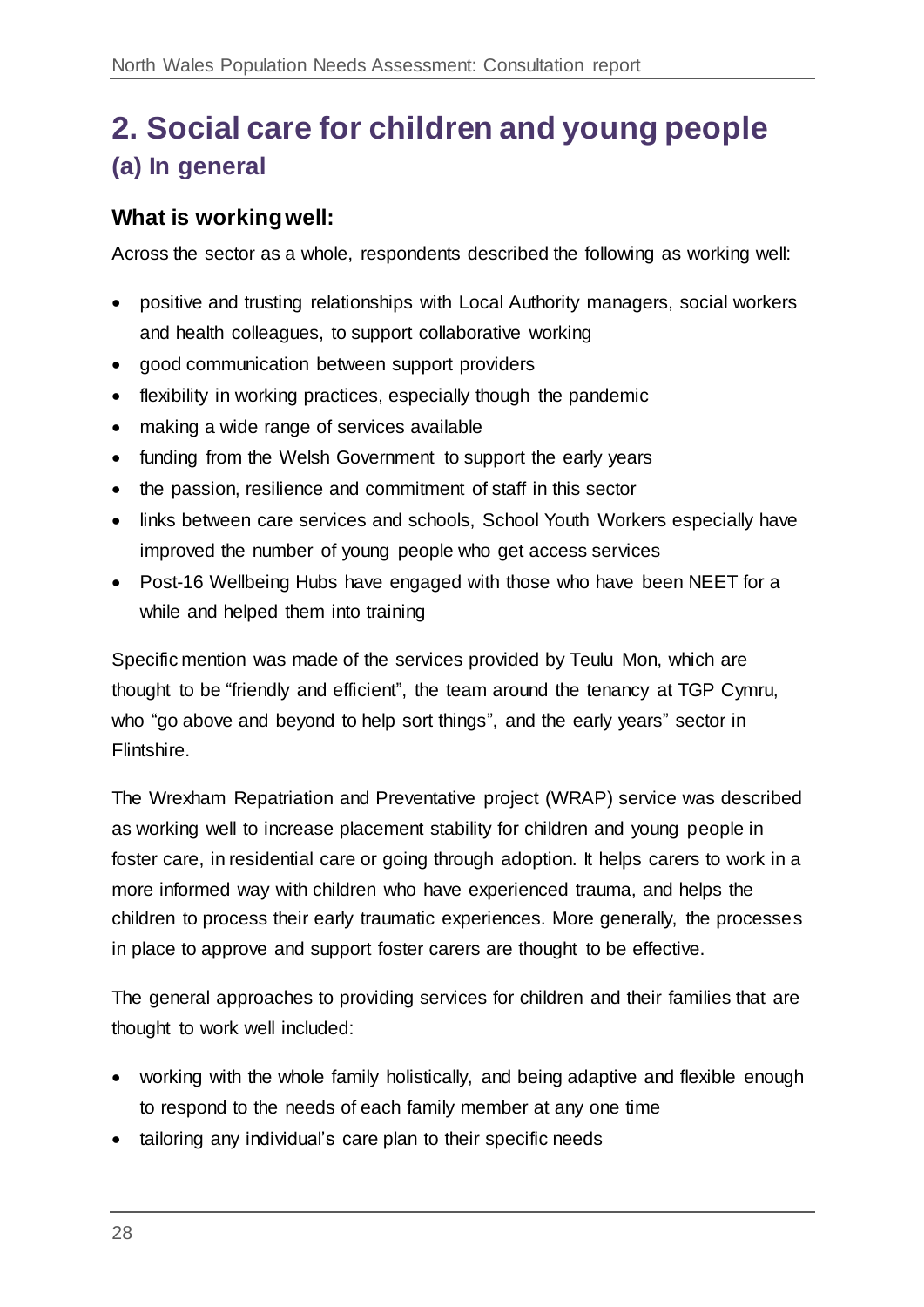- focusing on recovery to enable people to achieve personal outcomes and become less reliant on services
- using direct payments, including group payments as this provides a cost efficient way of supporting people
- providing support for families in the early years, via the Early Year Hub or Team around the Family
- making good use of community based resources
- making good use of volunteers, as they are accepted as "friends" rather than "someone from a specific agency telling them what to do"

#### **What needs to be improved:**

The level of staffing was again raised as a serious concern:

"The local authority is really struggling, and at times they are overwhelmed. They are struggling to fill posts, many of the social workers have high caseloads and there is a high turnover of staff."

This is detrimental to the children receiving care, as they need consistency and positive relationships. Better workforce planning is needed to deliver quality services and avert a social care crisis. This is likely to require increasing salaries and job benefits, increasing respect for the skills required for this work and finding ways to retain existing staff.

Many respondents commented that more funding is required from the Welsh government to address the staffing issues and to ensure a full range of services can be made available. Many services are not fully funded. Longer term funding is required to provide sustained support to young people. Each child would benefit from having a key worker to help co-ordinate services and meetings, and to support them to ensure their voice is heard throughout. This means moving away from short term project work:

"Funding currently runs year to year, this doesn't give the project enough time to put in the right support for some young people and some of them need over 6 months of support."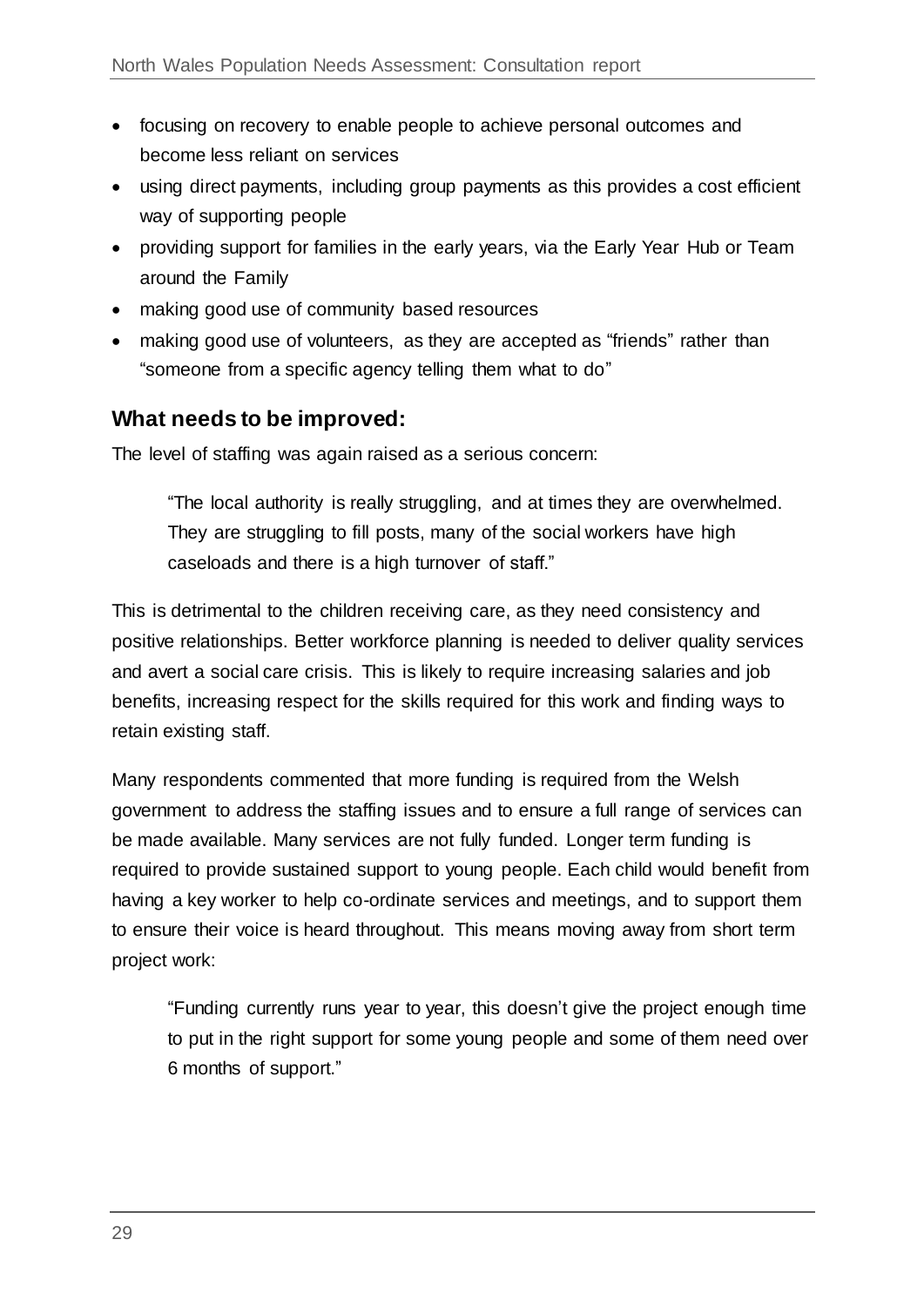"Working on a shoe string poses more challenges than solutions… longer term grant awards would ensure better planning and value for money, and improve internal processes e.g. procurement/legal processes."

Some thought that early intervention, especially where adverse childhood experiences (ACEs) are identified in the family, needs to happen more often. Similarly, early therapeutic intervention for children that are in care is needed to help them deal with the ACEs they have experienced.

Schools could do more to identify and refer children as risk before escalation, particularly as some teenagers are falling through the gaps. Greater provision of edge of care services with appropriately qualified and experienced staff is needed. More local venues are needed to provide therapeutic support for families.

Problems re-emerge when young people leave school, as their support systems stop unless they continue in further education. They often need continued support as they transition to adult services, which isn't often available. This is especially a concern for young people with complex needs. One practical solution would be to increase the availability of single bedroom housing stock, to enable young people leaving supported accommodation to move into a tenancy and receive intensive support.

One group of children thought to be frequently missed by social care services are those with rare diseases. They might only be identified if their condition involves disability or their family has other social care issues. Social care pathways do not seem to be adapted for these families, and are insufficiently sensitive to the challenges, leaving intervention too late or assigning issues to poor parenting too quickly. These concerns could be addressed by creating a register of affected families and increasing professionals' understanding of the conditions.

Greater numbers of foster carers are required to keep up with the demands on the service, especially when families are in crisis. Solutions include increasing the support package for foster carers as well as recruiting and training more carers. This will be cost-effective if it prevents numerous placement breakdowns and reduces the number of children in out of county placements and very expensive residential settings.

Given the scale of concerns about children's services, some suggested that a systems thinking approach to service delivery is required across the Local Authority,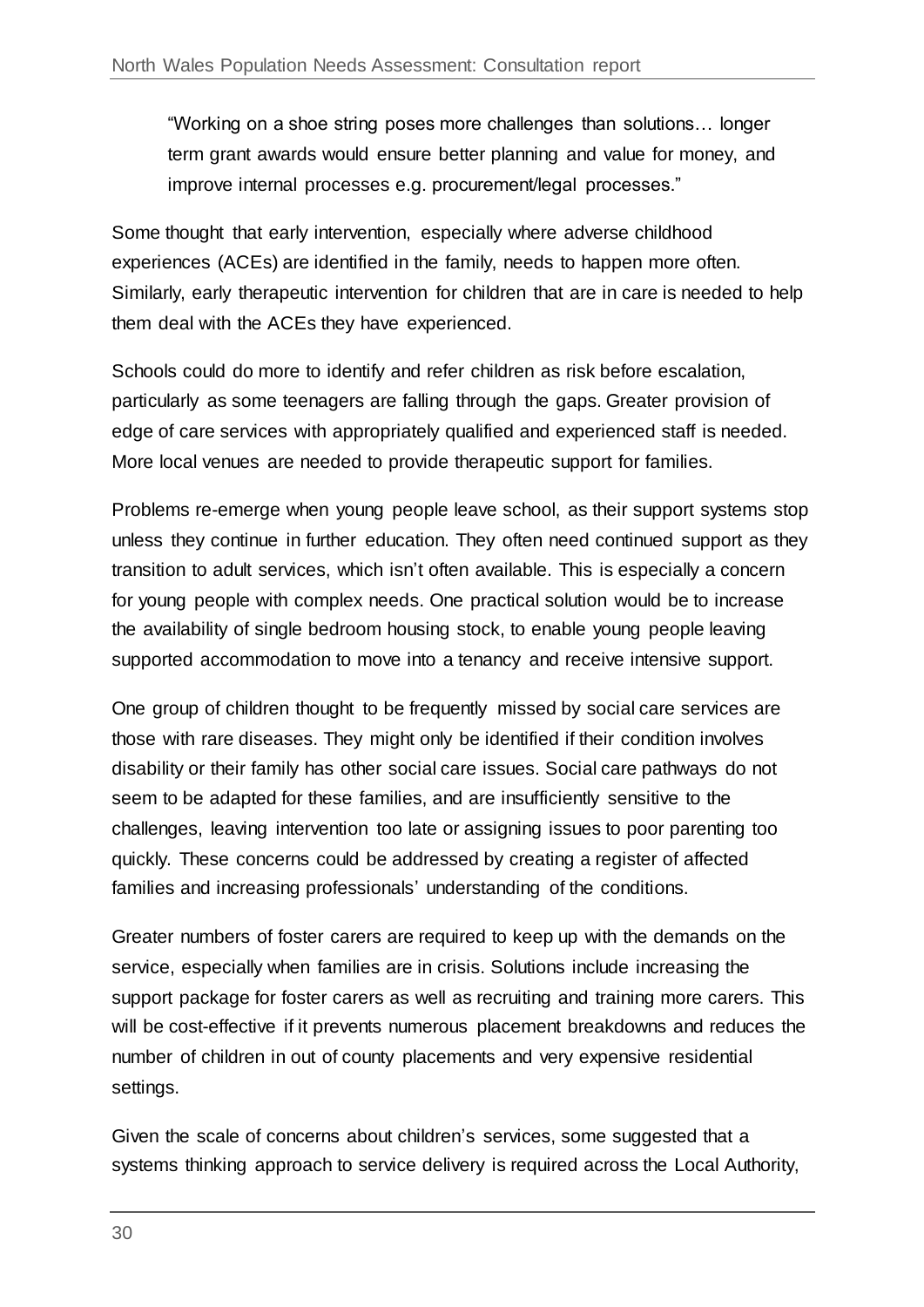Health Board, and Third Sector, to remove waste in systems and ensure service users don't have to wait a long time for care. The infrastructure to support a more collaborative way of working, such as IT systems, needs substantial investment. More joint working is needed on the Continuing Health Care process and Community Care Collaboratives for children.

# **(b) Services for children and young people with physical/sensory impairments**

Few respondents commented on this issue and those that did commented on healthcare provision.

### **(c) Services for children and young people with learning disabilities**

#### **What is working well:**

Few comments were made here. Some mention was made of good support from schools and successful joint working across care organisations.

#### **What needs to be improved***:*

Recommendations for improvement included:

- more funding and staff
- better communication between services
- more activities made available
- more support for families with children with additional needs, who are violent

# **(d) Mental health services for children and young people**

#### **What is working well:**

Respondents described the following as working well:

- collaborative working with local councils to promote services and ensure they reach the maximum number of people
- communication between agencies police, children services and education
- counselling in high schools
- mental health and well-being apps
- phone lines such as The Samaritans and MIND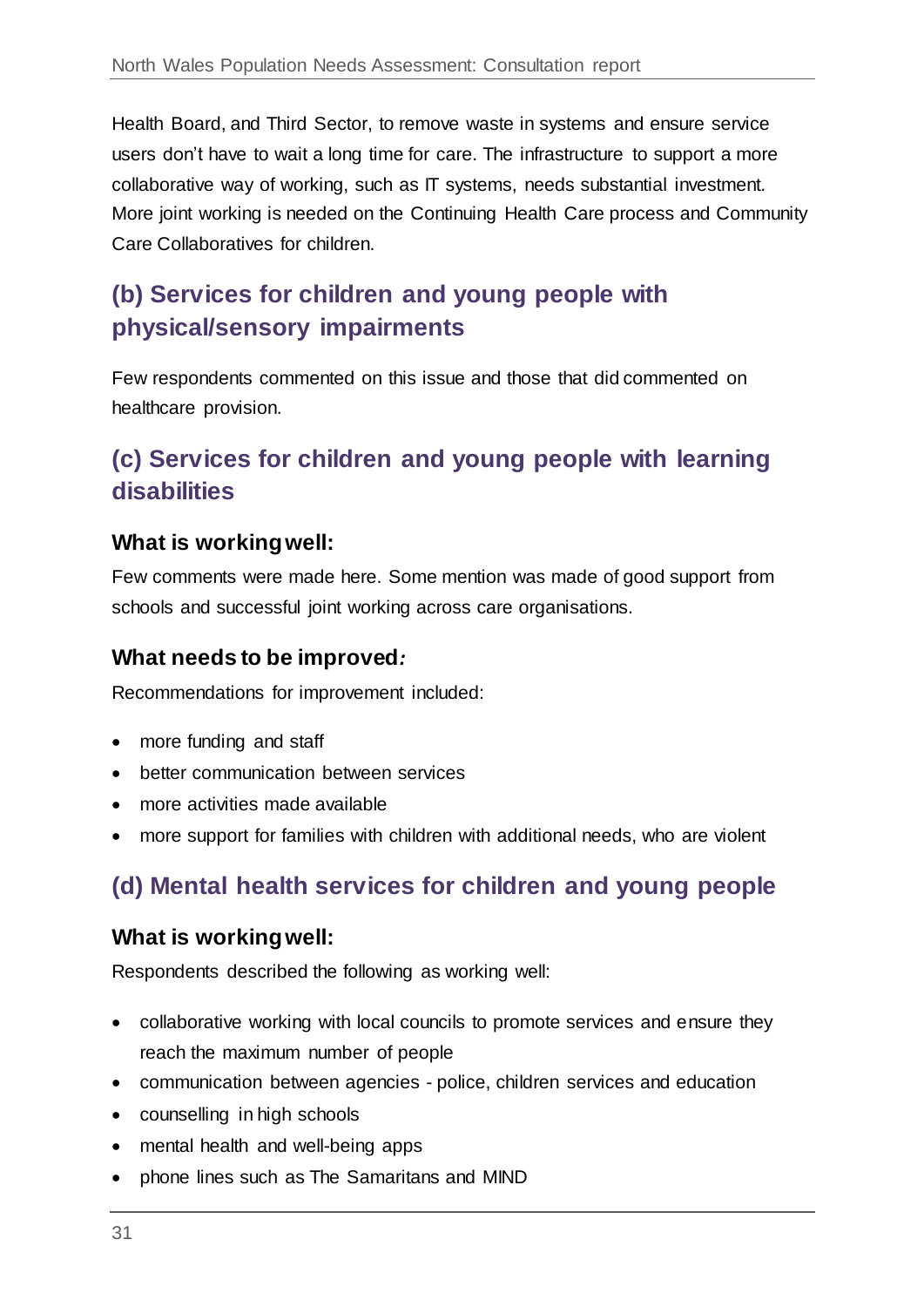Others thought these services are not working well at all, since "it is impossible to get appointment for mental health and child related services".

#### **What needs to be improved:**

A consistent message from many respondents was that there is a massive gap in children's mental health services, waiting lists are too long and families are struggling.

Specific recommendations for improvements were:

- better access to Child and Adolescent Mental Health Services (CAMHS) and the neurodevelopmental team for young people
- integrating mental health services into schools, especially counselling for primary school children and raised awareness of trauma amongst staff
- increasing the number of Looked-after Children nurses
- joint working between mental health services and other children's services to streamline care
- increasing psychological support for children, especially those in care and less reliance on medication as an intervention
- more counsellors, especially male counsellors and counsellors speaking Welsh, Polish and other languages
- one stop shops to find out about and access all services in a local area
- making the transition from child to adult services more user-friendly for young people and tailored to the individual's developmental needs

# **(e) Services for children and young people with autism**

#### **What is working well:**

Few respondents identified where services for children and young people with autism are working well, but these included:

- individual educational psychologists
- organisations providing quality support, STAND NW, the Conwy Child Development Centre and Ysgol Y gogarth
- the bespoke tailored support offered to each family/individual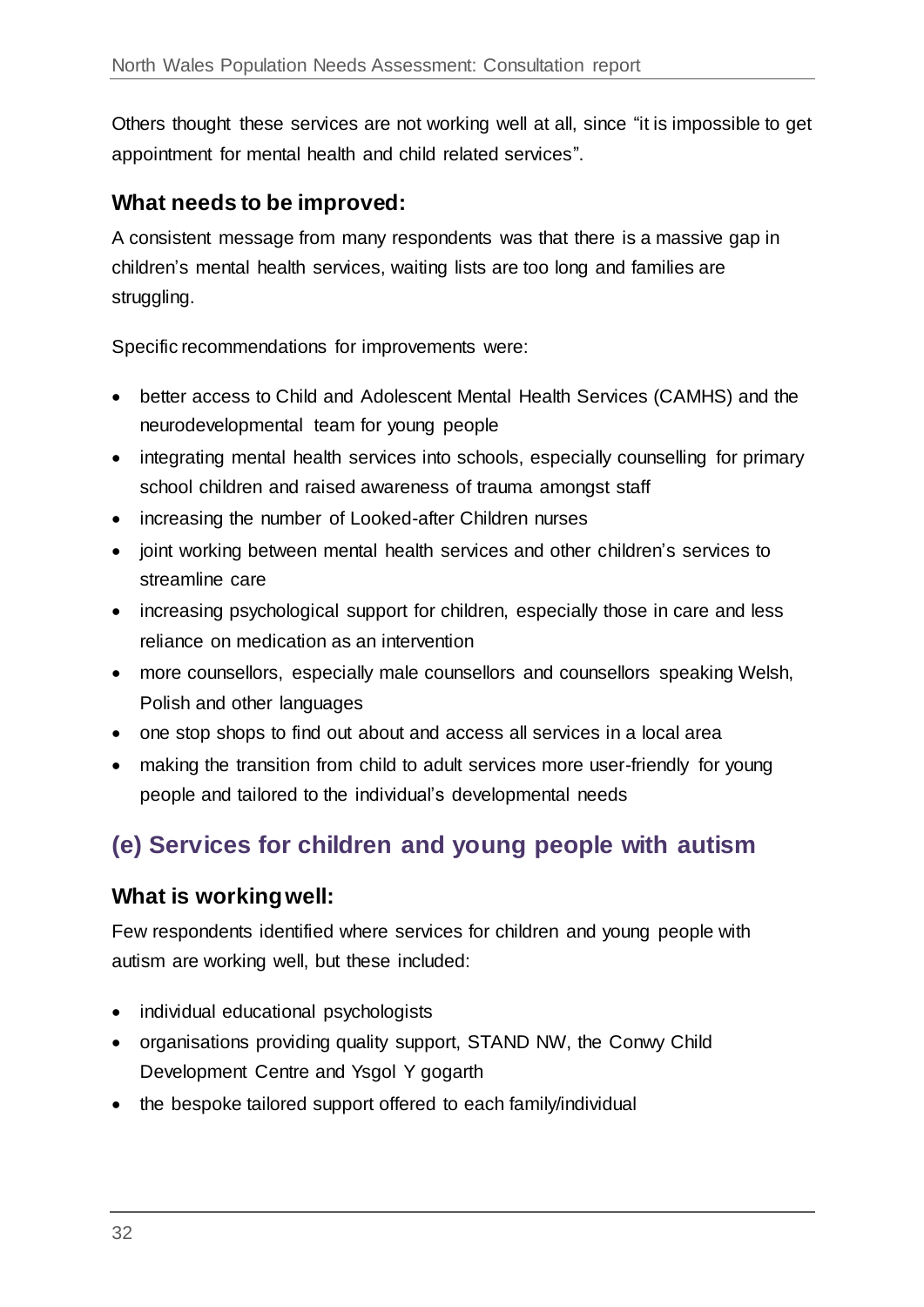#### **What needs to be improved:**

Some respondents concluded that "*everything*" needs to be improved to give more attention, care and support to parents and their autistic children. Waiting lists for autism assessments are "*phenomenally long"* and few services available. Parents said they would like more information about how their case is progressing up the list, and to be given some advice while waiting.

Identified gaps in services included:

- services for children at the high end of spectrum
- respite care once children are 11 years old
- after school facilities with sufficiently trained staff
- services for autistic children with anxiety and communication problems

Parents voiced concerns that teachers in specialist schools are not all qualified and accredited to work with autistic children. They thought that all lessons need to be delivered by teachers who have training in dyslexia, sensory needs, executive functioning difficulties, slow processing and so on. It is especially important for teachers to be trained to recognise and support autistic children with complex needs, who present as socially fine and can mask their problems well. Twenty minutes per week of one-to-one teaching from the additional learning needs co-ordinator is not sufficient.

Parents and carers described, "being left with the results of trauma caused by teachers who don't understand the pupil's needs. So as well as caring for our child, we have to fight to try to force school to make provision for our children. We have this tremendous extra burden over and above our own caring role".

Parents and carers need more respite care themselves as one parent explained, "I am beyond exhausted. I've had to leave my specialist nurse job of 23 years to become my daughter's full time carer, as there's no support for her".

Social groups for parents could provide opportunities to discuss common difficulties and share learning about solutions. More support and training is needed to helping parents cope with their child's autism.

At a system level, service providers would gain from: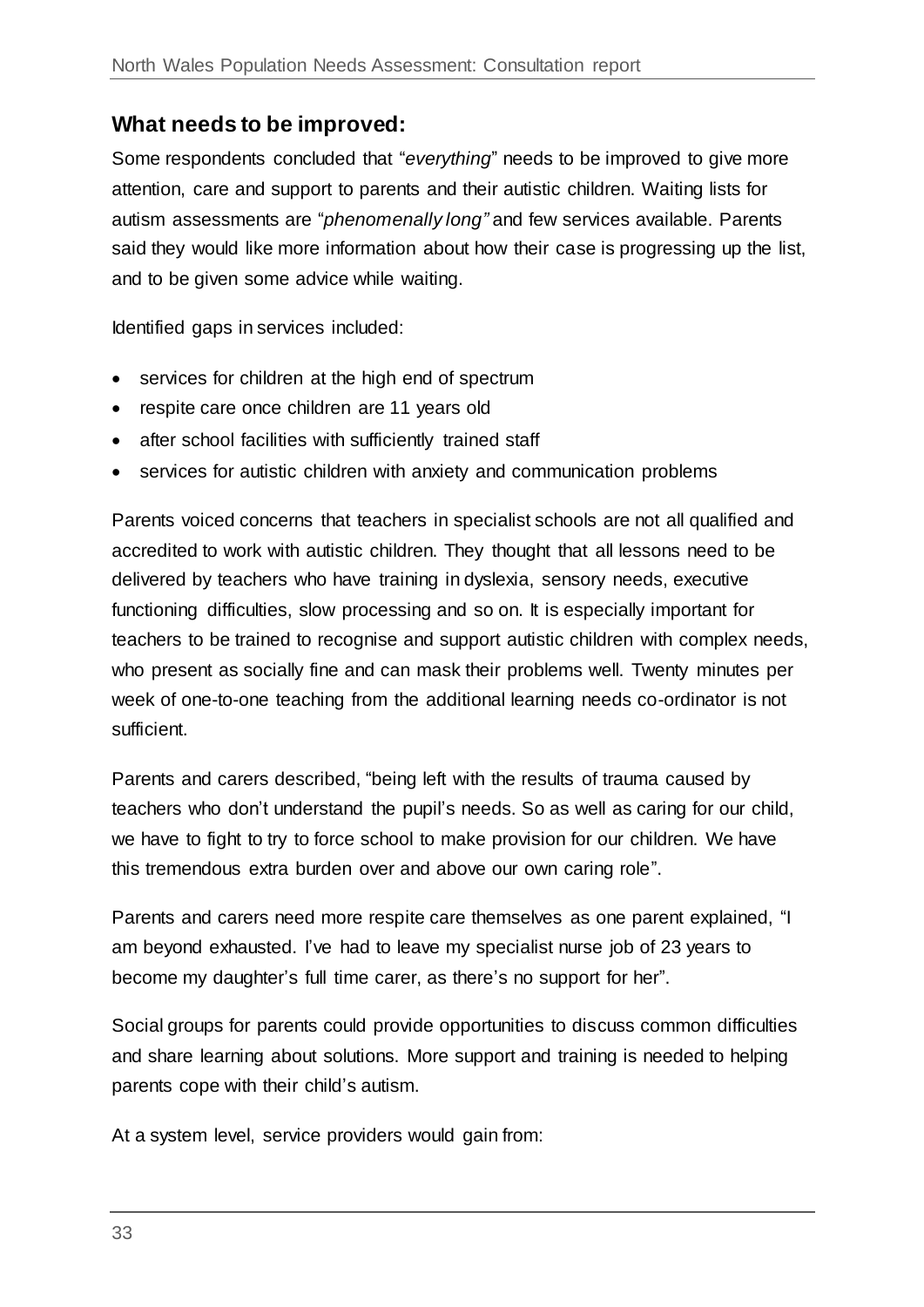- improved networking forums
- secure funding from local authority
- co-ordination and collaboration to prevent competing with one another for the same grants and avoid overlapping services

Parents would like staff across organisations to be working together "so you don't have to give the same information every time and it's not someone new every time".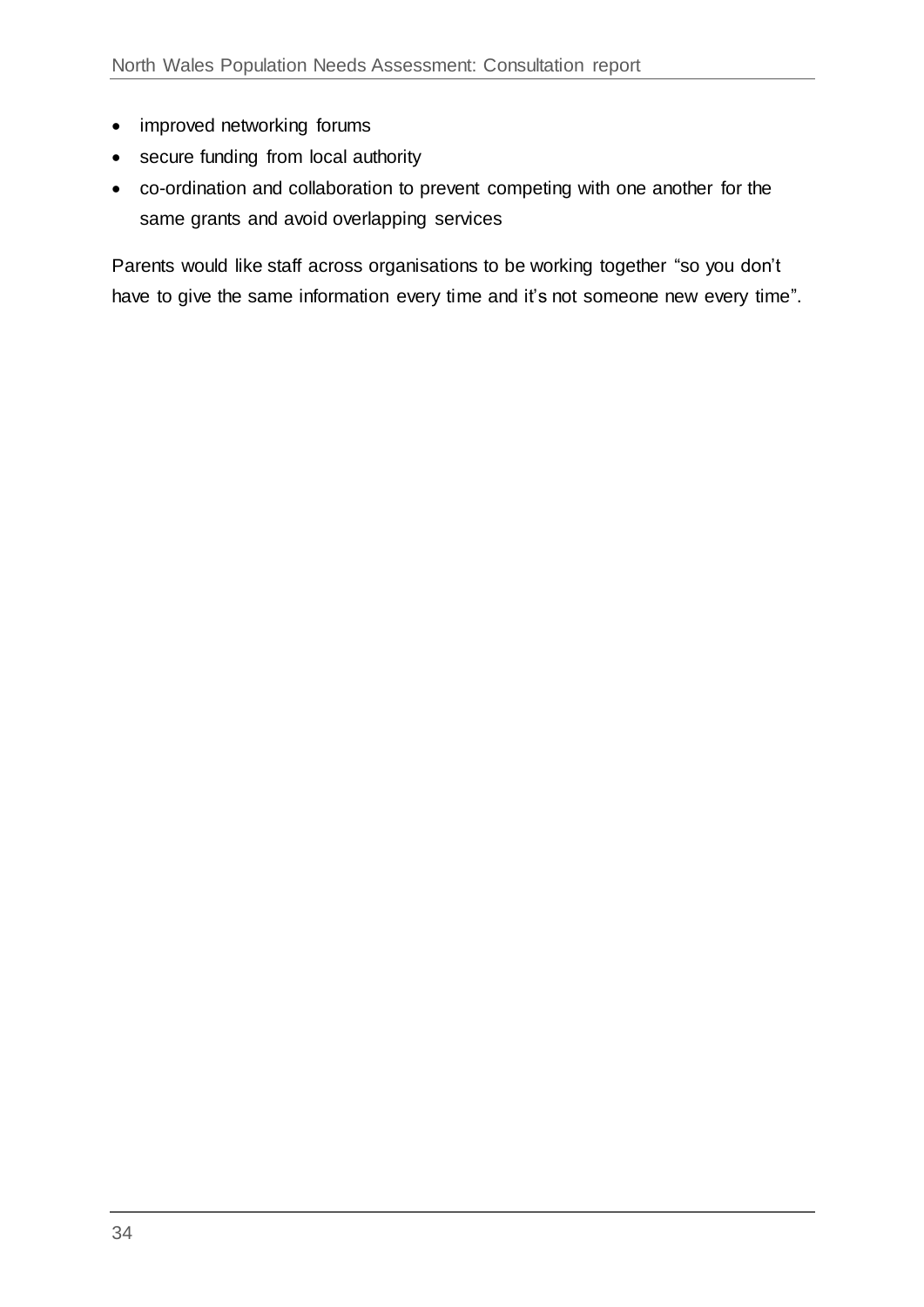# <span id="page-34-0"></span>**3. Social care for older people (a) Older people's services in general**

#### **What is working well:**

Many respondents commented that "nothing" is working well in older people's services:

"Everyone is trying their best, but the money isn't there, either for extra staff or better use of departments, and communication between them all is a huge problem too."

Some thought there are pockets of examples where services work well, where teams from across different sectors and different organisations work together to meet the needs of older people, and where well-trained and committed staff work very hard in difficult situations.

"I needed care support quickly for my father, when mum went into hospital. Even though they had only recently moved here, their needs were met by a combination of Community Agent, Social Services and Homecare Matters. I was very impressed with the speed their care needs were arranged."

Specific examples of local services working well included:

- fast assessments for older people in Flintshire
- proactive and dynamic social services in Flintshire
- improved integrated care and support plans in Denbighshire
- excellent care from individual staff in Wrexham Social Services
- support from Gorwel with housing related needs

The approaches to providing care to older people that respondents thought to be working well included:

- offering a variety of support options for people to choose from
- options to engage with services and communities both online and offline
- delivery of bilingual services
- care homes that ensure wellbeing outcomes and independence, and provide the security of overnight care when needed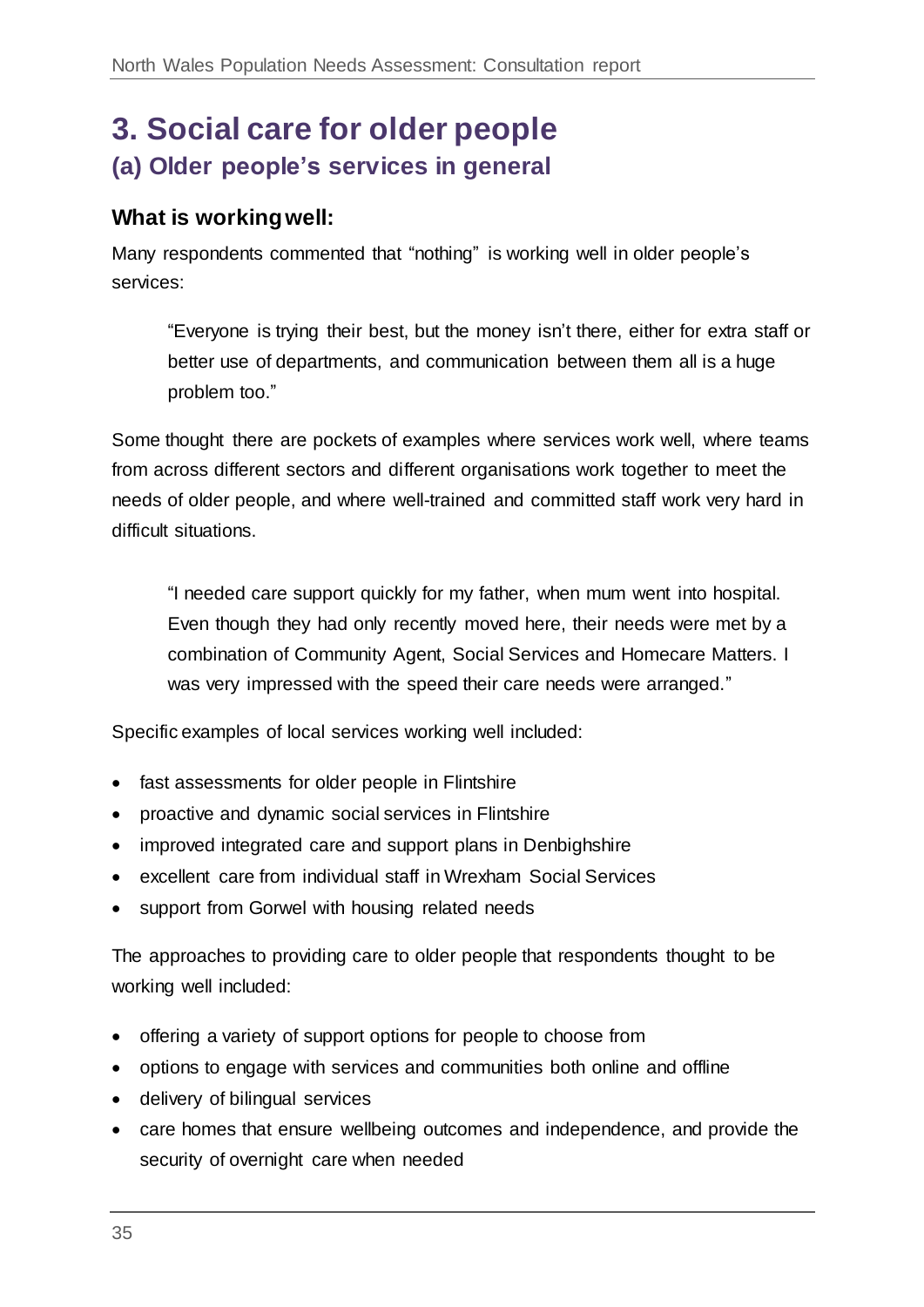- support services in people's own homes
- providing older people with low level support, such as information and contact numbers, so that they can help themselves and remain independent

#### **What needs to be improved:**

Again a number of respondents thought that "everything" needs to be improved because, "The Health and Social Care system is broken. We have an increasing ageing population and no provision for this".

Many more staff are required. One important gap is the provision of support to older people leaving hospital. People are being discharged from hospital with no care in place, and end up back in hospital because they can't manage:

"More people could be seen, if there was less paperwork. People could be discharged from hospital and mental health wards more quickly, if health colleagues were more aware/familiar with processes involved. Not enough social workers for the amount of referrals that are being received. Urgent cases are dealt with by the duty social worker on that day. Having to have a duty social worker each day, means that the social workers lose a day or so out of each week, which impacts on their ability to oversee their own case load and take new cases."

Some respondents questioned whether there needs to be reconsideration of what's safe in the current context:

"Packages of care that require 4 double-manned visits a day are becoming increasingly impossible to provide. Does there need to be a rethink on what/who can safely be managed at home?"

"I cannot get my husband home. He's been in hospital 16 weeks waiting for care at home to be arranged. He is immobile and cannot do anything for himself, so needs carers four times a day. He's had COVID on his ward on three occasions."

Health professionals would benefit from being able to access live information about which providers currently have capacity to provide this care, to avoid wasting time contacting multiple organisations.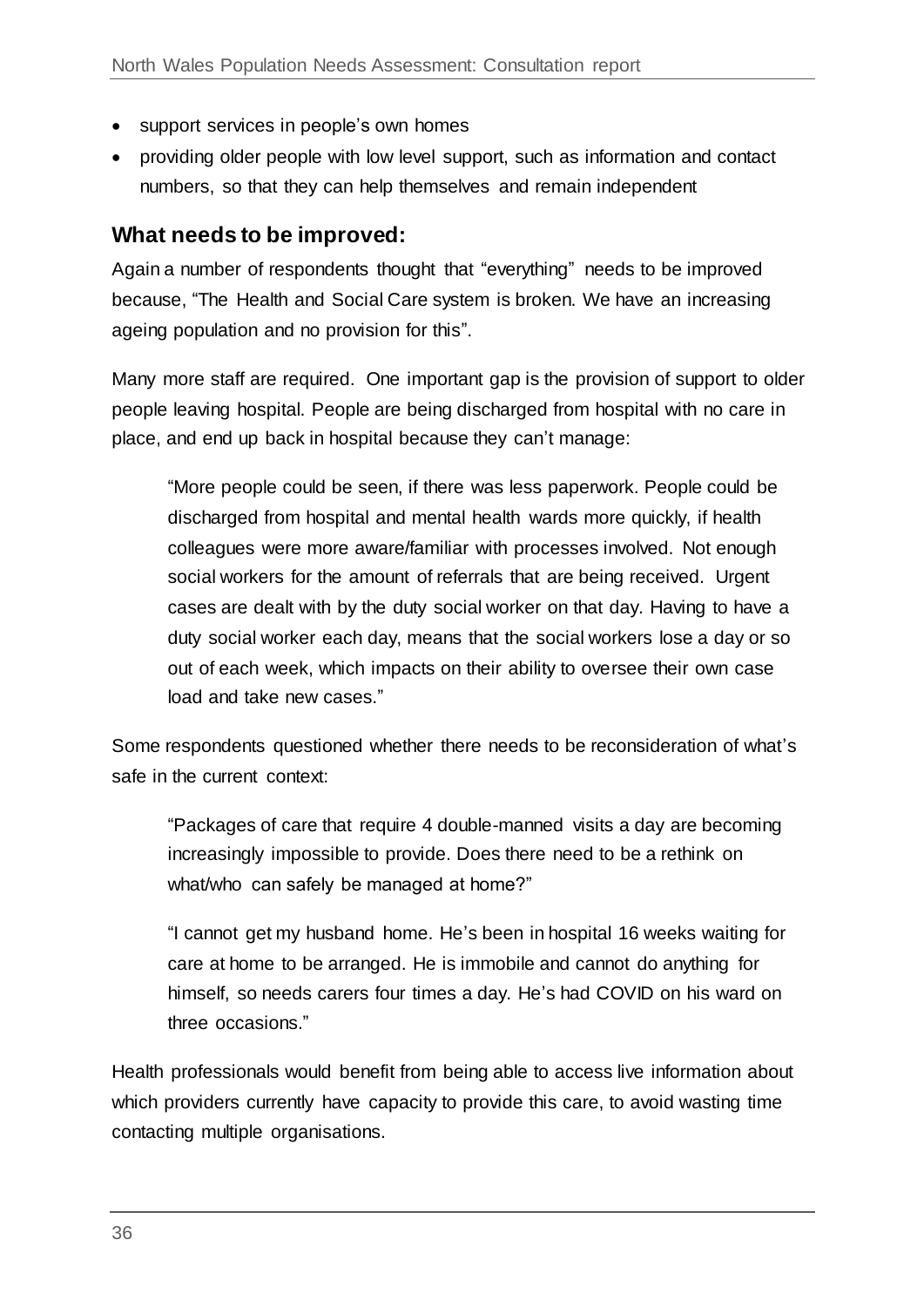A carer questioned whether the current focus on independence for older people is in fact a mechanism by which to shift responsibilities and costs onto unpaid carers, ignoring the reality that frail, very old people "are only likely to decline mentally and physically".

Services are aimed at crisis management rather than focussing on preventative support. This results in people being admitted to placements far away from their homes and against the wishes of the family. Further investment in specialised services is required to ensure older people receive the help that they need **before**  they reach crisis point.

Some respondents were concerned that older people with high levels of need, such as nursing needs and dementia care, are not receiving adequate levels of care, because only low level care is available. While emergency care is being provided for older people who fall and are injured, a response service is needed for non-injured fallers and for out of hours domiciliary care. Currently if an older person needs additional support due to an unexpected incident such as their carer becoming unwell, they have no access to support whatsoever.

A wider range of suitable housing options is also needed to accommodate the different needs and varying levels of care support of older people.

People using services thought older people's care needs to be:

- streamlined so that one person can provide a range of support rather than lots of people doing their own little bit of support
- better organised so that the individual's needs can be met properly
- provided by the same staff member, so "you don't have to repeat yourself every time" and the staff get to know the individual and their needs
- better monitored to ensure the correct amount of hours are delivered
- more flexible, so they can be delivered only when needed, at a time that suits the client, and can be adapted in response to a change in needs
- longer-lasting, with lengthier review periods, rather than closing cases "at the first opportunity"
- better advertised so that information is available in multiple places and media formats, not only relying on the internet
- needs-led rather than requiring the service user to fit with what's on offer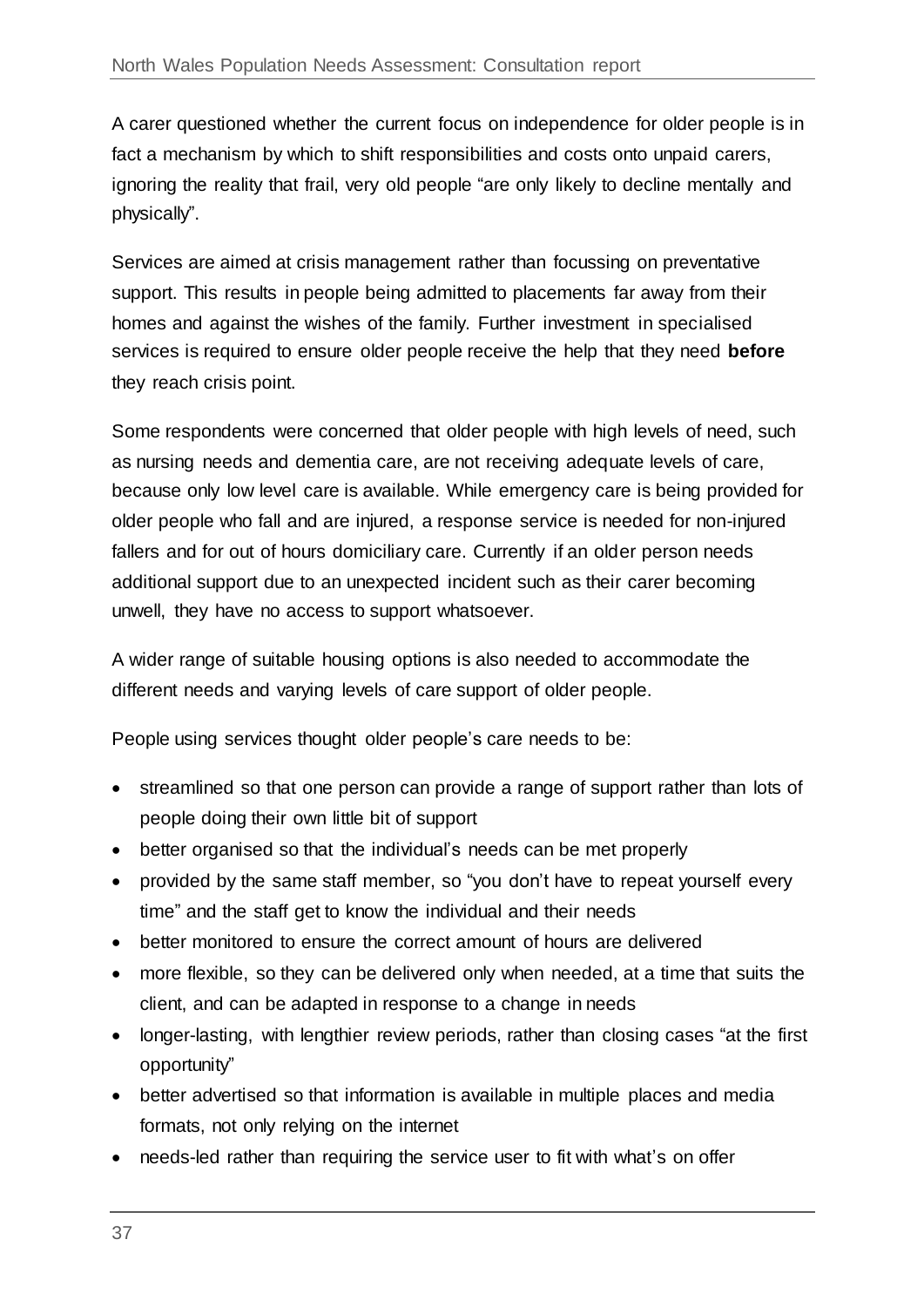• supported by direct payments, so older people can manage their own care, employ their own staff

"As a 92 year old man, I found the home-help service helpful but limited. I became able to do jobs myself, so cancelled the service. I am now wondering whether the service could "wash, clean areas above head height and below knee height". The point being that my needs change and require reviewing."

Some thought that improvements to services would come from more effective and extensive joined up working between local authority and private care, and between health and social care services. Communication around hospital discharge from hospital and co-ordination of joint care packages are two of the main issues of concern.

"There is absolutely no joined up thinking or approach between health, social care, charitable and contracted care companies. This means a carer has to try to co-ordinate all these services, which adds to their burden."

The majority of respondents reported that staff shortages are one of the biggest problems for older people's services. Few people want to work in the care sector, and salaries are too low, given that older people's needs are far more intensive than they were years ago.

"A massive recruitment shortage is affecting the end service user, who is vulnerable and elderly, with poor quality of calls, missed calls, and not being able to provide full amount of time agreed in care packages."

Proposed solutions included:

- increasing staff salaries above minimum wage and improving working conditions to attract more new recruits and retain existing staff
- investing in training and creating a better career structure for care staff with financial reward for developing skills and experience, so that services are provided by trained professionals, rather than inexperienced young people
- posts to become permanent rather than fixed term or reliant on funding
- establishing standard terms and conditions for staff across the sector to improve the stability of the workforce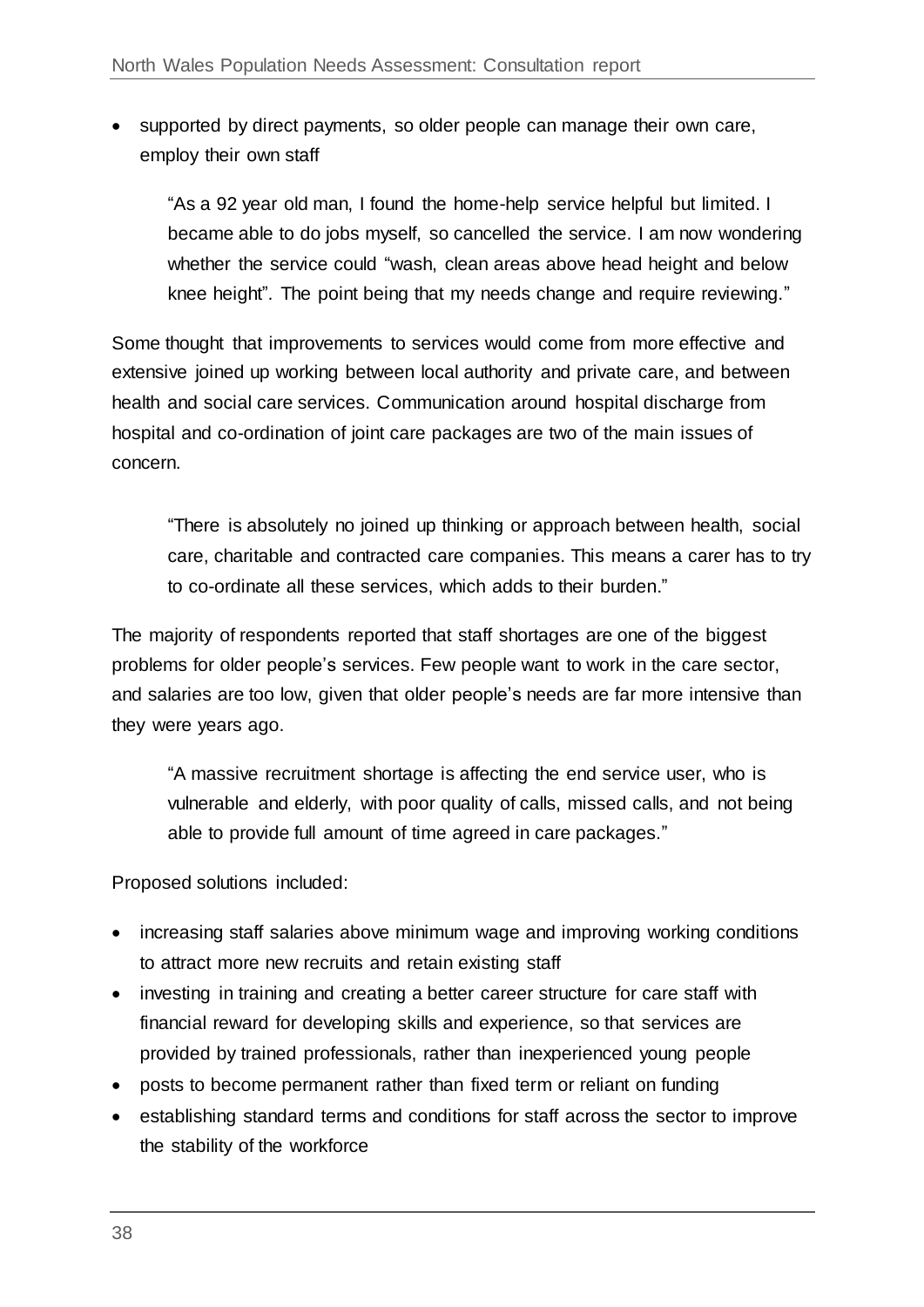supporting and incentivising care agencies to deliver safe, single-handed care and upskilling staff in this, so that double-handed care isn't automatically assumed to be necessary

"There should be a Wales wide approach so that all public and private providers pay the same improved wages to staff. Gwynedd are looking to give the carers more responsibility for their work and thus pay them more. To partly facilitate this, they are going to pay a higher fee to the providers and enforce a set rate per hour for the carers. If this approach were adopted across Wales it would attract and retain more carers and would help solve one of the most important problems with community care at the moment."

Such changes clearly require more funding from the Welsh Government, so that services can function at their optimum level, and service users are supported with high quality care in a timely manner.

Another suggestion was to adopt an Italian model of *"*strawberry patch" care providers, whereby small businesses work together to share purchasing and training and then spread out via additional small enterprises.

# **(b) Services for older people with physical/sensory impairments**

#### **What is working well:**

Few respondents commented on where services for older people with physical/ sensory impairments are working well. They reported the following:

- health and social care staff and the third sector are working more closely together than they used to, partly through the introduction of Community Resource teams
- the new Chief Office of Denbighshire Voluntary Services Council is encouraging better working links between the third sector and social value organisations
- NEWCIS, is providing valuable respite care (though this is limited)

#### **What needs to be improved:**

Accessible and affordable housing is desperately lacking, which has a knock on effect on services as people have to access more support. Many new houses are not designed to be accessible. This has a detrimental impact on how disabled people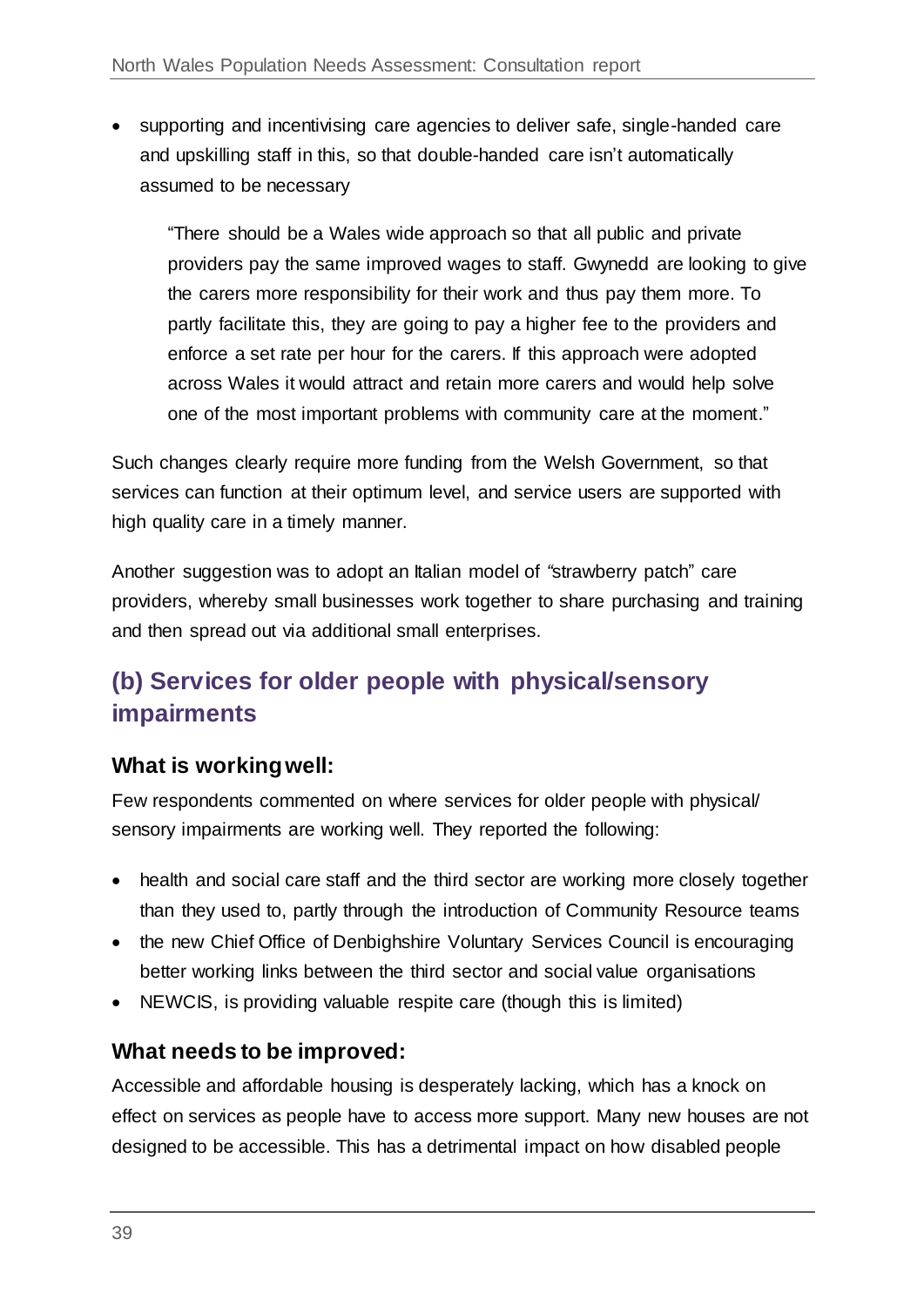and older people live. Their only option is residential care, as more flexible and creative options are lacking.

Very little support/counselling/advice is available for people who are having problems coping with loss of hearing and are feeling isolated and or frightened. It is difficult for example to find courses to learn sign language. Services are fragmented and there is no central point of contact for support, information. Social workers who specialise in helping people with hearing difficulties would be helpful.

Staff in a nursing home reported finding it difficult to access social care for their residents, because social workers are closing cases once the individual is admitted to the care home. They said they found the Single Point of Access referrals time-consuming and were concerned about the lack of continuation in care.

Specific recommendations to improve services included:

- better timekeeping
- more staff so that carers are not rushed and the two staff turn up when needed
- better liaison between staff so that the needs of the client are always met
- increased frequency of review of care needs
- actions being taken to ensure matters raised on review are addressed

# **(c) Services for older people with learning disabilities**

#### **What is working well:**

Only direct payments were thought to be working well.

#### **What needs to be improved:**

Recommendations included allocating more hours of care and increasing the number of staff.

### **(d) Mental health services for older people**

#### **What is working well:**

Service users and carers mentioned the following specific services as providing provide valuable advice and support:

- The Alzheimer's Society
- NEWCIS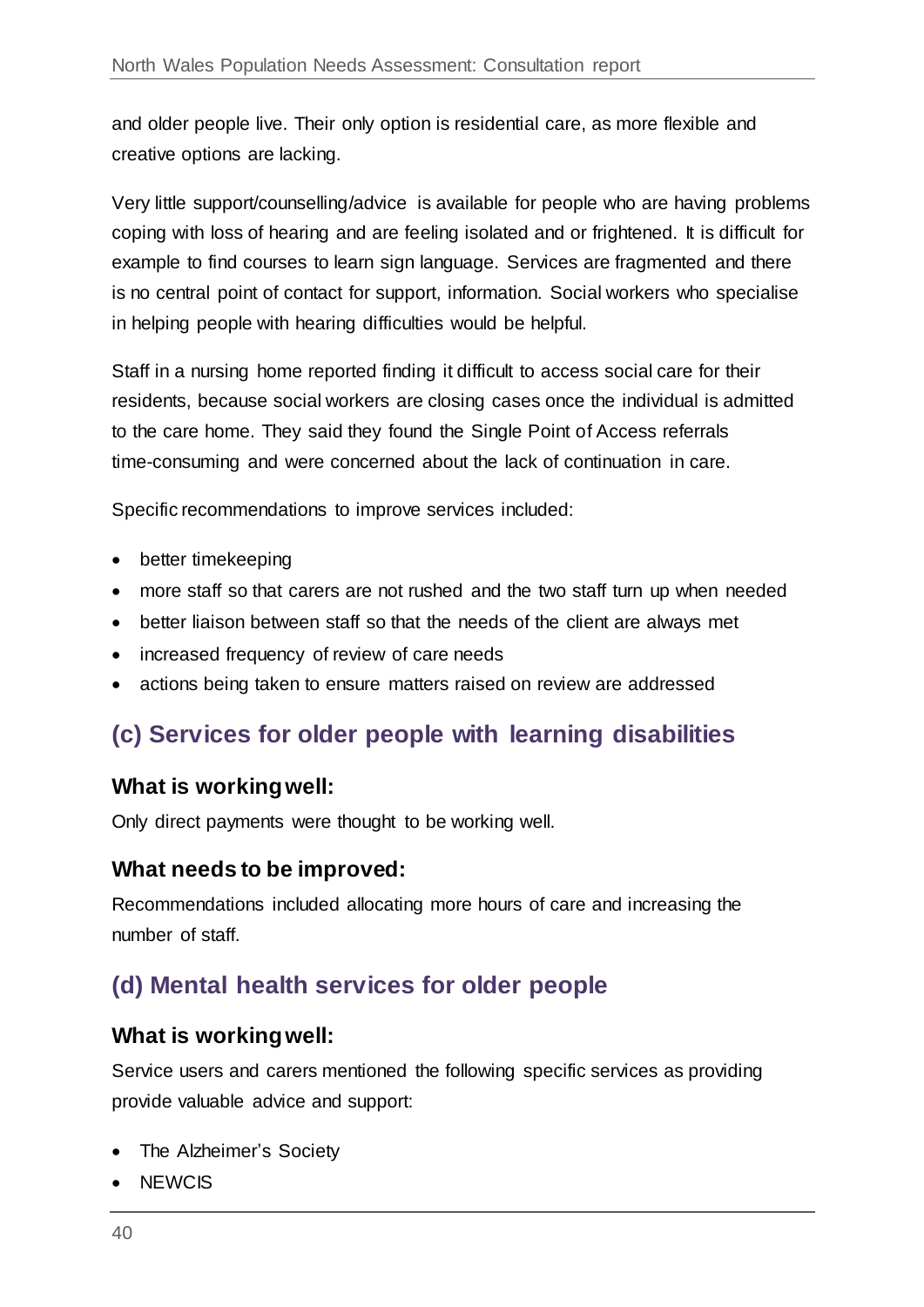- The 24/7 carers in Plas Cnigyll
- Crossroads Health Respite
- The Trio service
- Bridging the Gap scheme for carers
- Dementia Social Care Practitioners
- The Hafan Day Centre

Services work well when they provide respite and support to both the person with dementia and their carer, so they can "have a short break from each other, but be in the same building". Home visits also work well, particularly to help the carer adapt to living with dementia.

Some carers reported being able to find care quickly when they needed and feeling well-supported:

"When I made a call to "single point of access" I couldn't have spoken to a more caring person, and I was extremely distressed at the time. Having that access was reassuring - their help will be required again I'm sure."

Service providers reported that support from social services is working well, particularly the weekly meetings with staff, financial support and PPE provision as well as good communication about what's happening in the care sector. One respondent highlighted the high quality support from CIW and Flintshire Social Services.

However, a social worker with many years' commented, "currently I honestly think there is very little that is working well". Only the Telecare services, along with the fire service, were thought to have been working well to keep older people safe.

#### **What needs to be improved:**

Generally more services need to be made available to reduce waiting lists, and referrals improved to make access easier. Specific recommendations for improvement included:

- make a comprehensive list of the existing services more widely available to reach potential service users before a crisis point
- open day centres for a greater number of days per week, including bank holidays and weekends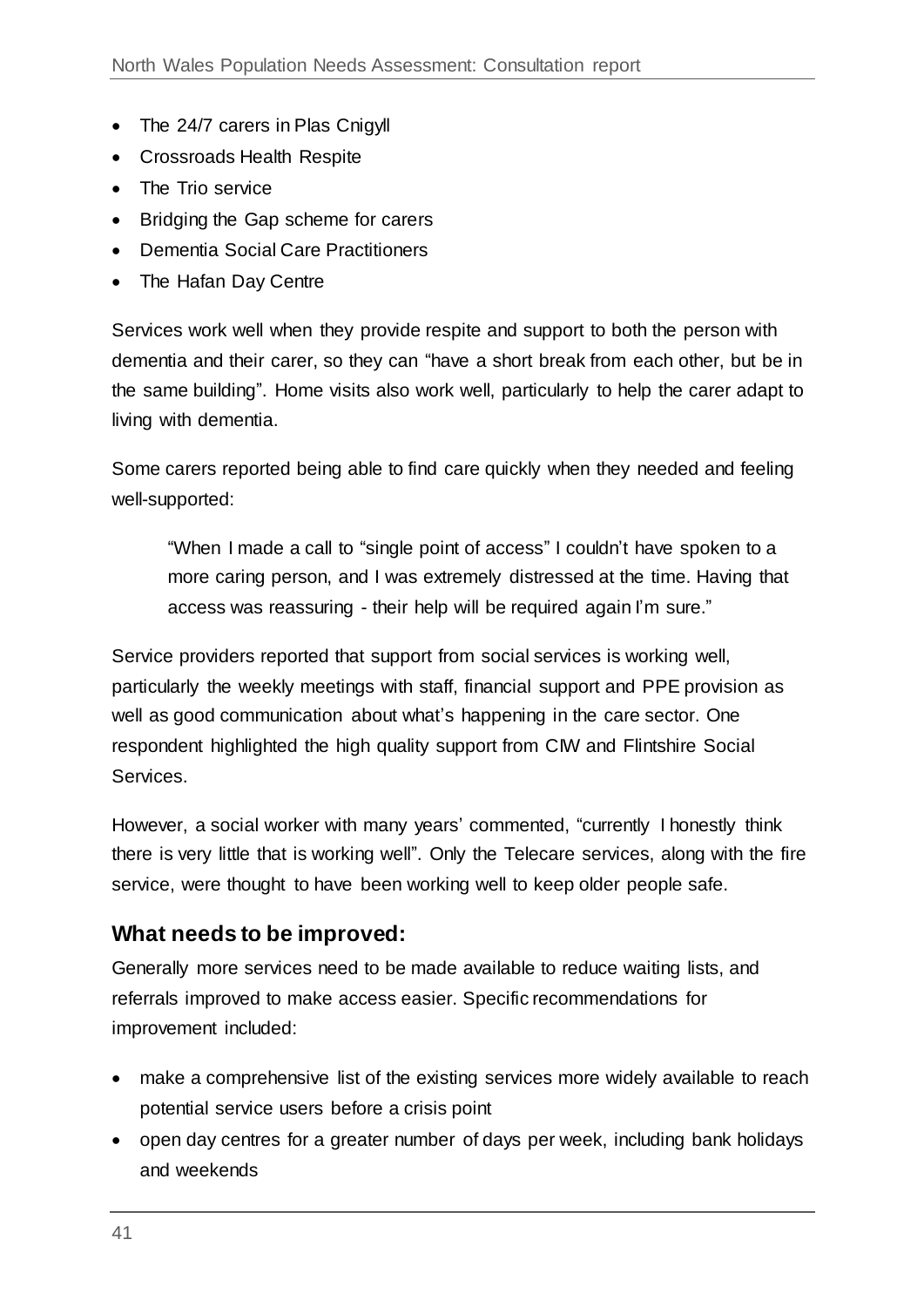• end any "postcode lottery" in services such as the free sitting service for people with dementia that is available in Denbighshire, but not Flintshire

To this end, funding of services for older people needs to be equal to those of other service groups. Funding for individual care also needs to be simplified and made consistent. For example, Continuing Health Care funding is reported to lead to different outcomes in similar cases.

Recruitment of care staff for dementia services is difficult:

"The stress has been too much on the staff during the pandemic, no matter what we pay them, they are just utterly exhausted. It puts others off to come into care work."

The lack of staff means that care becomes task-focused rather than treating service users "as human beings". Lack of staff in care homes is reducing communication with families and calls are not being answered.

The care provided by domiciliary carers could be improved by ensuring staff are encouraged to work in the field where they have most talent, either working with mental health or physical health. Those working with people with dementia require specialist training and extra time to complete tasks. There is a lack of dementia trained care workers, which should be addressed by the local authorities. Social services need to ensure the agencies they employ to provide dementia care are fulfilling their obligations and following care plans carefully. The profile of the profession needs to be raised to attract a high calibre of staff.

A gap in services exists in relation to short home calls for support with medication. Neither health nor social care services provide calls only for medication, but older people with memory problems do need this vital care.

At a system level, health and social care need to work together more effectively. One suggestion for a joint initiative would to be to develop a North Wales Dementia Centre, that can provide pre- and post- diagnostic support to all. This is supported by the All Wales Dementia Standards.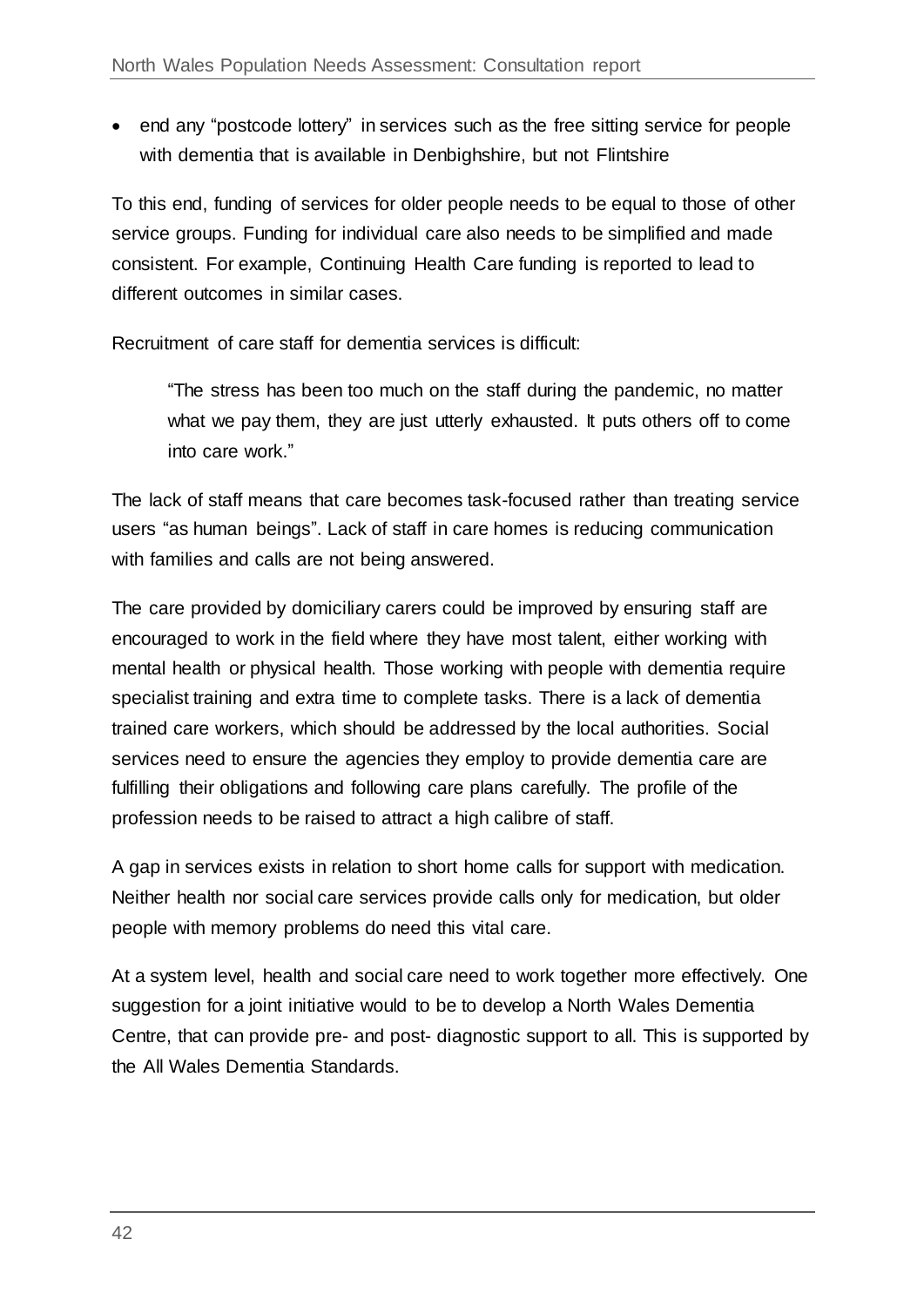# <span id="page-42-0"></span>**4. Services for carers**

### **What is working well:**

A small number of carers reported the following services as working well:

- counselling for carers
- fast carers' assessments and referrals adult social services, as well as their high quality support
- Hafal carers' support
- NEWCIS

However, a similar number reported that "Nothing has worked well" based on their experience of social care services.

"From my initial contact with social services, I have been fobbed off five times… when I was experiencing carer breakdown, with my father's dementia, working full time and shielding. Nothing has improved and I have a list of misinformation, conflicting information, conflict within the team itself etc, etc"

### **What needs to be improved:**

Several recommendations were made for improving services for carers including:

- ensure carers' assessments are carried out by people who understand the carer's situation
- increase the provision of respite care services, sitting services, night support and day centres
- ensure social workers include respite care in care plans and increase the amount of respite care allowed - "*four hours a month is ridiculous"*
- increase funding for services to improve carers' mental health
- provide carers with training and support to access information and services online
- create peer support groups for carers with different experiences for example a group for parents of disabled children
- involve carers in writing care plans
- include contingency plans in care plans for when the carer can no longer cope and/ or the health of the person being cared for deteriorates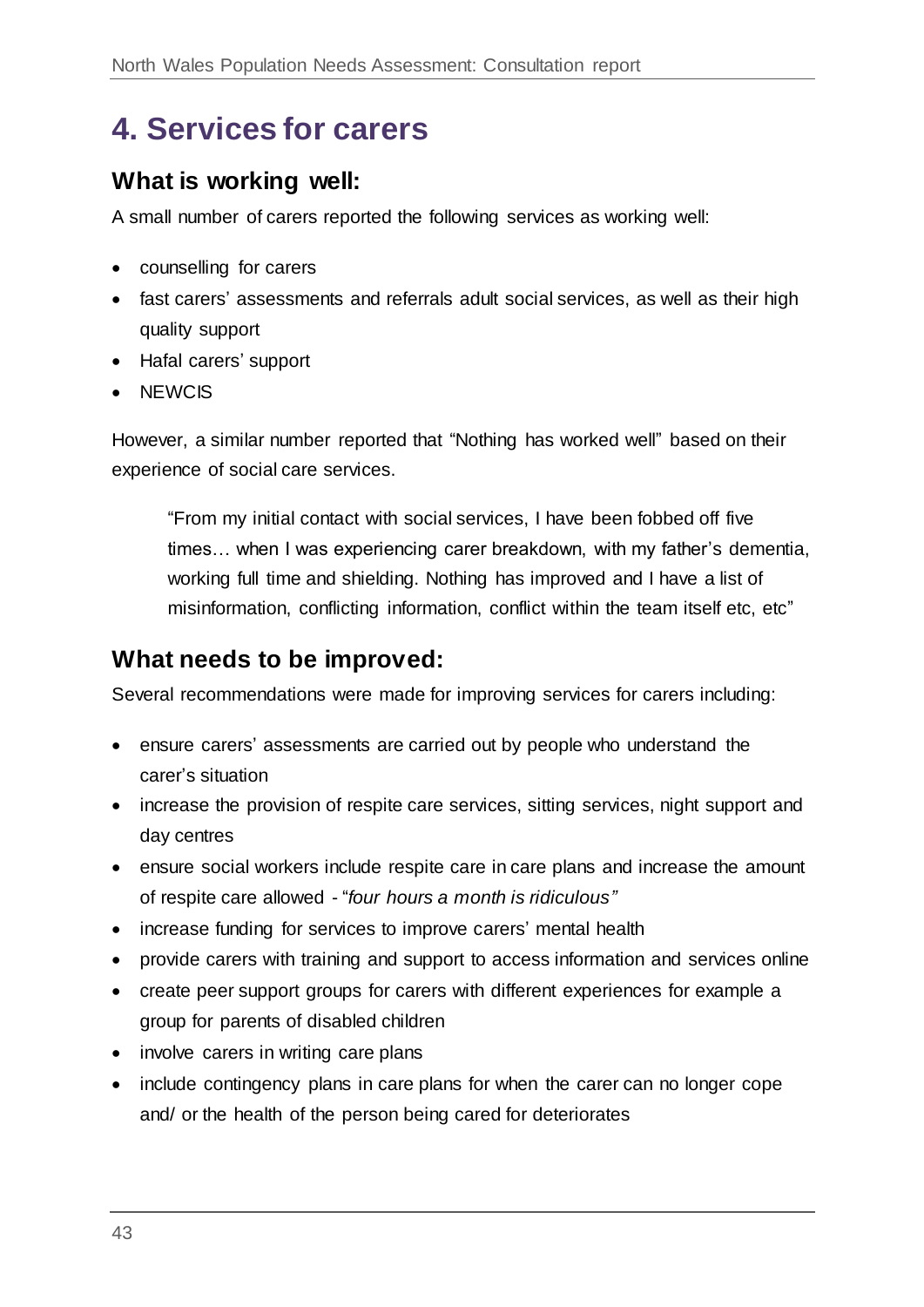Some carers' felt that they were close to breaking point, which will ultimately cost more than providing them with more support:

"There is zero reliable and dependable mental health support for carers. Unpaid carers are in crisis and this will always have an impact on those being cared for. With better support, I could probably keep my Mum in her own home as I have done for ten years, but if the support level continues to deteriorate, against her will and mine, I will have to put her in a nursing home. This has a social and economic impact for all concerned."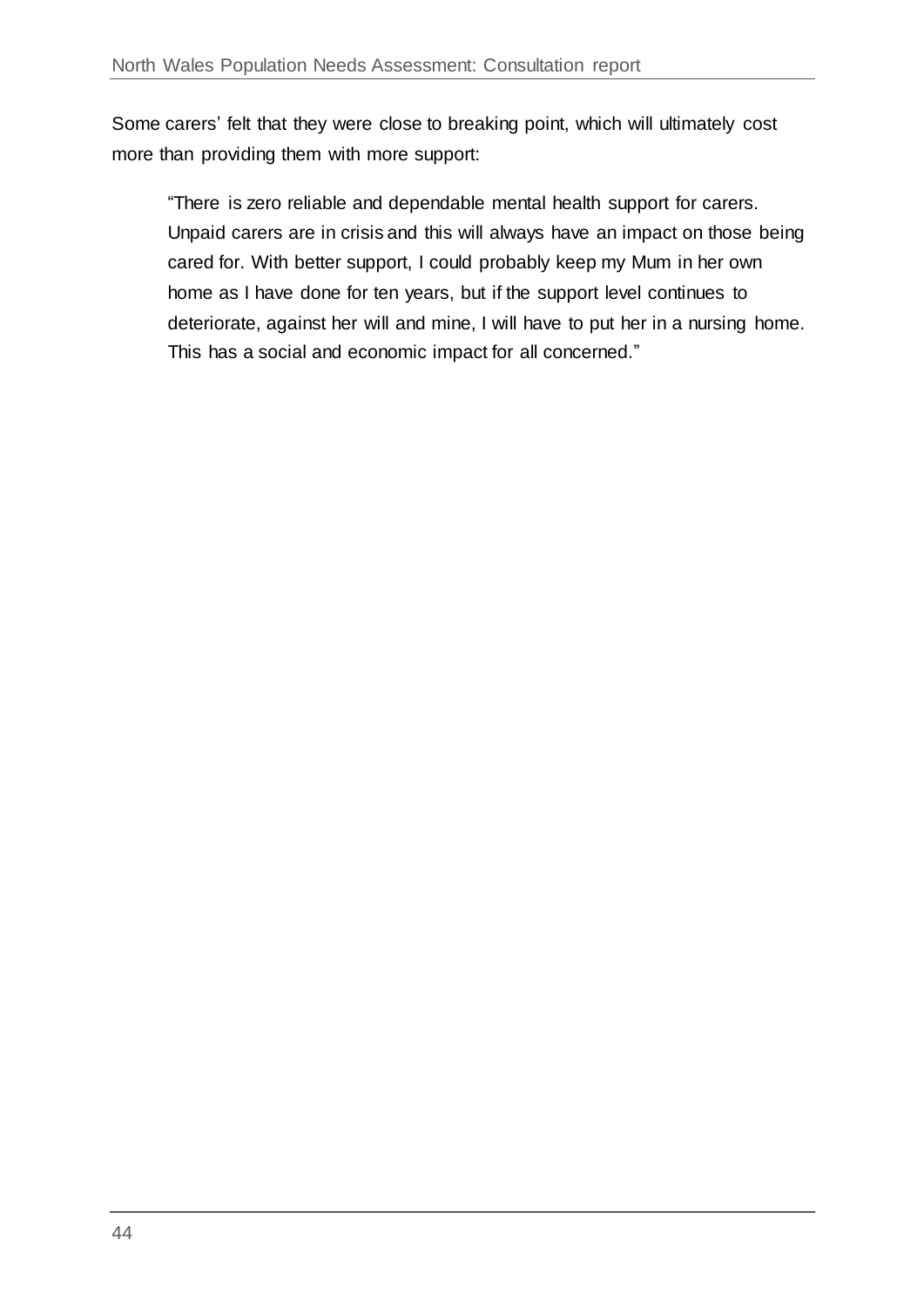# <span id="page-44-0"></span>**5. What changed during the COVID-19 pandemic?**

# **(a) How services were affected and the impact on staff, service users and carers**

#### **Lack of services**

Overall, the pandemic is thought to have had the biggest impact on the most vulnerable in society and exposed existing weaknesses in the social care system. It has exacerbated problems with waiting lists, lack of staff and services, and the concern is it has become "*a useful excuse for why services are failing"*. The pressures on health and social care have increased, but no action seems to be being taken to address these very serious issues.

Some of the systemic issues have been made worse during this period, with reports of care becoming more disjointed, lack of co-ordination across the sector, poor planning and unclear lines of responsibility.

"Our contracted care company has a staffing crisis, but some of that is their own making, due to a critical lack of organisation and management skills, rather than COVID."

Many services initially stopped during the pandemic. They were gradually reintroduced with even fewer staff (who were isolating or off-sick) and with all the limitations created by the need to reduce contact with others and maintain social distancing. Reduced availability of services restricted access to those who were at risk of going into crisis.

#### **Impact on service users and carers**

Many service users and carers described being left without support and their lives being severely restricted:

"It just stopped everything, so what was a two year wait is now almost four."

"Services for autistic people or people with learning disabilities went from being barely there, to non-existent."

"My day services have been closed so I have been very bored during the day."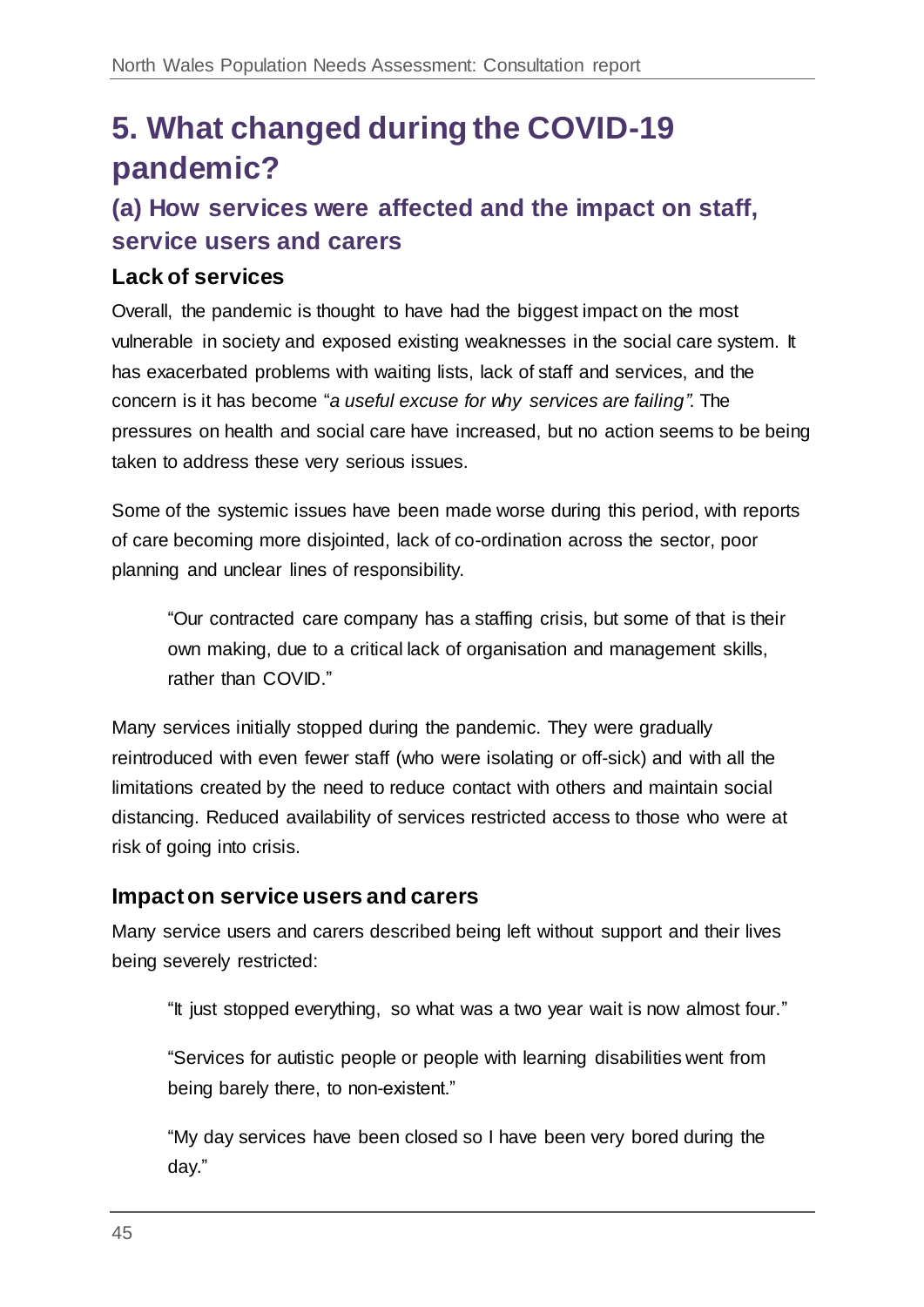"Could not get any help during COVID lockdown, only got allocated a Social Worker after numerous calls and pleas after restrictions were lifted a little."

"There is a lack of things to do with support for physically disabled people with also a dementia diagnosis. It feels like a very forgotten sector of society."

"Less people within vehicles for transport, reducing our ability to get people with learning difficulties to and from work."

Some service users described feeling very lonely isolated as a result and "despairing of the local social service". Concerns were raised that this has led to "escalation of chaotic lifestyles" and a danger "increased suicides due to helplessness". Fewer home visits to check people are well may have led to greater numbers reaching crisis point:

"The pressures the care sectors are facing at the moment are stressful and unimaginable. Without appropriate support from vital services, I fear many older people will not be receiving the care they need to help them thrive."

"The long term effect is it may be too late to help some."

As time has gone on, the lack of support has led many service users to decline, losing skills and confidence and/or experiencing deteriorating health:

"He has lost all his confidence, which took around 25 years to build. He can no longer use buses on his own or go out alone. I have to go with him because he is so frightened of social interactions since COVID-19."

"Our son's mental health has deteriorated. He was already being treated for depression and panic attacks before COVID-19 struck."

"The lack of face to face contact and stopping of activities had a very serious negative impact which won't be recovered from as dementia has progressed."

Children with a learning disability were thought to be particularly vulnerable due to COVID. Parents have kept them at home to protect their health, and so children have missed school and appointments. As a result, problem behaviours are increasing. Any existing problems have been made worse, for example, if a home was too small for the family or unsuitable, this has become even more difficult during lockdown.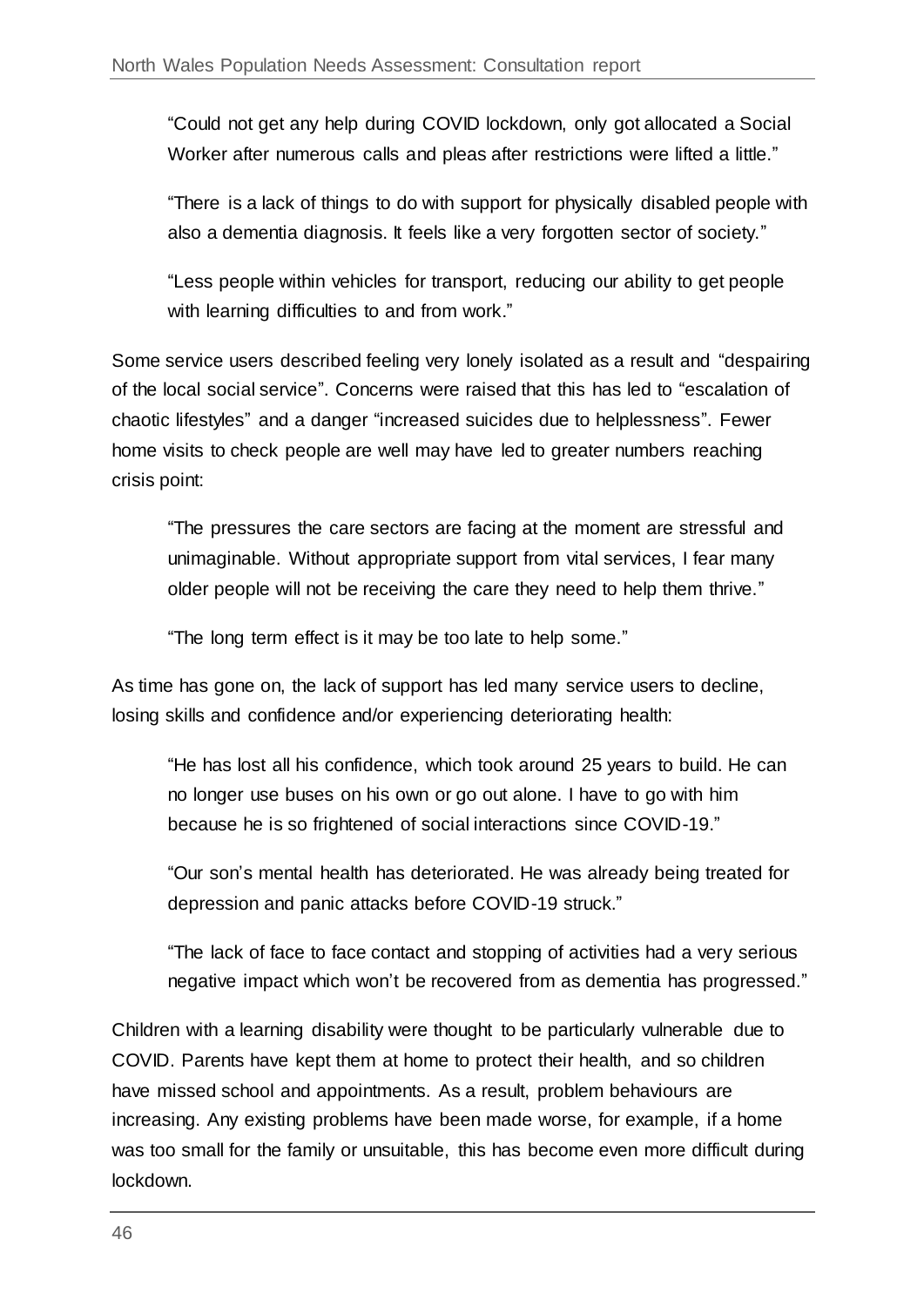Many carers reported feeling like they had been left to "pick up the pieces", and some felt close to breaking point. Respite care has been limited to emergencies, and 24/7 caring responsibilities have negatively affected carer's physical and mental health:

"As a carer there is nowhere to go for help regarding finance, mobility or mental health all you get is "well we have nothing at the moment due to COVID", I can't see anyone to talk to, no respite from the daily grind."

This is expected to lead to greater numbers of older people going into care homes.

Restricted visiting to care homes has caused great distress to residents and their families and raised concerns that older people with memory issues may not remember family or friends by the time they are able to see them regularly again. Some care home staff are concerned that experience has changed the culture of care homes in negative ways:

- slightly authoritarian/paternal approaches have developed without visits from family
- homes are likely to have felt much more like an institution without links to the community
- structured testing regimens for staff, residents and visitors as well as the introduction of PPE have created barriers to communication and relationship building with residents

However, the impacts have not been negative for everyone. For some service users, the lockdowns allowed them to become "more self-reliant in their abilities". Families have spent quality time together which helped them to become more resilient. Some pupils, especially those with social anxieties or bullying issues at school, have benefited from not going to school, but it is proving difficult to help them re-engage.

A small number of respondents commented that they had not experienced any change in services as a result of COVID-19, and had happily continued to receive care from their usual carer or respite services.

#### **Lack of community services**

Many community services have ceased, reducing the level of social support in local communities. For example: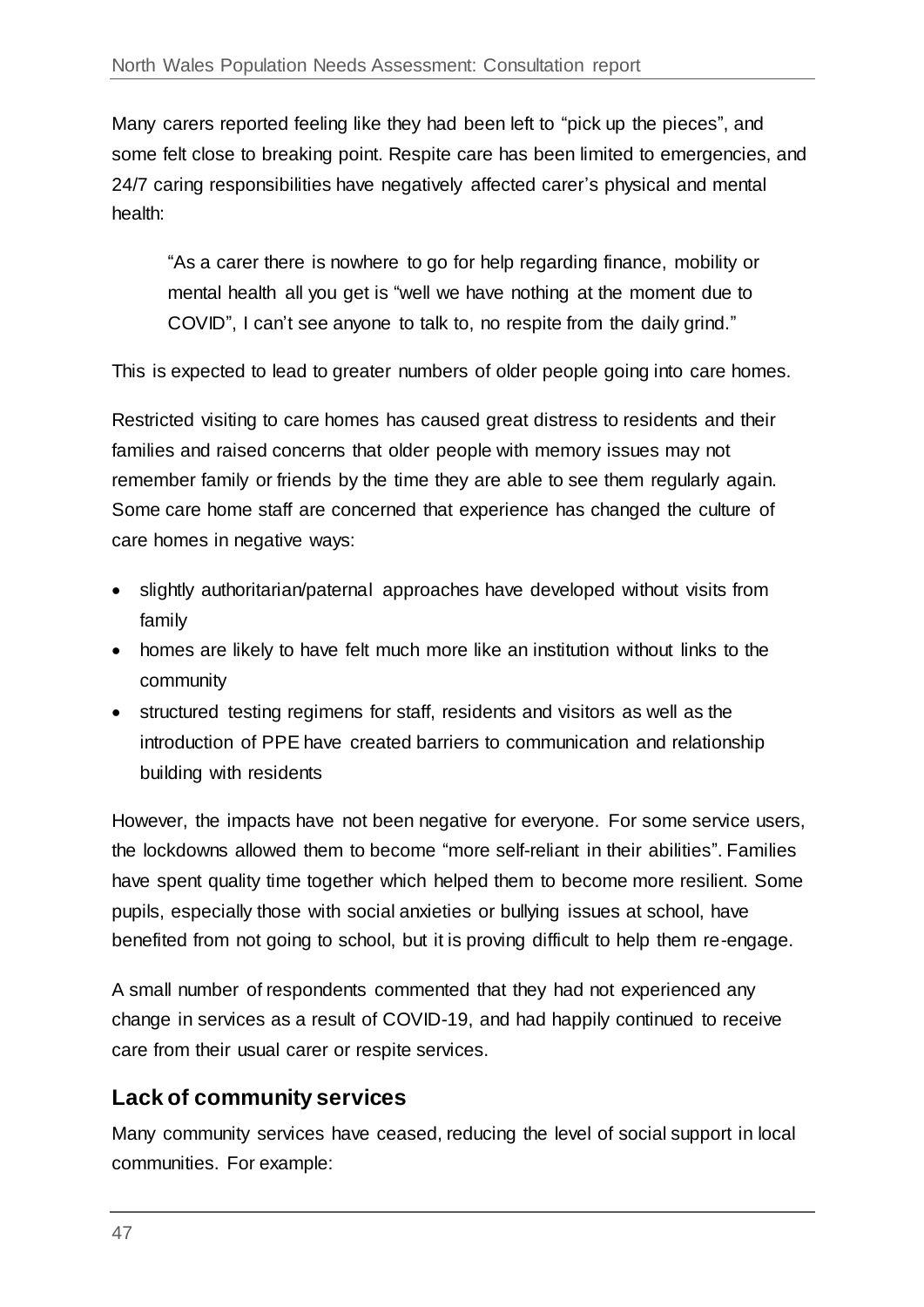- peer support groups for people with mental health problems have stopped meeting, which has made service users more dependent on social services
- school closures, and the loss of after-school clubs has placed a strain on some foster households, increasing tensions and in some cases leading to placement breakdowns
- informal carers have been unable to attend service users in response to telecare alerts during an emergency, because they have been isolating, making it difficult for the service to discharge their duty of care

At the same time, people have also got better at supporting each other, as local support was stepped up during lockdowns, and larger numbers than usual signed up for volunteering. This may improve community resilience if it continues:

"We have seen an increase in community support as a result of COVID, but we can already see that having structures in place to support volunteers and community groups is essential for them to be able to provide their services."

#### **Increased demand for services**

The experience of lockdown has created new and increased demands for services due to:

- higher levels of domestic violence, drug and alcohol abuse
- greater numbers of people with low level mental health problems, which aren't met through the NHS Community Mental Health Team services
- disruption of family life and greater need for parenting support

The demand for support has therefore increased at exactly the time services are most stretched, leaving many people struggling, which is likely to continue for a while to come.

#### **Providing services online**

The pandemic accelerated developments to create online methods of programme delivery and has made people more open to using IT options. Examples of where this has had a positive impact include:

 creating more flexible ways to deliver services such as telephone and video counselling services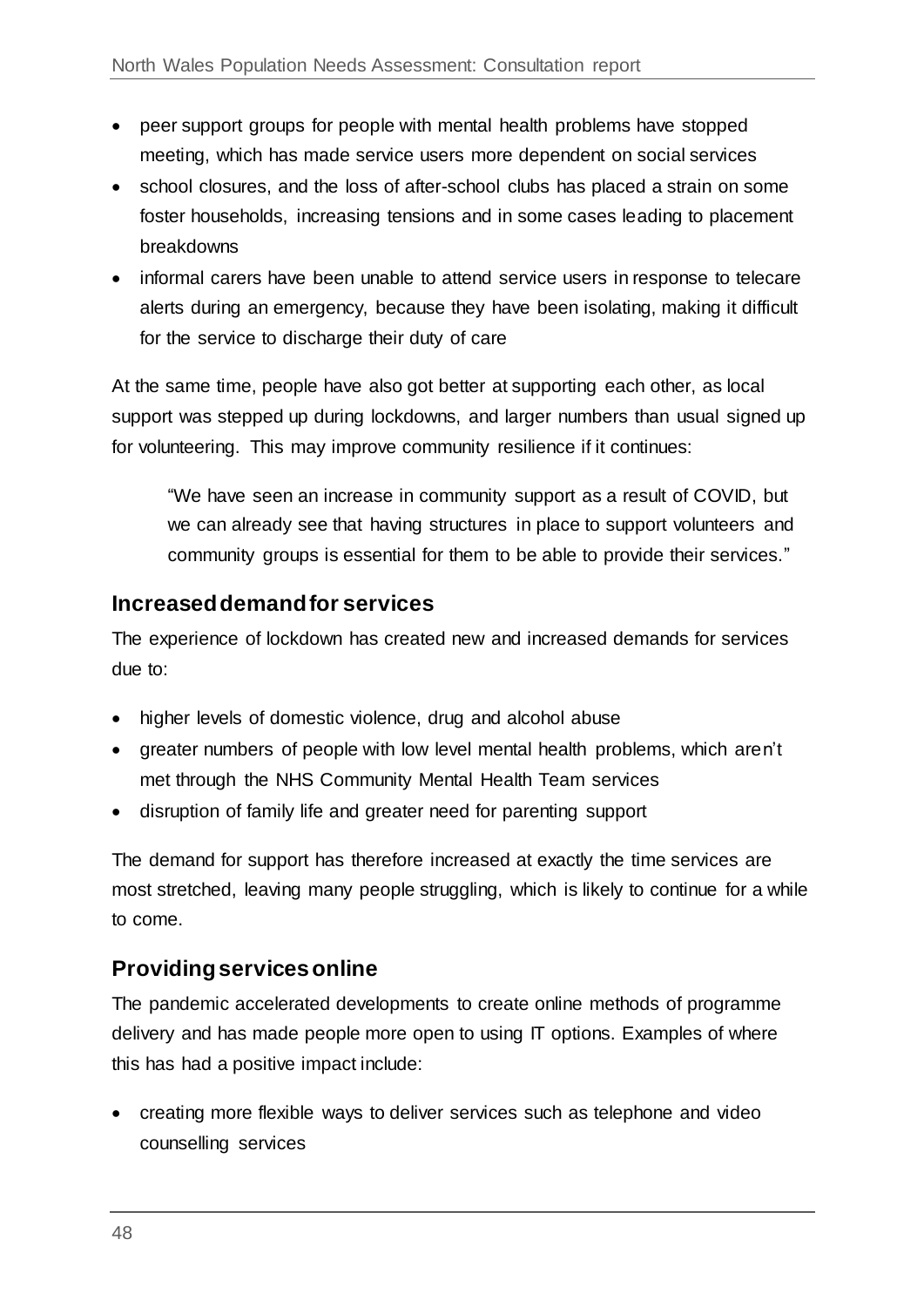- support for communities such as Welsh speakers where numbers may have been too small in a local area, but become large enough across a region
- support for communities in isolated areas where transport to services may be limited, or for those who can't leave home as they have caring responsibilities
- support for those who can't travel because of their health condition or a disability, providing opportunities for distance learning and remote working
- new and innovative ways to work with children and young people
- using technology such as FaceTime and WhatsApp to improve communication with service users

However, the digital approach does not suit everyone and may make it difficult, especially for older people, to access and engage with services. Other people simply don't like to use the technology or may not have the means to do so.

Service providers reported that face to face contact is preferable in some circumstances, particularly when making assessments or providing support, when picking up on non-verbal cues is important. Reduced contact has impacted on developing trust and building relationships with service users, especially children and families. This also seems to reduce some people's motivation to engage in support, if it is provided online or by telephone:

"Many organisations moved their face to face services such as parenting courses and domestic violence groups to virtual platforms, which takes away the 'personal element and many parents have stated that they struggled with accessing support this way."

"Some families with children have had hardly any social worker engagement and in lots of cases only phone contact, which does not give a full picture of what is happening in a household."

"It is now virtually which has lost the essence of my job role I am struggling to keep people engaged or getting them to engage."

Young people who have been socially isolated, now need to interact with people outside of their house and with other people outside of their family circle to help them build up their confidence and self-esteem. They may be in need of face-to-face support, rather than being online.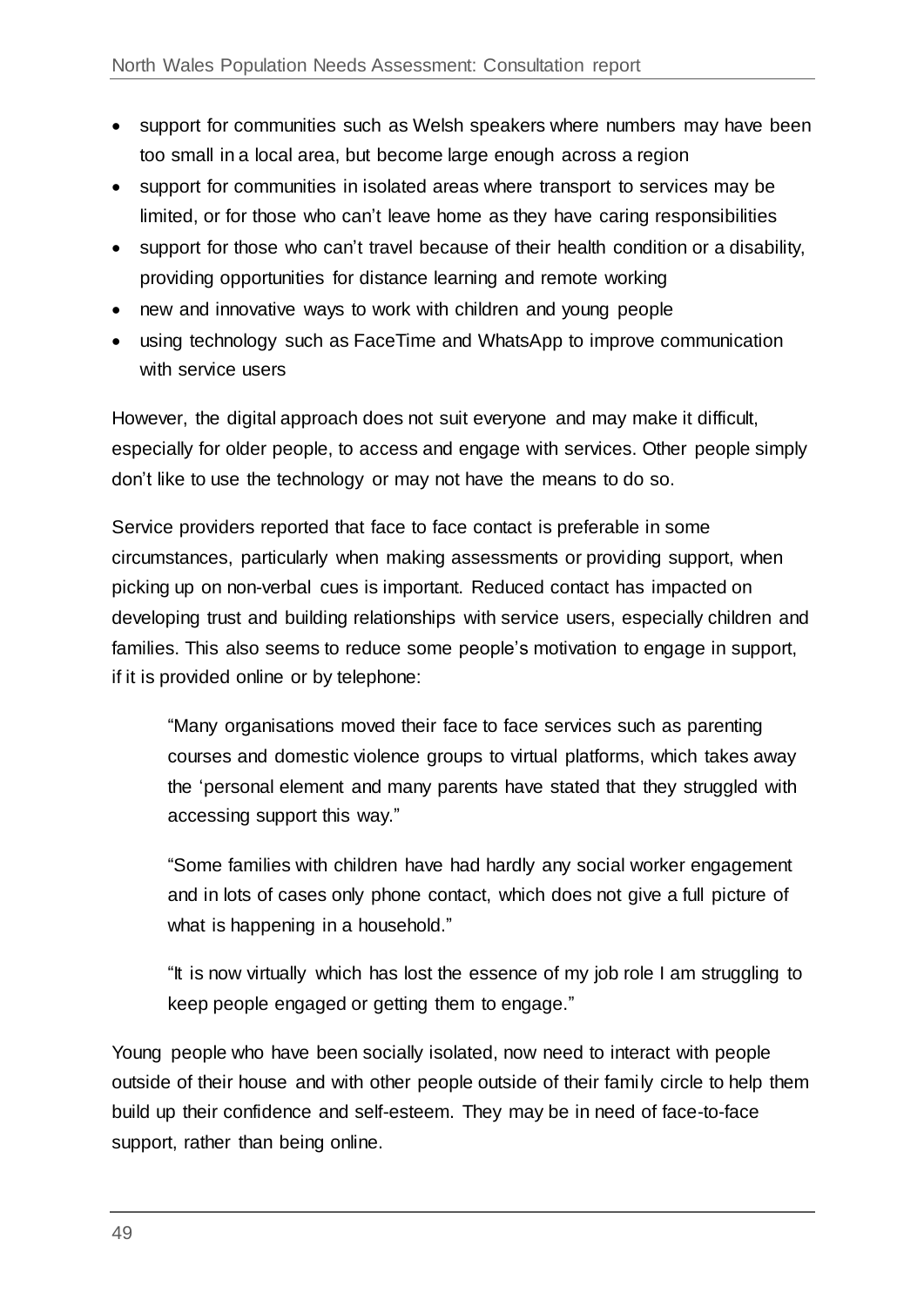The lack of face to face support has caused some foster carers to rethink their situation and resign as carers.

Another group who have found the move to telephone based services a barrier are the Deaf community. Deaf people have become more and more isolated, lacking accessible information from local authorities and central government. The widespread wearing of masks has also caused anxieties for those who lip-read.

Other service users, in particular people with learning difficulties and people with dementia, have struggled with staff wearing masks and PPE equipment, as it has made it difficult to recognise their carers. This has improved with familiarity and most now accept this is necessary to stay safe.

#### **Impact on social care staff**

Some staff welcomed the opportunity to work from home and found remote visits a more flexible way to work. Several mentioned the following benefits of virtual meetings:

- less time wasted travelling to and from meetings
- better access to information and records for example when all staff are in their office or in meeting with schools
- Multi-disciplinary Team meeting attendance has been better because professionals can attend virtually

They have also benefited from greater access to online training. However, some stated they were looking forward to going back to the office to be able to share practice, gain support from their peers and return to a more structured way of working.

Several providers were very grateful for the support they had received from local authorities to manage COVID-19, in particular the hardship payments to care homes and free provision of PPE, which they hoped would continue. This has had a positive influence on working relationships between the organisations.

Many third sector providers have stopped providing face to face services during the pandemic which has again added to the demand on statutory sector services. Some saw this as "an impossible task given the reduced staff levels, enhanced and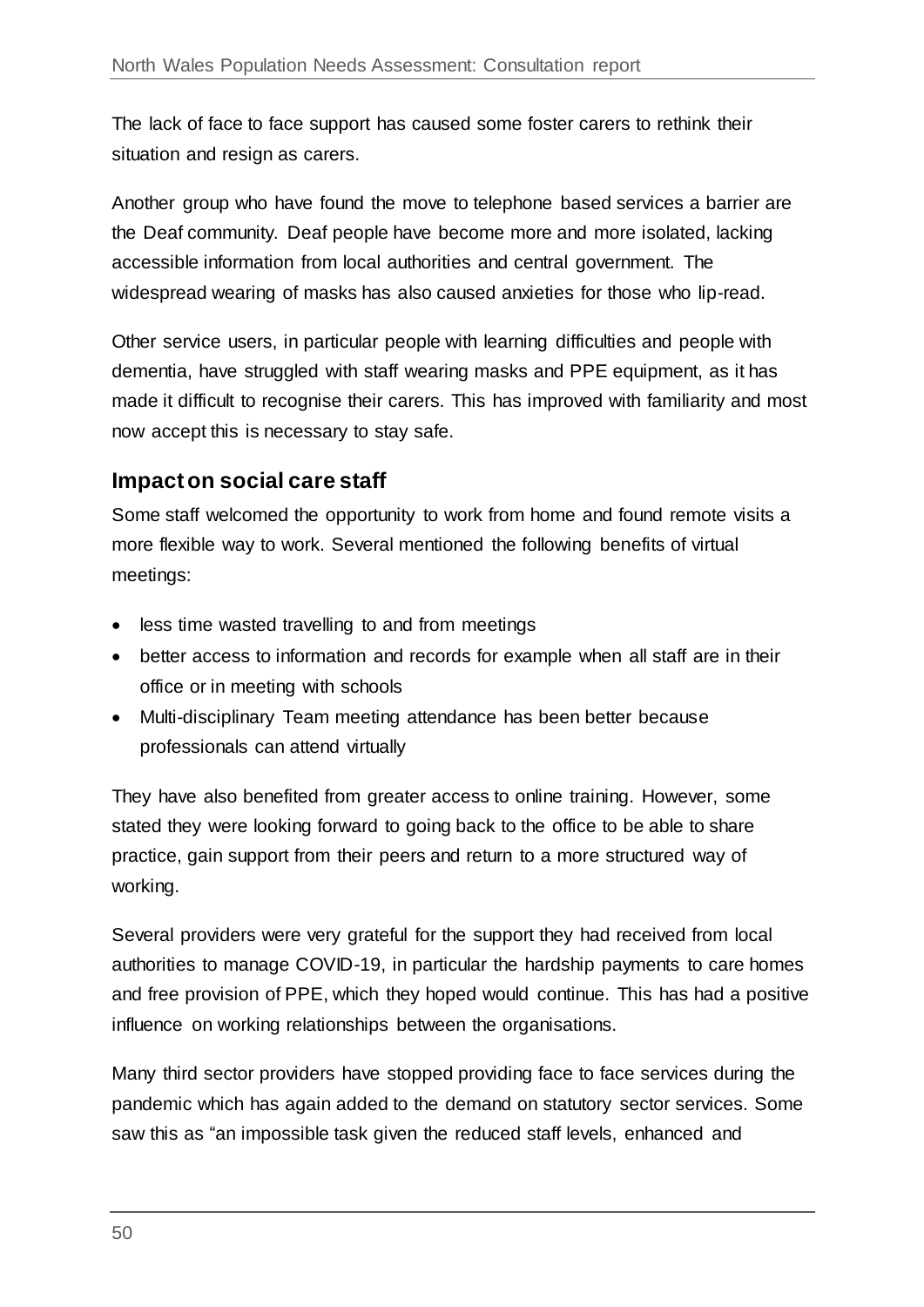increased demands, greater complexity of cases, reduced community support and programmes and higher expectations from all stakeholders".

The pressures have taken a toll on the mental and physical health of staff. Many are experiencing burn-out from the demands at work and in their personal lives. They struggle with having to get tested and booking tests for others on top of their daily workload. Many feel frustration at their inability to provide appropriate services. Some have been ill with COVID-19 themselves, which continues to have an impact on their long-term health and may affect their ability to work in future. Others are feeling "tired and demoralised" and considering leaving the care sector.

#### **(b) Long-term impacts of the pandemic**

Respondents thought that in the long term it will be important to:

#### **(i) Fix the problems that existed before COVID**

Throughout the pandemic, most services were simply focused on "*survival*" and "*avoiding COVID-19*", for the users of their service and for themselves. As service levels slowly return to "*normal*", the national crisis in social care is again becoming evident.

"Since COVID, an already struggling system has become almost irreparable."

The demand for support is increasing at the same time as a backlog in the provision of care needs addressing and staffing levels are low. Staff expect to continue in firefighting mode for some time to come, meaning that more people are likely to reach crisis before receiving support.

"The pandemic has highlighted further the dire situation we are in… long term impact is more and more of our society needing help. I've seen working class people desperate for help but the system is failing everybody."

Many respondents believe that the only solution is to increase social care funding and for longer periods to sustain existing services, develop new ones and employ more people.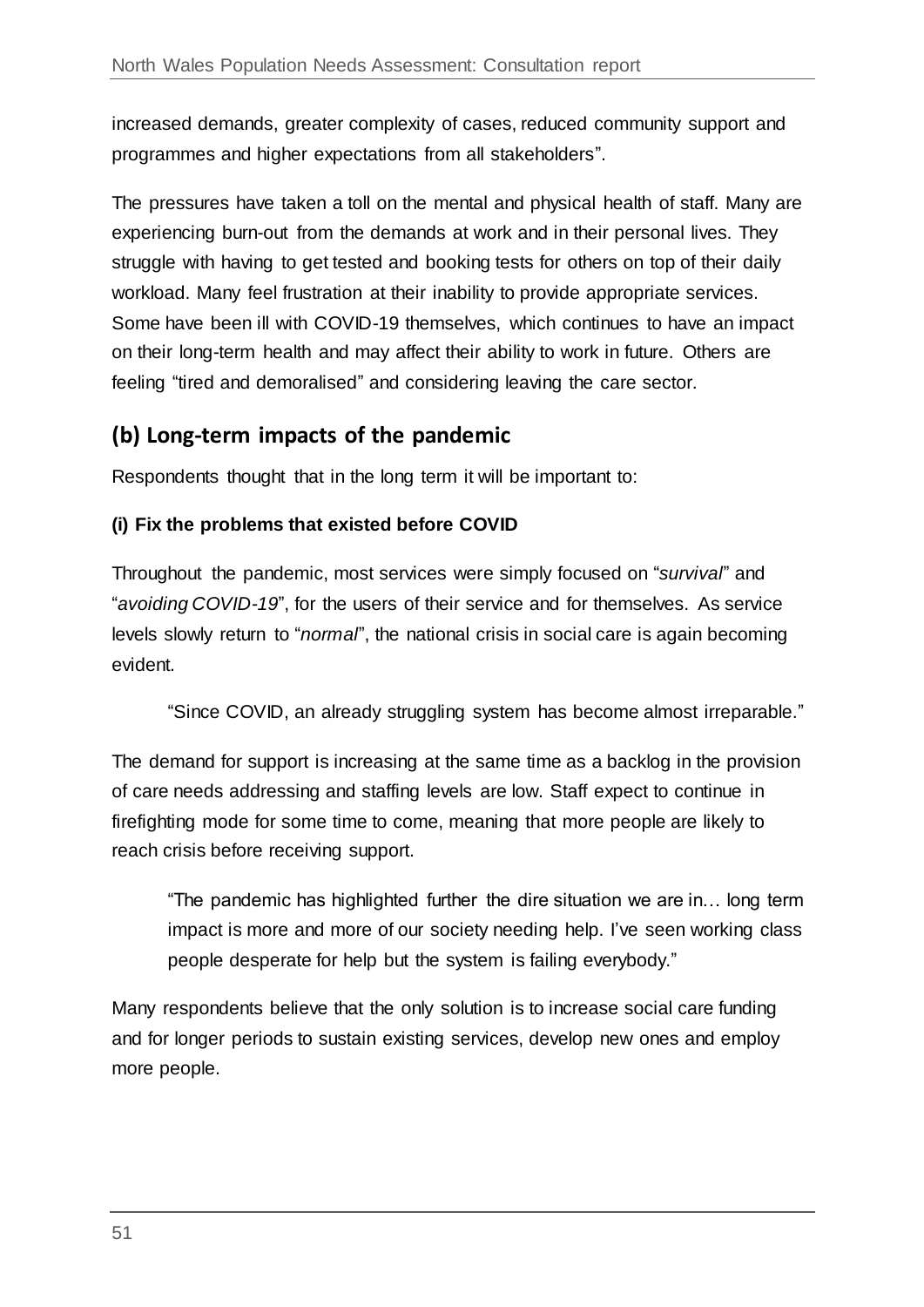#### **(ii) Support people to re-engage with services**

One of the expected long term impacts of the lack of support during the pandemic is that service users will have lost faith in services:

"I think some families will not return to services… due to the impact of isolation and changes in behaviours… many of them will not return to education successfully."

This may mean that people wait to seek help at a more critical stage, rather than at a point where an early intervention could have reduced the need for support. Some concluded:

"There is a need to have planned "re-engagement" for people back into society and for services to ensure everyone is being picked up and not falling through cracks."

#### **(iii) Support a return to face-to-face services**

As a result of isolation during the pandemic, many people of all ages have lost social skills and confidence in being with others. Some respondents therefore recommended planning to provide support to help people return to face-to-face services. Specific groups in need of this support include:

- people using respite care, day and overnight
- older people returning to community activities
- young people, especially years 7 and 8, to be confident with people again

At the same time, staff need to "get out there" and see the people who require care, as they may have become "too used to screens and distant from reality of assessing and responding to unstated needs". Some mentioned that they are starting to restore face-to-face services, with a gradual re-introduction through to 2022.

#### **(iv) Prepare for new and increased demands for services**

Many service users have deconditioned due to the effects of the lockdown, which is now impacting their function significantly, and means they are now be placing greater demand on support services in the community. The economic impact of the pandemic is also likely to increase need for support in the immediate future: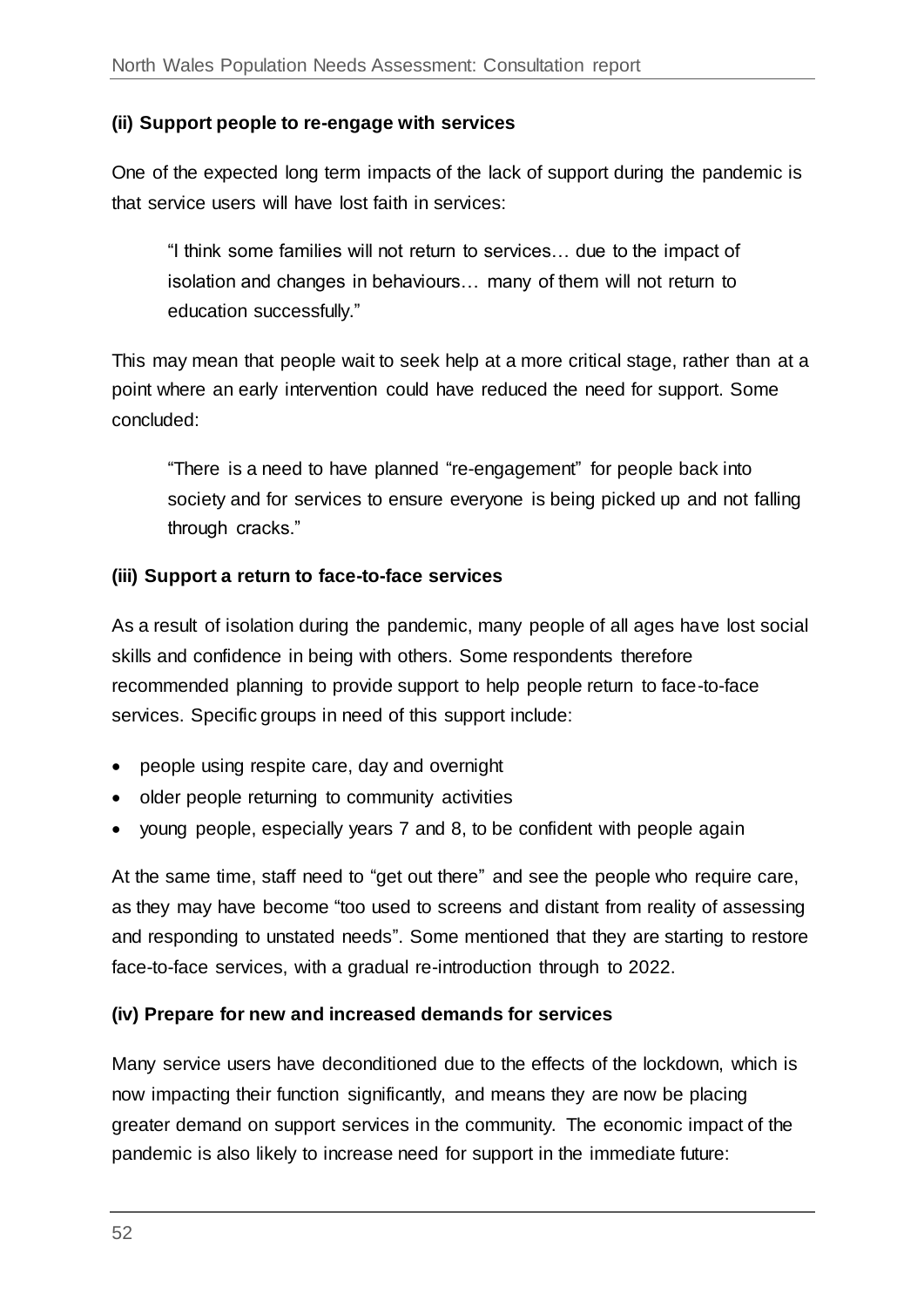"With so many businesses failing to survive, so many families losing loved ones, and huge debts accrued by so many trying to survive financially during the pandemic (increase in food bank use), demand for support will only increase."

A key group of people who may need intensive support are family carers who are worn out from providing all the care when statutory services weren't available. More carer respite is now needed to give them a break and prevent them from burning out.

Some thought it important not to revert back to previous practice without reflecting on what could be done differently and improved. Also any service redesign needs to meet future needs, not previous needs. New types of services might be required to respond to different support needs that emerge post-COVID. These include services for:

- children and young people with anxiety disorders
- people with long-COVID
- people who have developed OCD or other anxiety conditions during lockdown
- babies and children with developmental delays as a result of being in poor environments during lockdown – this will have an impact on services and on society for years to come.

#### **(v) Increase mental health support especially for young people**

Many respondents are expecting a mental health crisis in the longer-term as a result of the pandemic. Vulnerable people who were left without support may now be experiencing the mental health impacts of that pressure, exactly when waiting times for mental health care are worse than ever before. Specific concerns were raised about:

- people with existing mental health problems whose mental health is deteriorating
- adults with learning disabilities and their families
- people who have experienced trauma/domestic violence during lockdown
- increased family conflict as a result of isolation and financial strain
- young people who have not left their house, had nowhere to go and did not have a network of support
- people who will be fearful of confined spaces with new people
- carers who have developed mental health problems under the strain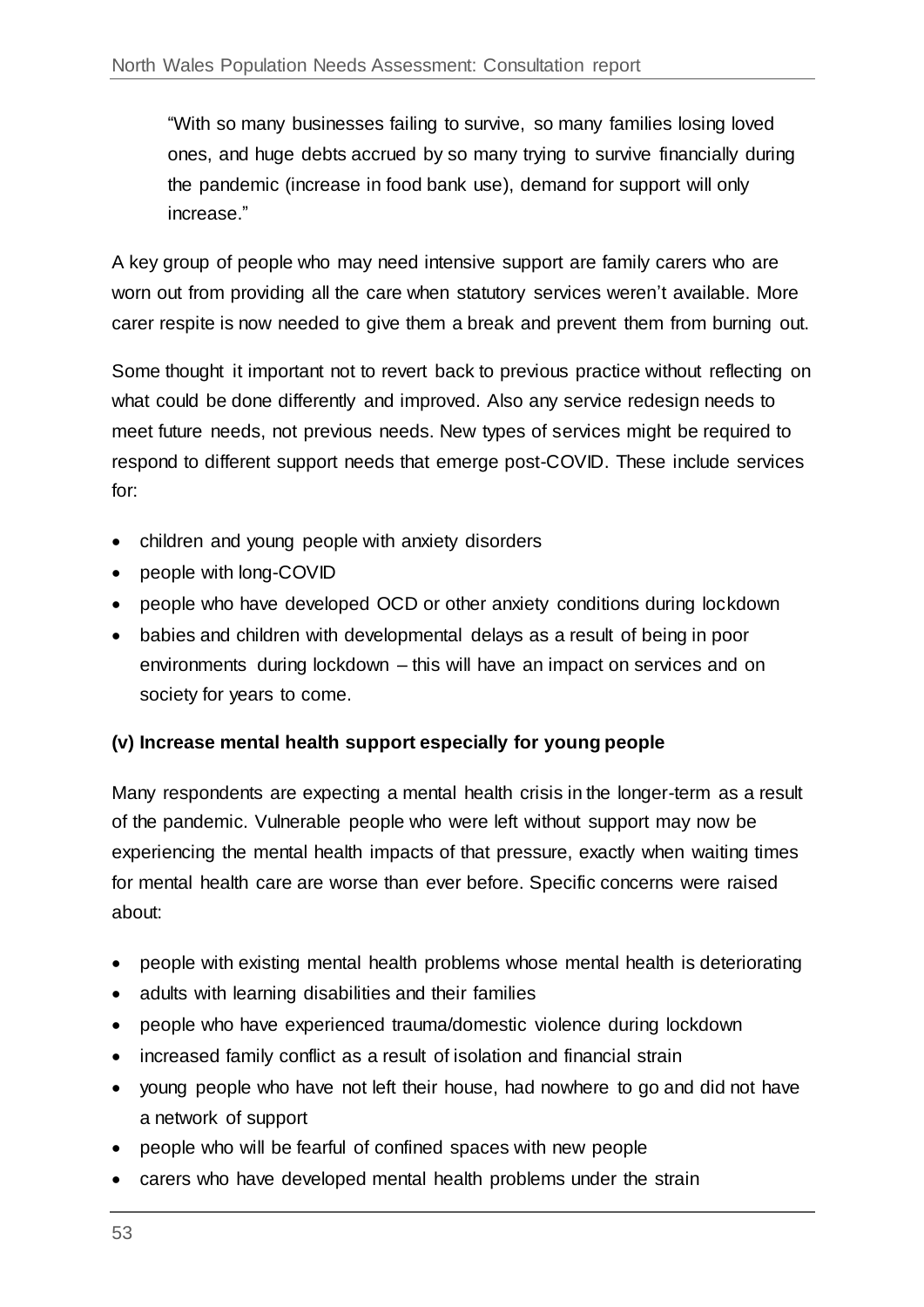young people who have missed out on their education and started university in lockdown

Many respondents commented that young people's mental health in particular has "suffered greatly and their confidence and communication skills are at an all-time low". The impact of this will be ongoing and evident for years to come in terms of their mental health and education attainment.

#### **(vi) Continue providing services online**

Some of the changes to service delivery are believed to have increased the flexibility and availability of services and seem to be popular among young people, parents, families and carers, who find digital support easier to access. However this is unlikely to suit everyone and therefore a "blended approach" is required going forward.

To ensure people are not excluded by the use of technology it is important to:

- $\bullet$  equip people with the necessary skills and access to IT if they wish
- ensure online information and virtual meetings are accessible to all for example, to include BSL speakers and interpreters in Zoom meetings

Some respondents were concerned that the people who do not wish to go digital are not forgotten by services, and that more effort is put into reaching those people, so that they don't "fall through the cracks and risk having no care at all." It will also be important to make sure that going digital doesn't cause people to disengage from services, given the importance service users place on knowing and building relationships with the people in their care teams.

Social care staff emphasised that they also need training and investment in their IT systems, so that the can continue to work and provide support remotely.

#### **(vii) Supporting existing staff and boosting recruitment**

Many respondents were concerned that skilled staff are being lost from the care sector, because they are exhausted from their experience of the pandemic and are now deciding to leave. It was proving difficult to recruit new staff before COVID, and it may be even more difficult now. This is unlikely to change overnight.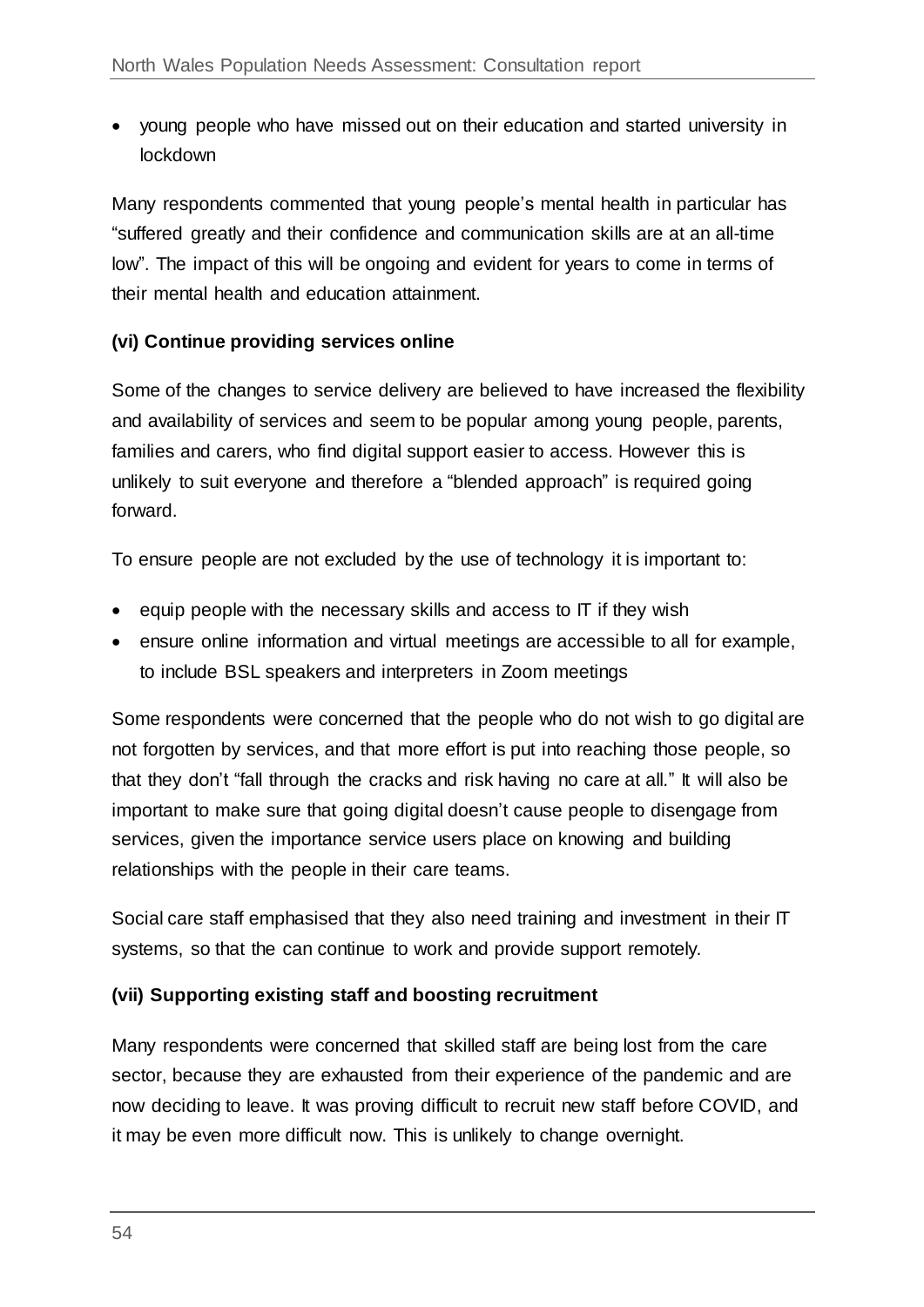Care home staff are worried that their professional reputations have been harmed by the poor management of COVID in care homes:

"This has been the most difficult time for social care in my life time, and we hope that there will be a change with how we are thought of as a group... We felt we were last on the list especially with PPE, and we lacked guidance, or were given conflicting information."

Since the demands on services are unlikely to reduce anytime soon, many expect there to be an increase in mental health problems and burnout among staff during the next few years. It will therefore be important to improve mental health support and occupational health services for care staff.

On a more positive note some staff thought that working at home, where possible, will provide an opportunity for more flexible working practices and increase productivity.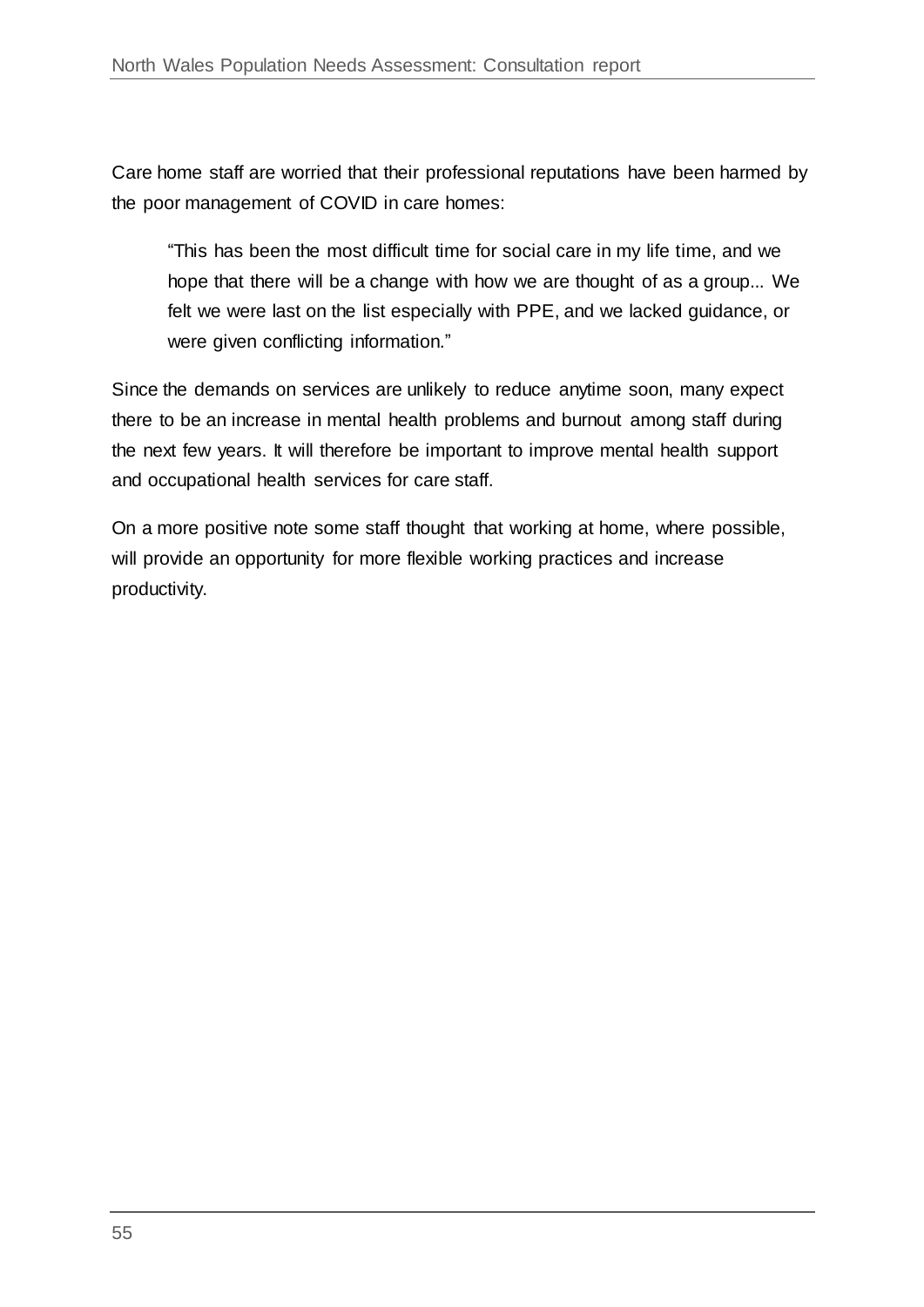# <span id="page-55-0"></span>**6. Experience of using or providing services in Welsh**

# **(a) Experience of the Active Offer**

Overall, respondents concluded that provision of the Active Offer is "patchy". Some reported doing this very effectively, for example throughout Denbighshire Social Services and in some services for older people:

"Every individual I work with, is offered the active offer and there are appointed members of staff who have been identified who can assist if needed."

"All advertisements and notifications have both the Welsh and English versions and even our phone salutation is Welsh first then English."

Others reported that they can only make the offer at the point at which users of a service are assessed, rather than when they first make contact:

"I think it would be more appropriate for this to be offered at the first point of contact. However, I am aware that the first contact office has a high level of enquiries and as with us all, not enough staff to cope."

"Our single point of access team give dual greetings. It would be better to have a phone system where you can press 1 for Welsh, 2 for English etc, but with limited staff members speaking Welsh this may mean a longer wait for those people."

Some were concerned that in practice, the offer is still tokenistic. Many care homes and domiciliary care providers find it difficult to follow through with the provision of a Welsh speaker:

"Staff remain frightened of offering a service in Welsh as in reality it would require a translator."

"I was offered Welsh worker from the charities I have worked with, but councils always say they can't just get me a Welsh worker. They have to ask their manager and it seems to be a lot of hassle."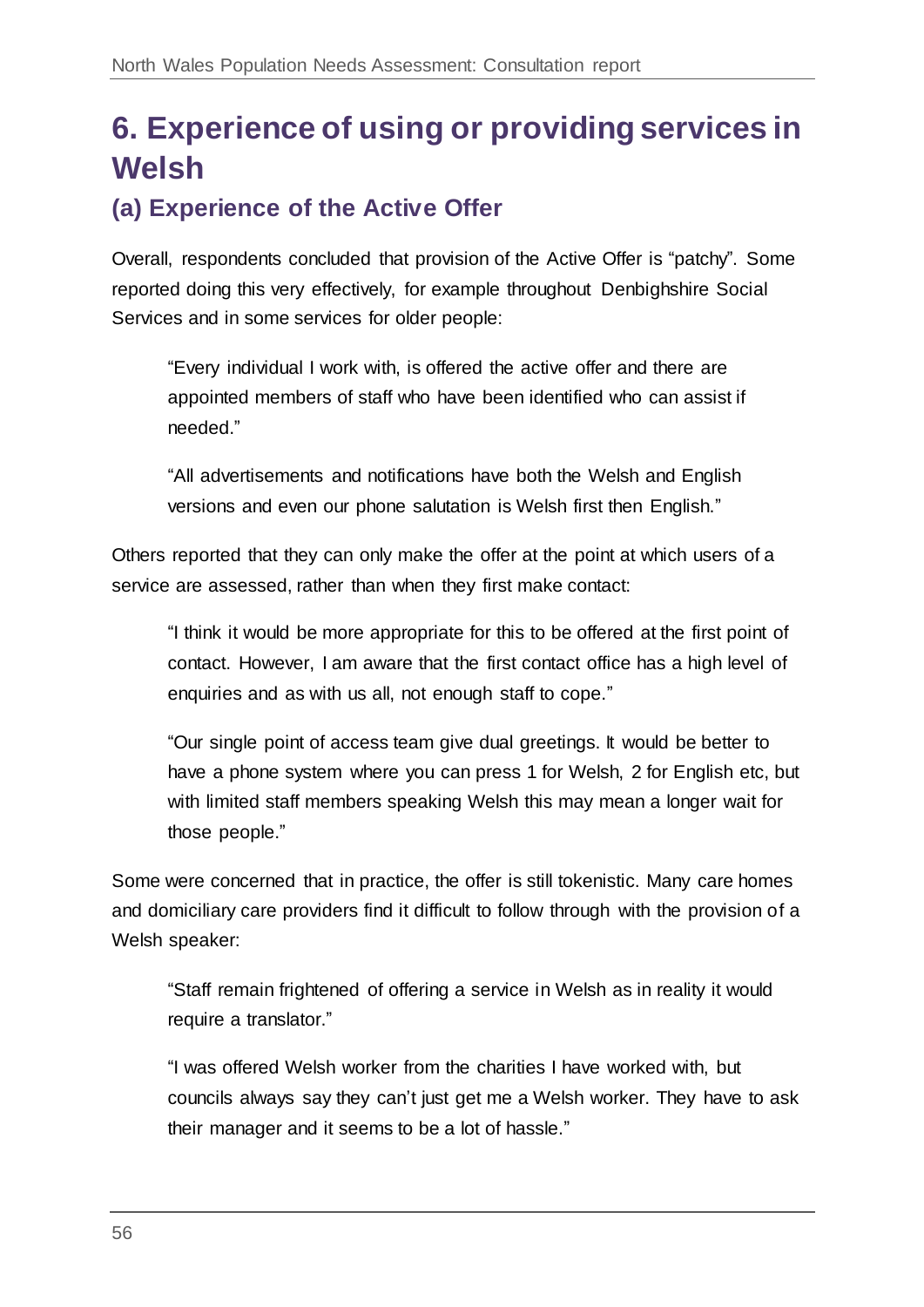They conclude that more needs to be done to attract Welsh speakers to the profession and to support staff to improve their Welsh. This needs to include opportunities for both complete beginners and those who need to gain confidence:

"Unless more teams are encouraged to learn Welsh in work time, it will never be a truly active offer."

"It shouldn't be looked upon as an opportunity for people to use Welsh. Every service provided should be able to start and end a conversation in Welsh and staff encouraged to make an effort to learn enough Welsh to be able to hold a brief conversation."

Some respondents said that although they make the Active Offer, to date none of their service users have taken it up. A couple of respondents had not heard of the Active Offer.

# **(b) Providing written information in Welsh**

Many of the respondents confirmed that they provide all their written information, publications, signage, newsletters, emails and so on in Welsh. Some relied on staff to help with translation, others relied on external translators. Some said this was all they could do because none of their staff were Welsh speakers.

While the local authority translation services were found to be quick and efficient, others found that getting all their documents translated was "complex and time consuming" and had caused delays to their work. Cost is a barrier for small non-profit providers, who would like additional support and funding to be able to translate "everything and do it quickly". Concerns about copyright issues become an issue when translating resources from third parties or the internet.

Some respondents commented that translating written information into Welsh is less of a priority because "most Welsh speakers like to be spoken to in Welsh but don't like leaflets or forms in Welsh as the language is too formal". They recommended that improvements must be made in simultaneous translation facilities for virtual meetings, webinars and video calls.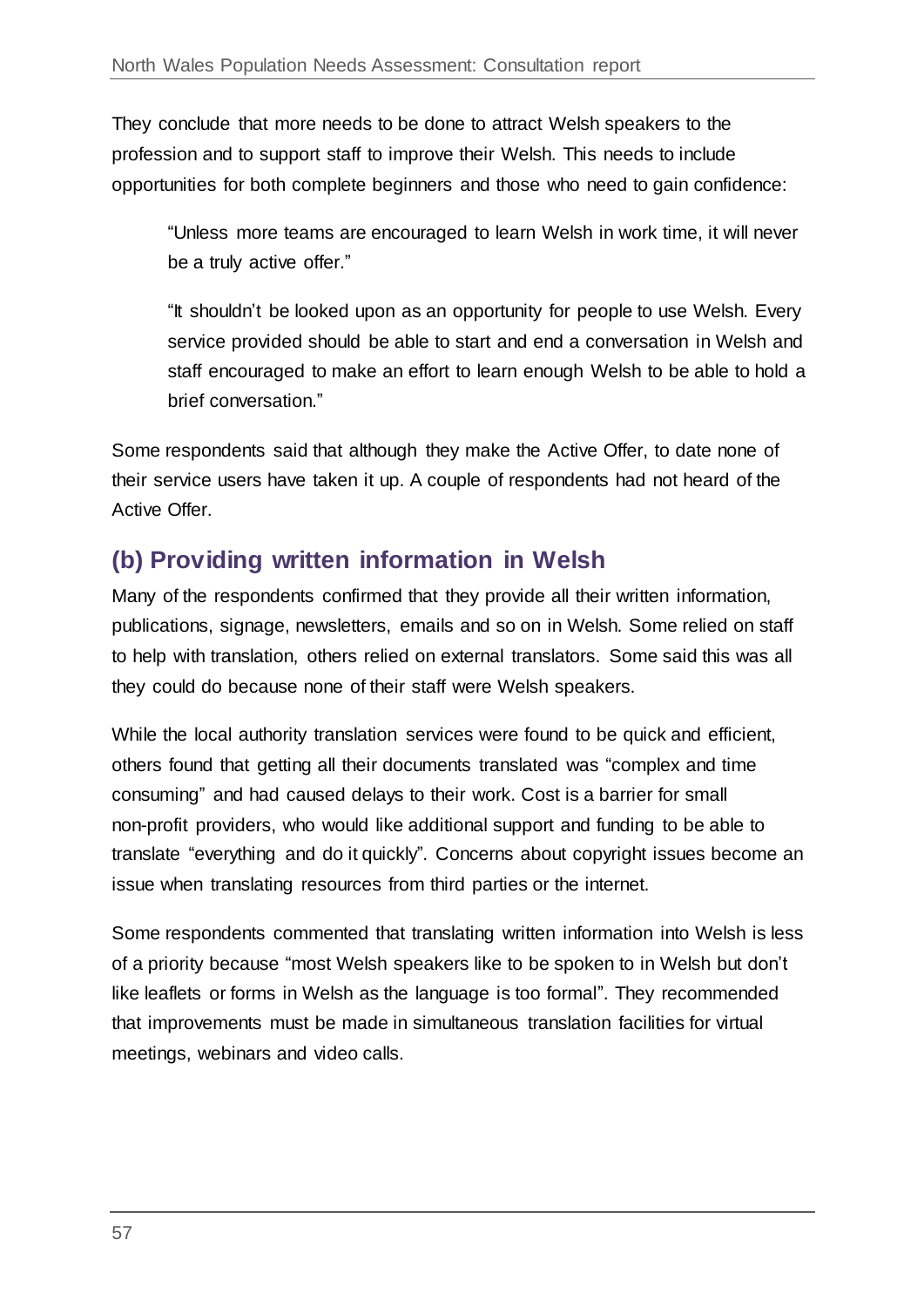# **(c) Staff speaking Welsh**

Many respondents reported that staff providing care did speak Welsh. However, they ranged in capacity, from fully bilingual services, with multiple native Welsh speakers at all levels in an organisation, through to more informal arrangements:

"Although not all staff speak Welsh fluently, there is usually someone available who does."

Some services were able to provide training in Welsh, for example for Welsh speaking foster carers. Others stated that, while able to chat with service users in Welsh, their staff felt more confident delivering care and making formal assessments in English. Often staff do not have the same level of confidence with written Welsh:

"All employees have access to Welsh phrases commonly used within care and support environments, to enable staff to speak in Welsh to individuals whom it is their first language."

"The systems we have do not have the assessment available in Welsh."

A major barrier is being able to recruit Welsh speakers. This is more of a challenge when seeking staff with specialist skills, and may become more difficult as services come to rely more and more on agency staff.

"Our rehabilitation workers have a specialist qualification. There are very few of them across the UK, so to find a qualified worker is difficult let alone a Welsh speaker."

"It is hard to attract Welsh speaking-staff in North East Wales which makes it harder to provide the quality of Welsh language support we would like."

"Employees providing services to the public should be fluent in both Welsh and English – 'being willing to learn Welsh' or 'Learning Welsh' should not be a sufficient qualification for these posts."

Many organisations provide Welsh language training to their staff, either formally or informally. Examples included:

- courses offered by the local council or health board
- lunchtime Welsh Language groups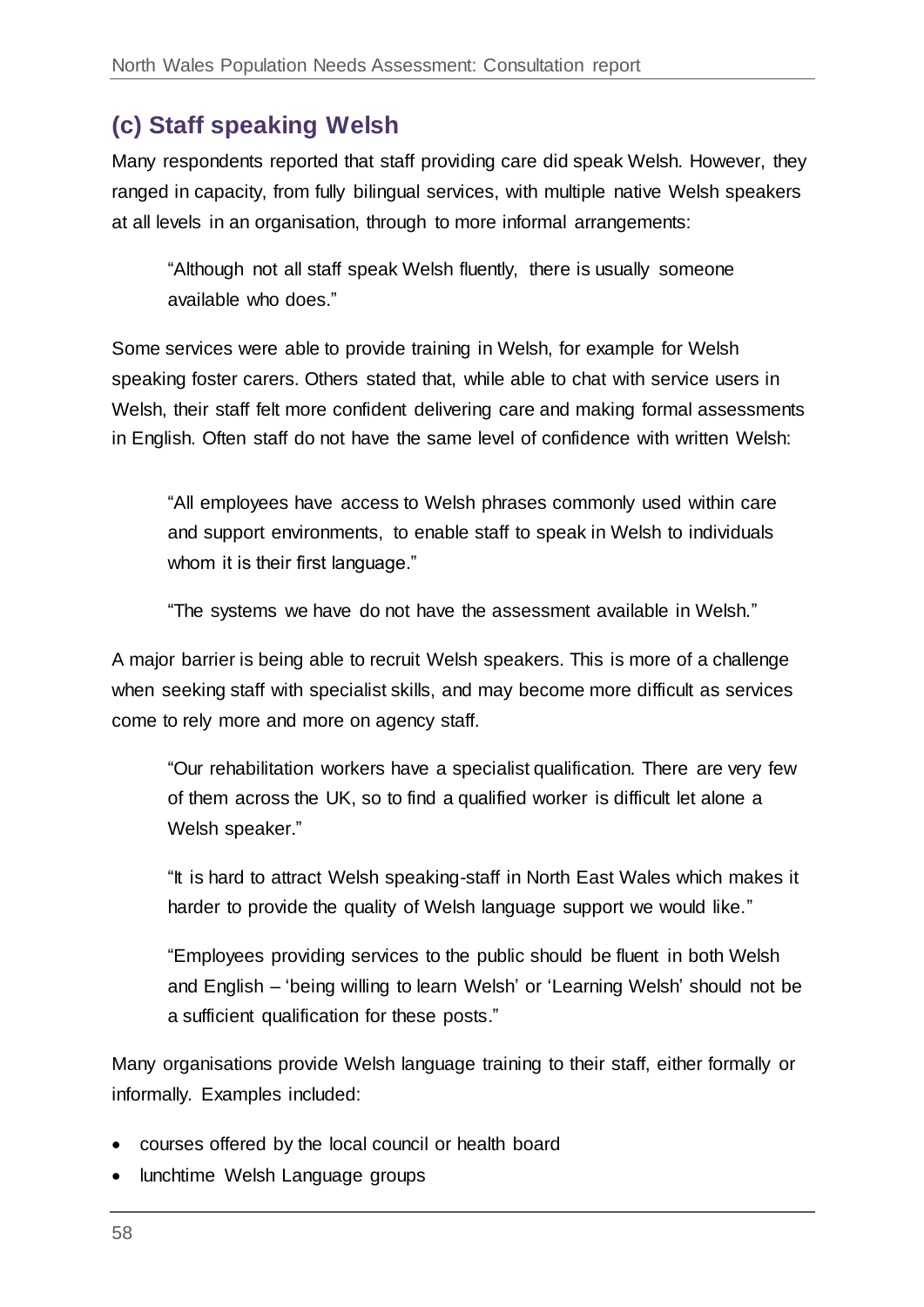Welsh speaking staff delivering workshops to their non-Welsh speaking peers

Some thought Welsh speaking courses should be offered to staff on a more regular basis. However, the challenge for many is finding time within their busy and highly demanding working day. The staff said they would need protected time on their rotas to be able to attend classes.

Similarly, there is a severe lack of fluent Welsh-speaking volunteers. Some suggested more classes should be available in the community. The cost of these may again be a barrier to attending, so some thought they should be free.

### **(d) Priority areas for speaking Welsh**

Respondents working in the West of Wales reported that having Welsh speakers to provide care is essential as the majority of the older population are Welsh speaking, and the working language is Welsh:

"Welsh speakers are essential for Anglesey and Gwynedd settings. All the council's residential homes have Welsh speaking staff, and all staff are encouraged to speak or learn Welsh."

"More demand is present in the South of Denbighshire, but this is reflected in the skills of the workforce too, for example, 95% of staff in Cysgod Y Gaer are Welsh Speaking."

Similarly, many adults with a learning difficulty in Gwynedd prefer to communicate in Welsh. This is not an issue for local staff, but can sometimes prove to be a barrier when working across county borders, for example, all regional meetings are held in English, which means some individuals with a Learning Disability cannot contribute.

Some thought there are not enough staff with Welsh speaking skills working in children and young people's learning disability services, and therefore families do not have the option to speak Welsh. More Welsh speakers need to be employed. Nor are validated Welsh assessments available, so it is not possible to carry out appropriate assessments with children and young people with learning disabilities.

Others highlighted that learning Welsh is particularly important when supporting people with dementia, who often revert back to the language spoken at home as a child. This is vital for building trust with service users: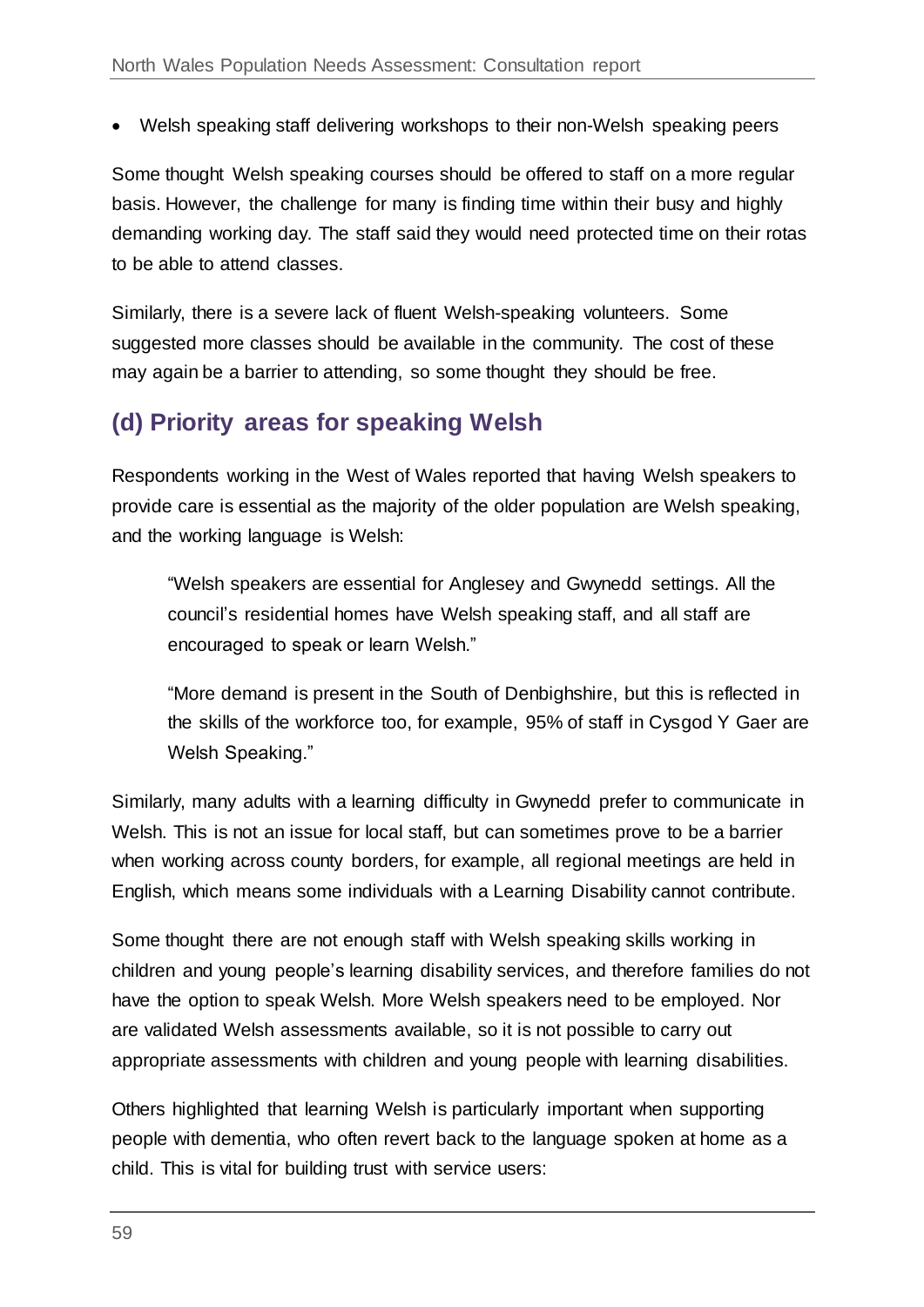"I have started entry level Welsh classes, it allowed me a brief introductory conversation with an elderly man with dementia, and a good relationship developed."

### **(e) Promoting the Welsh culture**

Some organisations in areas where Welsh is rarely spoken showed their support for the Welsh culture in other ways for example celebrating all Welsh days:

"We use a phrase a week for the residents and staff to promote the Welsh language and always celebrate our culture."

"We greet in Welsh and keep the Welsh spirit up and are proudly Welsh."

They expressed "weariness" at the thought that everything will have to be bilingual, because "it will just mean more and more paperwork".

### **(f) Preferences for speaking English**

As many respondents were in favour of speaking English as the number of respondents in support of speaking Welsh. This group concluded that the Active Offer was not applicable to them, because either they or the people using their services did not speak Welsh. This seemed to be especially true for services for children and young people:

"We've only received three calls in Welsh in over a decade."

The English speaking service users expressed concern at not being able to read their case notes in Welsh, and reported feeling uncomfortable when their carers speak Welsh between themselves. Providing all paperwork in both languages is sometimes unhelpful:

"This makes it harder for Dad to follow the information provided. It would be good to have English-only forms once language preference is established."

The visibility and clarity of information could be improved if the two languages were kept separate. Duplication of documentation is seen as a waste of resource.

"Mum says that making everything bilingual decreases the text size and as her vision is impaired she would prefer it one language in larger text."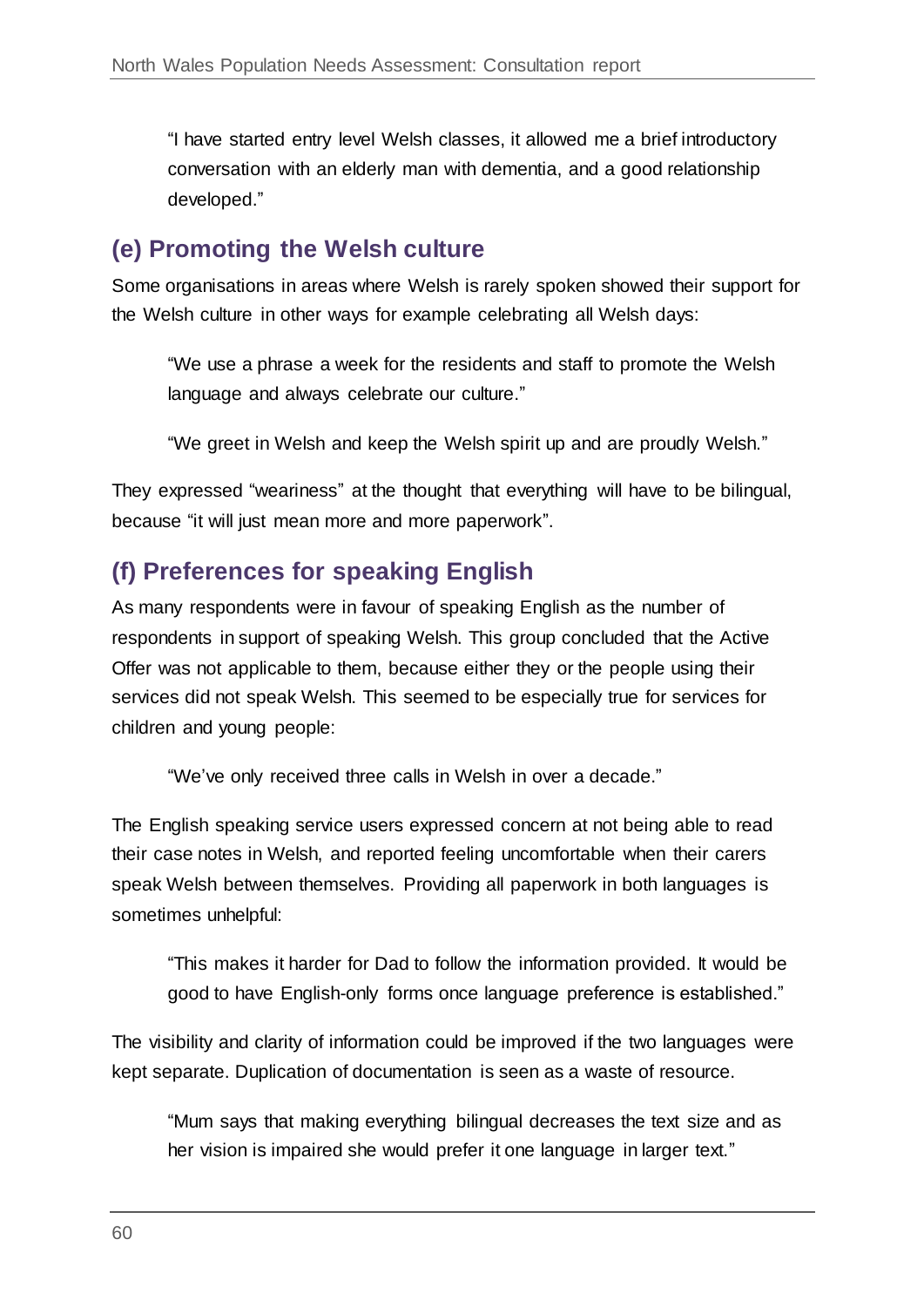Several respondents felt too much emphasis is placed on speaking Welsh, when other languages are more commonly spoken amongst service users, whose needs are not being met. Some would like more attention to be given to use of Makaton, British Sign Language and Polish, providing interpreters when needed. Plain language options in Welsh are also hard to come by.

# <span id="page-60-0"></span>**7. NHS services**

### **(a) What is working well**

Few respondents commented on the health services that are working well. They highlighted the following:

- The service received at Bron Ffynnon Health Centre, Denbigh is commendable, and the care received at Glan Clwyd Hospital's Cardiology department is priceless
- Social care workers value their close collaboration with primary health professionals
- Many were grateful for the support from environmental health and NHS service during the pandemic
- Care workers reported that health services for young people are working well to ensure they receive the correct health support and advice, especially around sexual health advice, getting registered with a GP and referral to Community Dental Services

### **(b) What needs improving**

A range of services were mentioned as needing improving including:

- Improved end of life support particularly at nights.
- Continence products are very poor quality and often use more than predicted.
- Speech and language therapists should give more time to non-verbal children.
- Improve older people's access to dental care to avoid impact of oral conditions and dental issues. This includes care home residents receiving dental care in their care home.
- Artificial Limb and Appliance Services are challenging to navigate and very slow to respond.
- Make greater use of telehealth services to prevent hospital admissions and improve discharge planning and district nurse visits.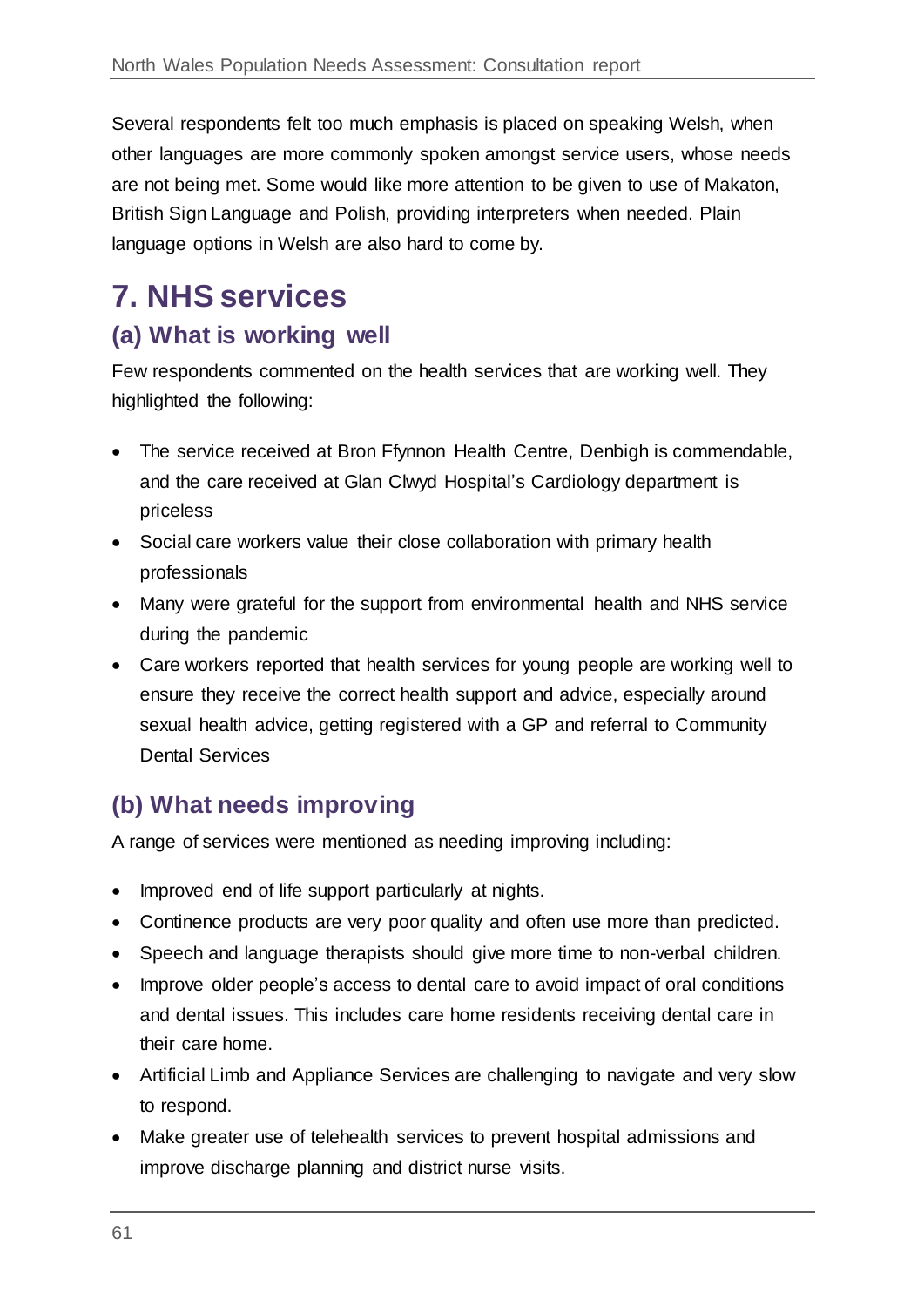- Encourage care home staff to have COVID vaccinations.
- Marches Medical Practice is not large enough for the population of Broughton.

Some heath staff commented that poorly functioning computer systems were negatively affecting their ability to provide a quality service.

# **(c) The impact of COVID-19**

Three main areas were mentioned as being negatively impacted by COVID-19, which will be discussed in turn:

#### **Dental care**

During the pandemic, dental care in the community (for example, the tooth-brushing and fluoride varnish programme in schools) was suspended. Plans are in place to restart these services, prioritising the schools with most need, but dentists have the following concerns:

- schools and nurseries are under a lot of pressure already and may not consent to visits
- oral health outcomes for the target group may have worsened dental health in children will be worse because the programme wasn't delivered last year
- staff in schools will need retraining on the programme
- dental staff feel a loss of morale in 'going backwards' after all of the hard work on this programme over the last 10 years
- community dental services are working at reduced capacity, and waiting lists have grown considerably

Similarly, dental services providing care for those who would find it too challenging to attend a regular dental practice, have not seen their patients for routine check-ups and fear that some people with complex needs will have become even more complex. Recommendations for improvements include:

- improved information online and on social media about what this service provides
- improved collaboration with social care services
- improved record sharing and sharing of information to help with decision making of patients who have complex needs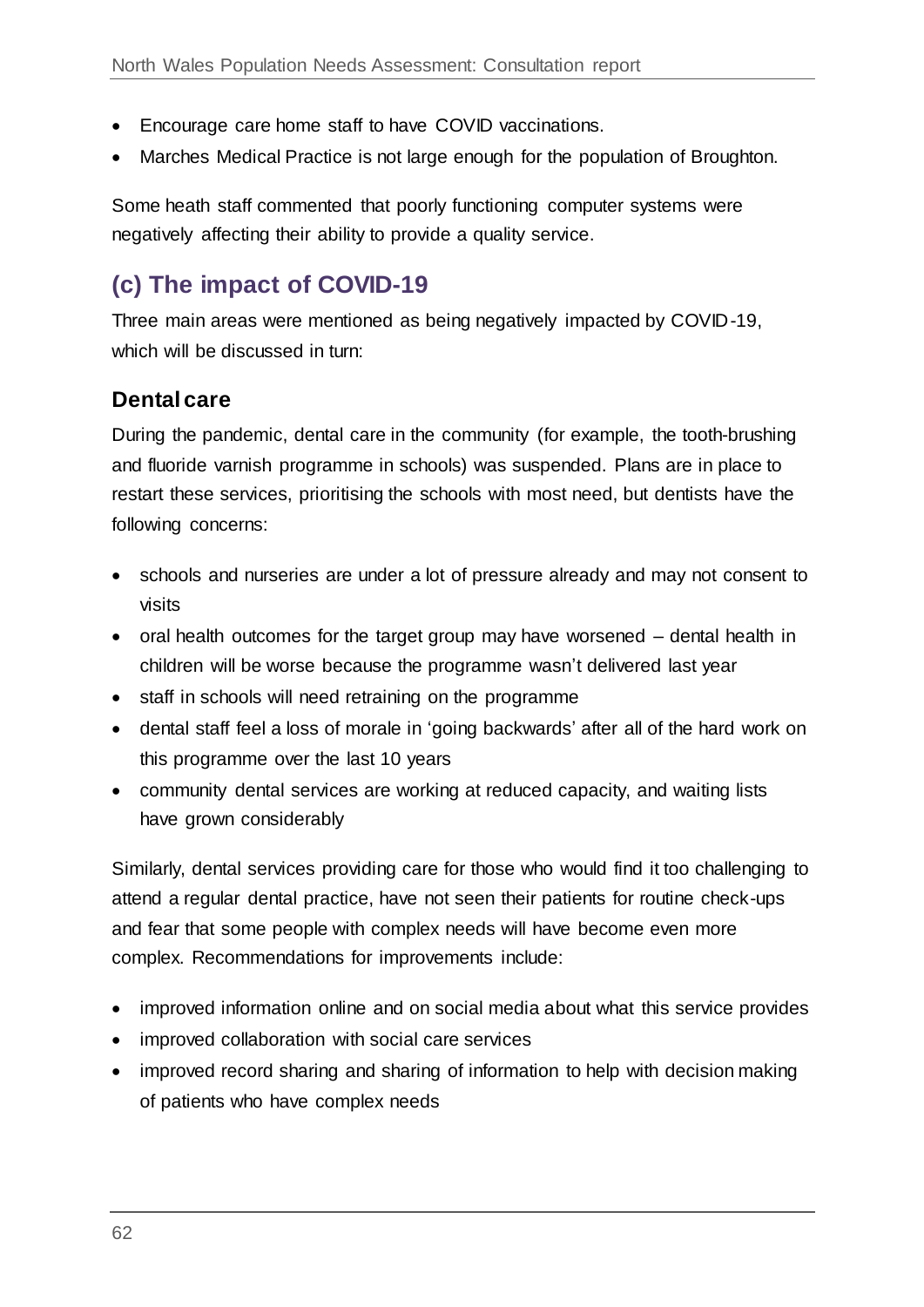### **GP appointments**

Many respondents expressed frustration at not being able to see a GP face to face. They felt this to be a particular issue for older people, who may not be comfortable talking on the phone or are housebound:

"In Mum and Dad"s surgery nobody seems to care about the elderly. Long term, people are going to potentially die earlier than they would if they could get seen by the appropriate clinician on time."

"Many people are not comfortable talking on the phone, so misdiagnosis or incorrect health care could be given."

"GP services being restricted has impacted me personally and had a detrimental impact on both my mental and physical health due to not feeling comfortable trying to obtain a face to face appointment… I feel unable to reach out due to the perception of pressure on services and the response from services when enquiring."

Suggestions for improvements included creating a different system for waiting outside the doctor's surgery to avoid 'standing in some of the hottest weather". Others suggested that staff who work at doctors" surgeries "need to understand mental health and disabilities more and choose words better". NHS staff seem to have less patience for people who struggle, "which knocks people's confidence".

### **Waiting lists**

Waiting lists for assessments and treatment in the NHS have got longer. Respondents highlighted the following:

- prolonged delay for Occupational Therapist assessment
- longer waits for ambulance visits, especially to non-injured fallers. Calls are declined, if Welsh Ambulance Service NHS Trust resources under pressure.
- end of life care has diminished, falling mainly on District Nurses and the end stage home care team
- no respite beds available for chronic disease patients needing to give main carers (family) a break
- impossible to access psychology team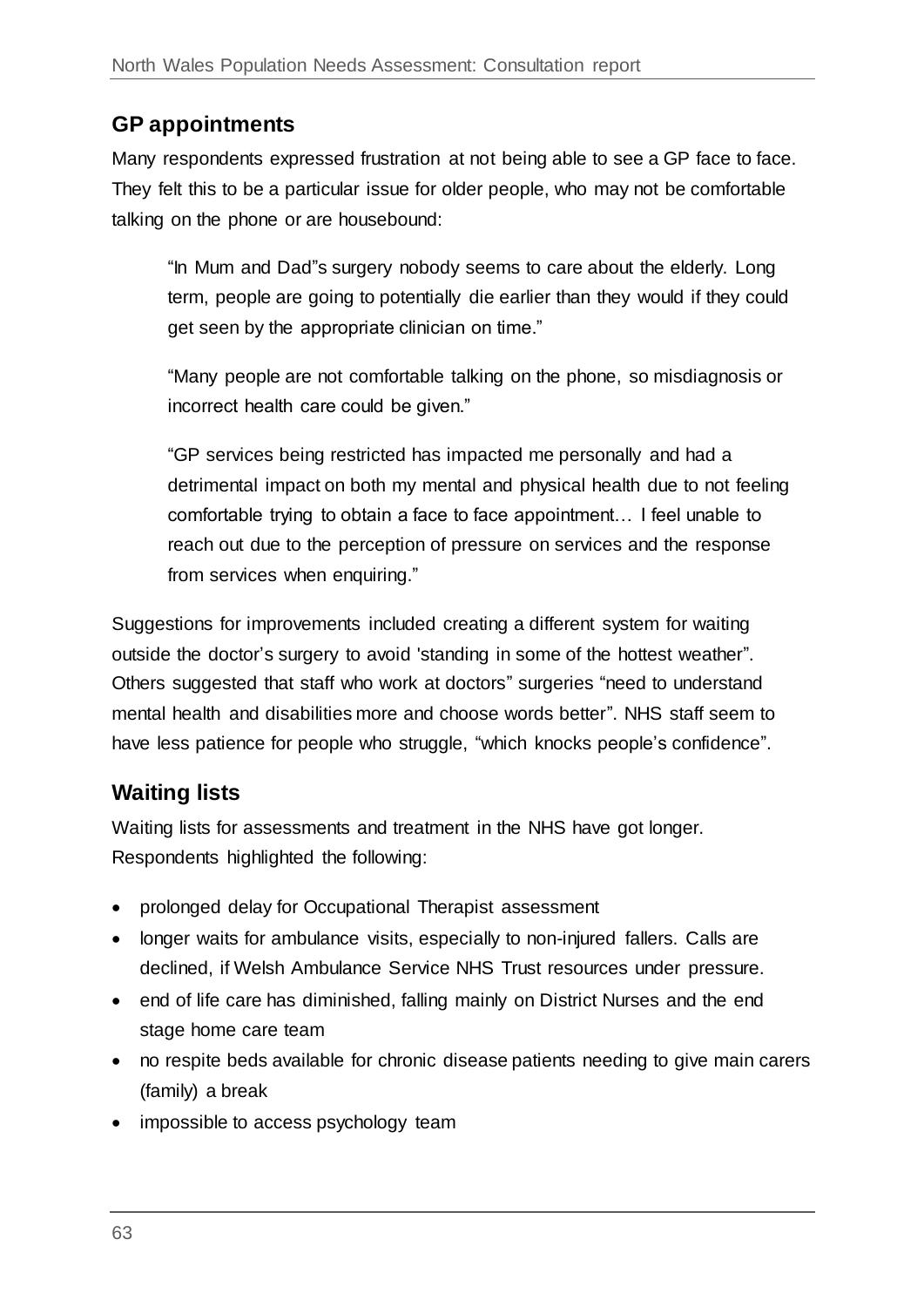People with complex needs are particularly affected as they are likely to be using a wide range of services and are "being failed at almost every touchpoint".

Another major concern is that people will allow conditions to get very serious before seeking help, because they are afraid to go into hospital. Lack of staff in the community also makes it difficult to keep patients home safely. This leads to increasing pressures because demand for treatment will get greater, adding to the length of time it will take to return to baseline.

Midwives are reported to be especially affected:

"Due to shielding, isolation and illness staff levels are very low. Staff morale is rock bottom. Long term, midwives will leave or be off on long term sickness. Adherence to Birth Rate Plus during COVID restricts management from being able to staff effectively. Maternity care in North Wales is now so short staffed it is becoming dangerous."

# **(d) Providing services in Welsh**

Respondents were concerned about the lack of Welsh speaking staff in the NHS and recommended:

- access for welsh training for staff in the NHS
- employing nursing and medical staff who speak Welsh, especially in North West Wales where Welsh is the first language for many young people
- the GP surgery's answering machine recording is played in English first and then in Welsh. The Welsh needs to come first.

"When my relative was in the Maelor I was told we don't know what your father is saying as he will only speak in Welsh!"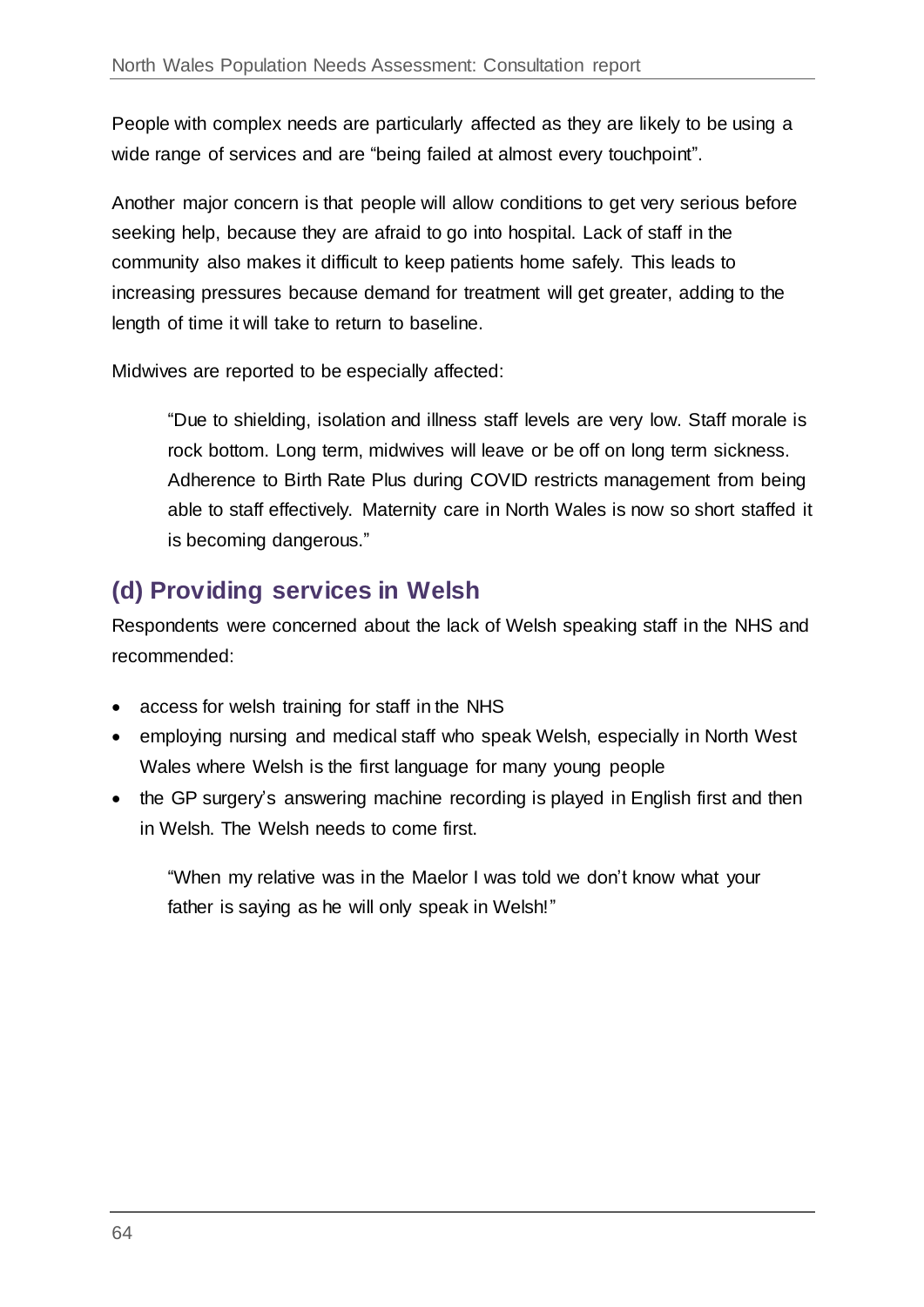# <span id="page-64-0"></span>**Appendix 1: Equality monitoring data**

Please note, the tables below reflect the characteristics of the 250 participants who gave answers the equality questionnaire rather than all 350 participants in the survey. For a full picture of the engagement with people with protected characteristics these figures should be considered alongside the list of organisations who responded to the consultation.

In all tables numbers have been rounded to the nearest 5 to prevent disclosure of personal information.

| Age         |    | Number Percentage |
|-------------|----|-------------------|
| 16 to 24    | 5  | 2%                |
| 25 to 34    | 30 | 12%               |
| 35 to 44    | 5  | 17%               |
| 45 to 54    | 75 | 30%               |
| 55 to 64    | 60 | 25%               |
| 65 to 74    | 30 | 11%               |
| 75 and over | 10 | 3%                |

**Age**

#### **Sex and gender identity**

| <b>Sex</b> | <b>Number</b> | Percentage |
|------------|---------------|------------|
| Female     | 210           | 85%        |
| Male       | 35            | 15%        |

Less than 5 responses were received from transgender people.

#### **Disability**

In total, 27% of participants said they had a disability. The table below shows the what percentage of these 70 people have each impairment or condition.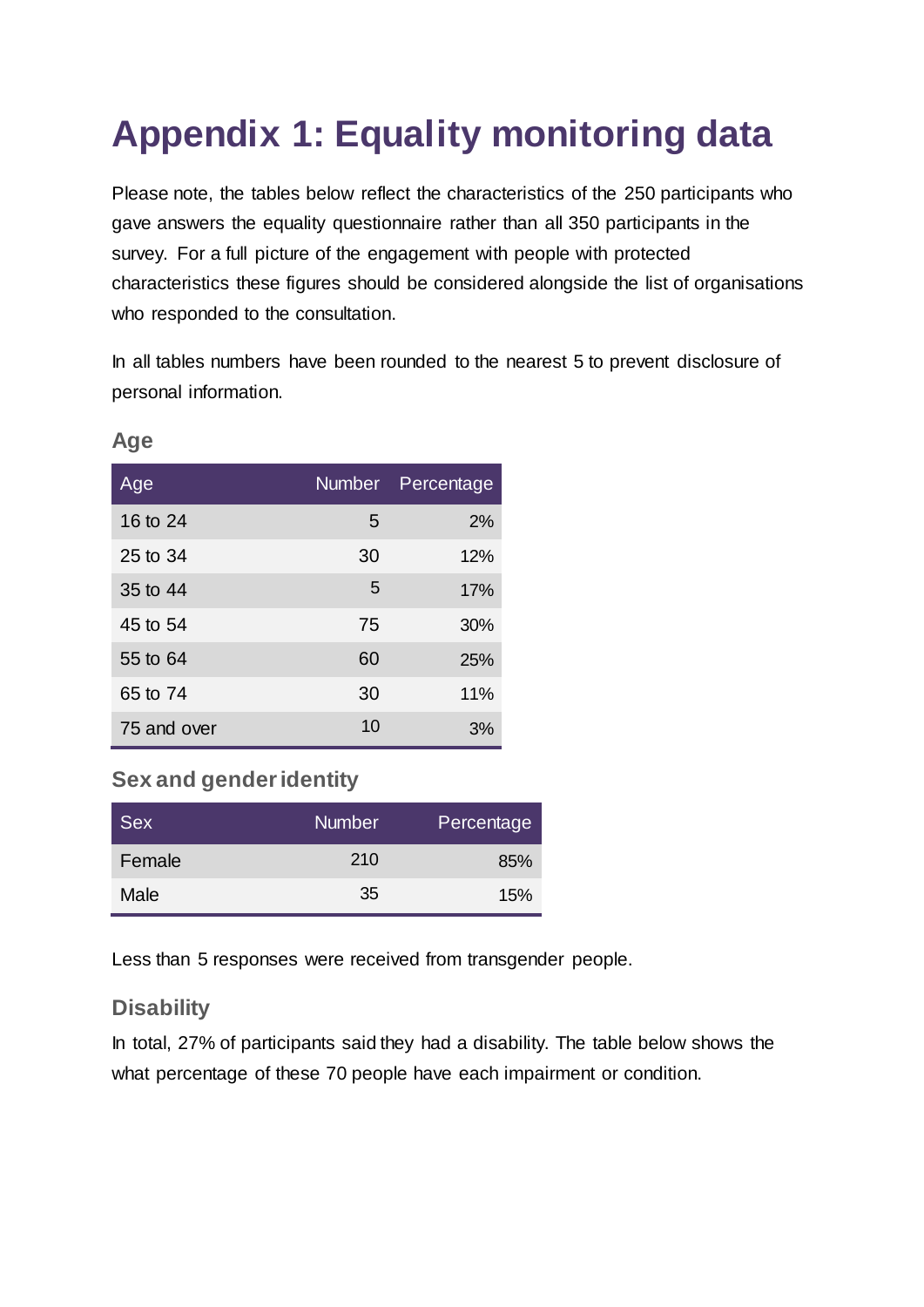| Disability                               | <b>Number</b> | Percentage |
|------------------------------------------|---------------|------------|
| Long standing illness / health condition | 35            | 52%        |
| Mental health condition                  | 30            | 42%        |
| Physical impairment                      | 25            | 36%        |
| Sensory impairment                       | 10            | 18%        |
| Learning disability / difficulty         | 10            | 12%        |

#### **Caring responsibilities**

A total of 44% of participants had caring responsibilities. The table below shows the amount of care provided by these participants each week.

| Caring responsibilities | <b>Number</b> | Percentage |
|-------------------------|---------------|------------|
| 1 to 19 hours           | 50            | 46%        |
| 20 to 49 hours          | 25            | 23%        |
| 50 hours or more        | 35            | 31%        |

### **National identity**

| National identity | <b>Number</b> | Percentage |
|-------------------|---------------|------------|
| Welsh             | 140           | 56%        |
| <b>British</b>    | 60            | 25%        |
| English           | 60            | 25%        |
| Scottish          | <5            | 2%         |
| Northern Irish    | <5            | 2%         |
| Other             | 5             | 3%         |

The other nationalities included participants who described their national identity as Polish, South African, Canadian and British European.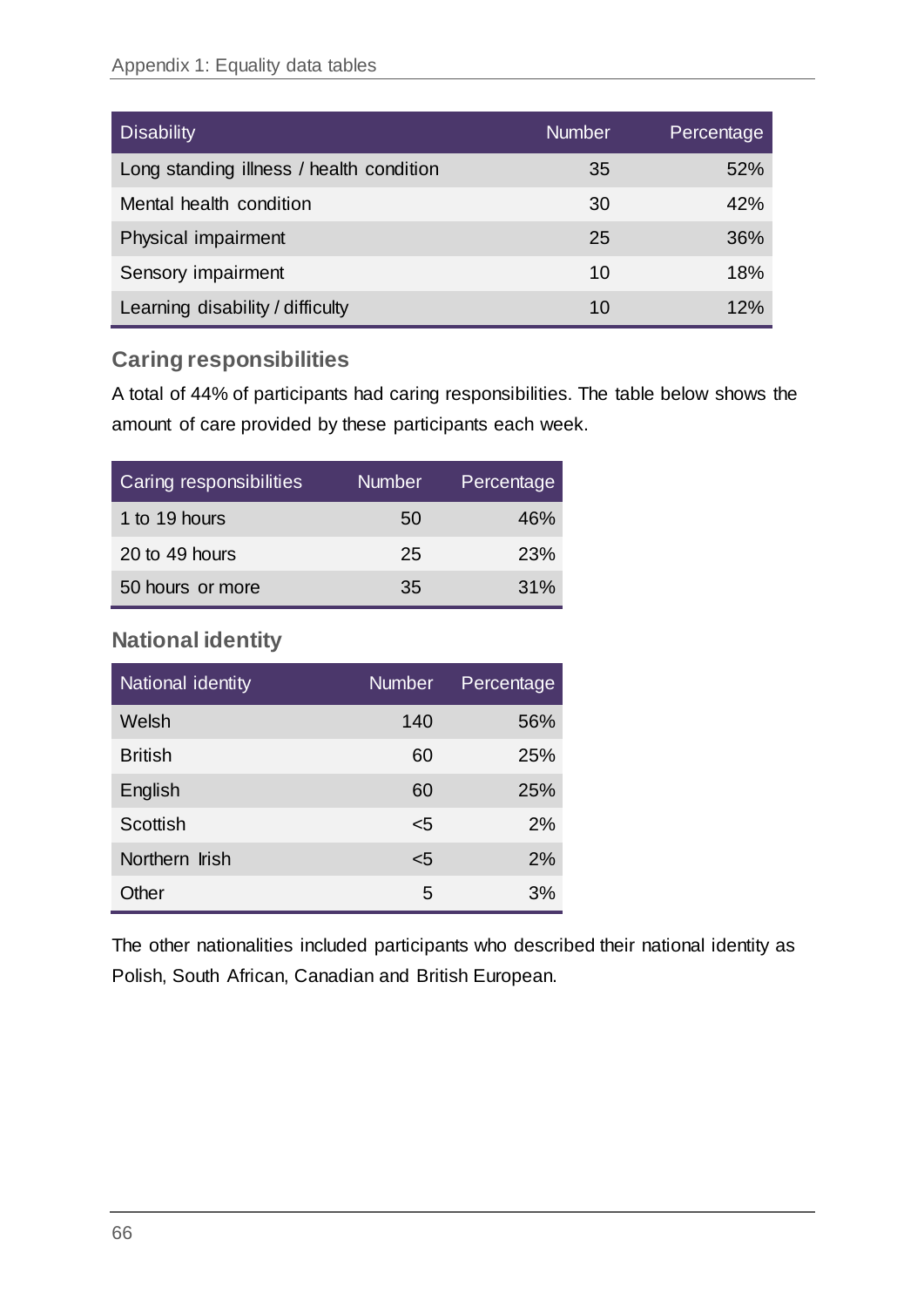# **Ethnic group**

| <b>Ethnic group</b> | Number | Percentage |
|---------------------|--------|------------|
| White               | 245    | 98%        |
| Mixed heritage      | <5     | $1\%$      |
| Indian              | <5     | $1\%$      |

# **Preferred language**

| Spoken language               | Number | Percentage |
|-------------------------------|--------|------------|
| English                       | 180    | <b>74%</b> |
| <b>Both English and Welsh</b> | 35     | 14%        |
| Welsh                         | 30     | 12%        |

| Written language              | Number | Percentage |
|-------------------------------|--------|------------|
| English                       | 200    | 84%        |
| <b>Both English and Welsh</b> | 20     | 8%         |
| Welsh                         | 20     | 7%         |

## **Religion**

| Religion    | Number <sub>s</sub> | Percentage |
|-------------|---------------------|------------|
| Christian   | 125                 | 51%        |
| No religion | 100                 | 42%        |
| Hindu       | $\leq 5$            |            |

### **Sexual orientation**

| Sexual orientation | <b>Number</b> | Percentage |
|--------------------|---------------|------------|
| Heterosexual       | 220           | 91%        |
| Gay or Lesbian     | 5             | 3%         |
| <b>Bisexual</b>    | 5             | 2%         |
| Pansexual/Queer    | ረ5            |            |